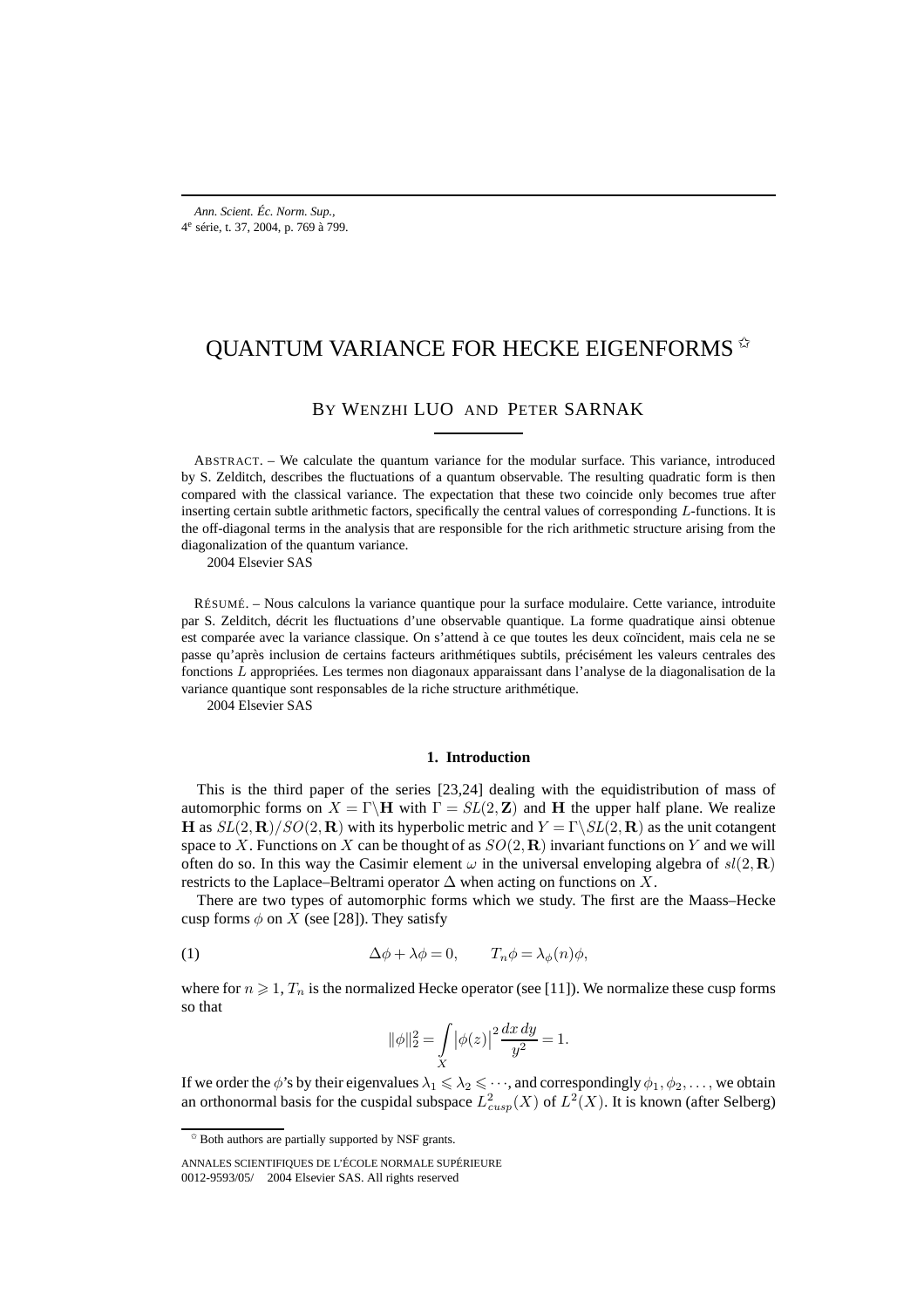that these eigenvalues satisfy a Weyl law

$$
N(\lambda) = \sum_{\lambda_j \leq \lambda} 1 \sim \frac{\text{area}(X)}{4\pi} \lambda = \frac{\lambda}{12},
$$

as  $\lambda \rightarrow \infty$ .

The other automorphic forms which we consider are the holomorphic cusp forms in  $S_k(\Gamma)$  of even integral weight k for Γ (see [30]).  $S_k(\Gamma)$  is a vector space with the Petersson inner product. Let  $H_k$  be the orthonormal basis of Hecke eigenforms for  $S_k(\Gamma)$ . According to the Riemann– Roch theorem we have

$$
\dim S_k(\Gamma) = \#H_k \sim \frac{k}{12},
$$

as  $k \to \infty$ .

Our interest is in the distribution of the probability measures on X,  $\mu_{\phi} = |\phi(z)|^2 \frac{dx dy}{y^2}$  for  $\phi$  in (1) and  $\mu_f = y^k |f(z)|^2 \frac{dx \, dy}{y^2}$  for  $f \in H_k$ , as well as their behavior as  $\lambda$  or k goes to infinity (that is, in the semi-classic limit).

To explain what to expect, we recall some conjectures (or suggestions) from the physics literature. The motion by geodesics on X gives rise to a Hamiltonian flow  $\mathcal{G}_t$  on Y given by

$$
\Gamma g \to \Gamma g \begin{pmatrix} e^{t/2} & 0 \\ 0 & e^{-t/2} \end{pmatrix}, \quad t \in \mathbf{R}.
$$

This flow preserves normalized Haar measure  $dg$  on Y and is ergodic. It has positive entropy as well as all other characteristics of a chaotic Hamiltonian. Let  $C_0^{\infty}(Y)$  denote the space of smooth functions on Y which decay rapidly in the cusp and similarly we define the space  $C_0^{\infty}(X)$ . Thus if  $\psi \in C_0^{\infty}(X)$  and for any  $A > 0$  there is a constant  $C = C(A, \psi)$  such that  $|\psi(z)| \le C(A, \psi)y^{-A}$  for  $y = \Im(z) \ge \sqrt{3}/2$  and similarly for the derivatives of  $\psi$ . Let  $C_{0,0}^{\infty}(X)$ (respectively  $C_{0,0}^{\infty}(Y)$ ) be the subspace of  $C_0^{\infty}(X)$  consisting of functions with mean zero (i.e.  $\int_X \psi(z) \frac{dx \, dy}{y^2} = 0$ ) and whose zeroth Fourier coefficient  $\int_0^1 \psi(z) \, dx$  is zero for y large enough (depending on  $\psi$ ). Thus  $C^{\infty}_{0,0}(X)$  contains the space  $C^{\infty}_{c,0}(X)$  of smooth functions on X with compact support and mean zero, as well as  $C_{cusp}^{\infty}(X)$ , the space of smooth rapidly decaying functions on  $X$  which are cuspidal. The last is spanned by the Hecke–Maass cusp forms. It is known [25] that if  $\psi \in C^{\infty}_{0,0}(Y)$ , then its fluctuations along a generic orbit of the geodesic flow obey a central limit theorem. Precisely  $\frac{1}{\sqrt{2}}$  $\frac{1}{T}\int_0^T \psi(\mathcal{G}_t(g)) dt$  become Gaussian with mean 0 and variance  $V(\psi)$  given by the following non-negative Hermitian form on  $C_{0,0}^{\infty}(Y)$ :

(2) 
$$
V(\psi_1, \psi_2) = \int_{-\infty}^{\infty} \int_{\Gamma \backslash SL(2, \mathbf{R})} \psi_1 \left( g \begin{pmatrix} e^{t/2} & 0 \\ 0 & e^{-t/2} \end{pmatrix} \right) \overline{\psi_2(g)} dg dt.
$$

The t-integral in (2) converges absolutely in view of the exponential decay of the correlations for the flow  $\mathcal{G}_t$  [26]. We call the variance  $V(\psi)$  of the 'classical observable'  $\psi$ , the classical variance. Since  $\omega$  commutes with the regular representation, it follows from (2) and integration by parts that

(3) 
$$
V(\omega\psi_1, \psi_2) = V(\psi_1, \omega\psi_2)
$$
, and  $V(R_{a_1}\psi_1, R_{a_2}\psi_2) = V(\psi_1, \psi_2)$ ,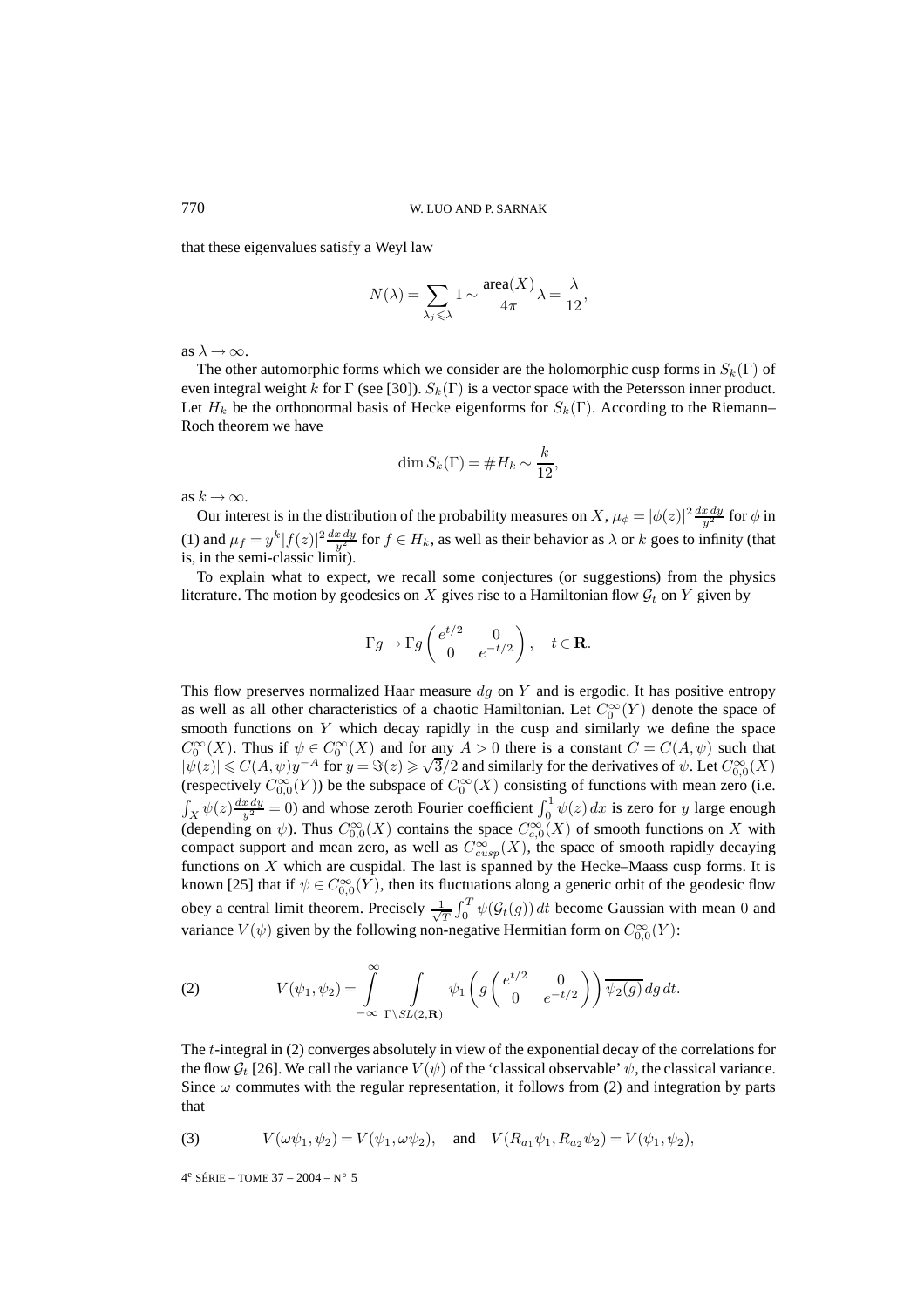where  $R$  is the regular representation given by

$$
R_{g_1}\psi(\Gamma g) = \psi(\Gamma g g_1),
$$

and

$$
a_1 = \begin{pmatrix} \alpha_1 & 0 \\ 0 & \alpha_1^{-1} \end{pmatrix}, \qquad a_2 = \begin{pmatrix} \alpha_2 & 0 \\ 0 & \alpha_2^{-1} \end{pmatrix}.
$$

In particular V is diagonalized by the invariant subspaces for the regular action of  $SL(2,\mathbf{R})$  on  $L_0^2(Y)$ . Restricting V to  $C_{0,0}^{\infty}(X)$  we see from (3) that

$$
V(\psi_1, \Delta \psi_2) = V(\Delta \psi_1, \psi_2).
$$

Thus on  $C_{0,0}^{\infty}(X)$ , V is diagonalized by the Maass cusp forms  $\phi_j$  (and corresponding unitary Eisenstein series). In Appendix A we compute the eigenvalue of V on  $\phi_j$ , it is given by

(4) 
$$
V(\phi_j) = \frac{|\Gamma(\frac{1}{4} - \frac{it_j}{2})|^4}{2\pi |\Gamma(\frac{1}{2} - it_j)|^2},
$$

where  $\lambda_j = \frac{1}{4} + t_j^2$ .

The eigenvalue problem (1) gives the eigenstates for the quantization of the Hamilton flow  $\mathcal{G}_t$ . Quantization also provides a self-adjoint operator  $Op(\psi)$  on  $L^2(X)$ , for any real valued  $\psi$  in  $C_0^{\infty}(Y)$ . In this case a 'canonical' quantization is given by Zelditch [32].  $Op(\psi)$  is the quantum observable corresponding to the classical observable  $\psi$  and  $\langle Op(\psi)\phi_j, \phi_j \rangle$  gives the value of this observable in state  $\phi_j$ . Note that if  $\psi \in C_0^{\infty}(X)$ , then  $Op(\psi)$  is simply the multiplication operator  $(\mathit{Op}(\psi)h)(z) = \psi(z)h(z)$  and  $\langle \mathit{Op}(\psi)\phi_j,\phi_j\rangle = \mu_{\phi_j}(\psi)$ .

As mentioned before our interest is in the relation between the classical observable  $\psi(\mathcal{G}_t(g))$ as  $t \to \infty$  and the quantum observables  $\langle Op(\psi)\phi_j, \phi_j \rangle$  as  $\lambda_j \to \infty$ . It is known [32] that their means agree. For  $\psi \in C_0^{\infty}(Y)$ ,

(5) 
$$
\lim_{\lambda \to \infty} \frac{1}{N(\lambda)} \sum_{\lambda_j \leq \lambda} \langle Op(\psi)\phi_j, \phi_j \rangle = \int_{\Gamma \backslash SL(2,\mathbf{R})} \psi(g) \, dg.
$$

In studying the fluctuations we will assume that  $\psi \in C_{0,0}^{\infty}(Y)$ . In [6] and [5] it is proposed that for such classically chaotic Hamiltonians, the variance of the quantum observables  $\langle Op(\psi)\phi_i, \phi_i \rangle$  corresponds to the classical variance  $V(\psi)$  and that the distribution of these numbers becomes Gaussian after normalization by the square root of the variance. More precisely the proposed quantum variance is

(6) 
$$
S_{\psi}(\lambda) := \sum_{\lambda_j \leqslant \lambda} \left| \left\langle Op(\psi)\phi_j, \phi_j \right\rangle \right|^2 \sim V(\psi)N(\lambda)^{1/2},
$$

as  $\lambda \rightarrow \infty$ .

Zelditch [33] introduced these quantum variance sums in his treatment of the quantum ergodicity for this surface. He established the non-trivial bound  $S_{\psi}(\lambda) = O_{\psi}(\lambda/\log \lambda)$ . In [23] we showed that for  $\psi \in C_{0,0}^{\infty}(X)$  and any  $\epsilon > 0$ ,  $S_{\psi}(\lambda) = O_{\psi}(\lambda^{1/2+\epsilon})$ , and Jakobson [16] extended this bound to all  $\psi \in C_{0,0}^{\infty}(Y)$ . The analysis leading to these  $\mathrm{O}(\lambda^{1/2+\epsilon})$  bounds involves off-diagonal terms coming from an application of Kuznetsov's trace formula (see the outline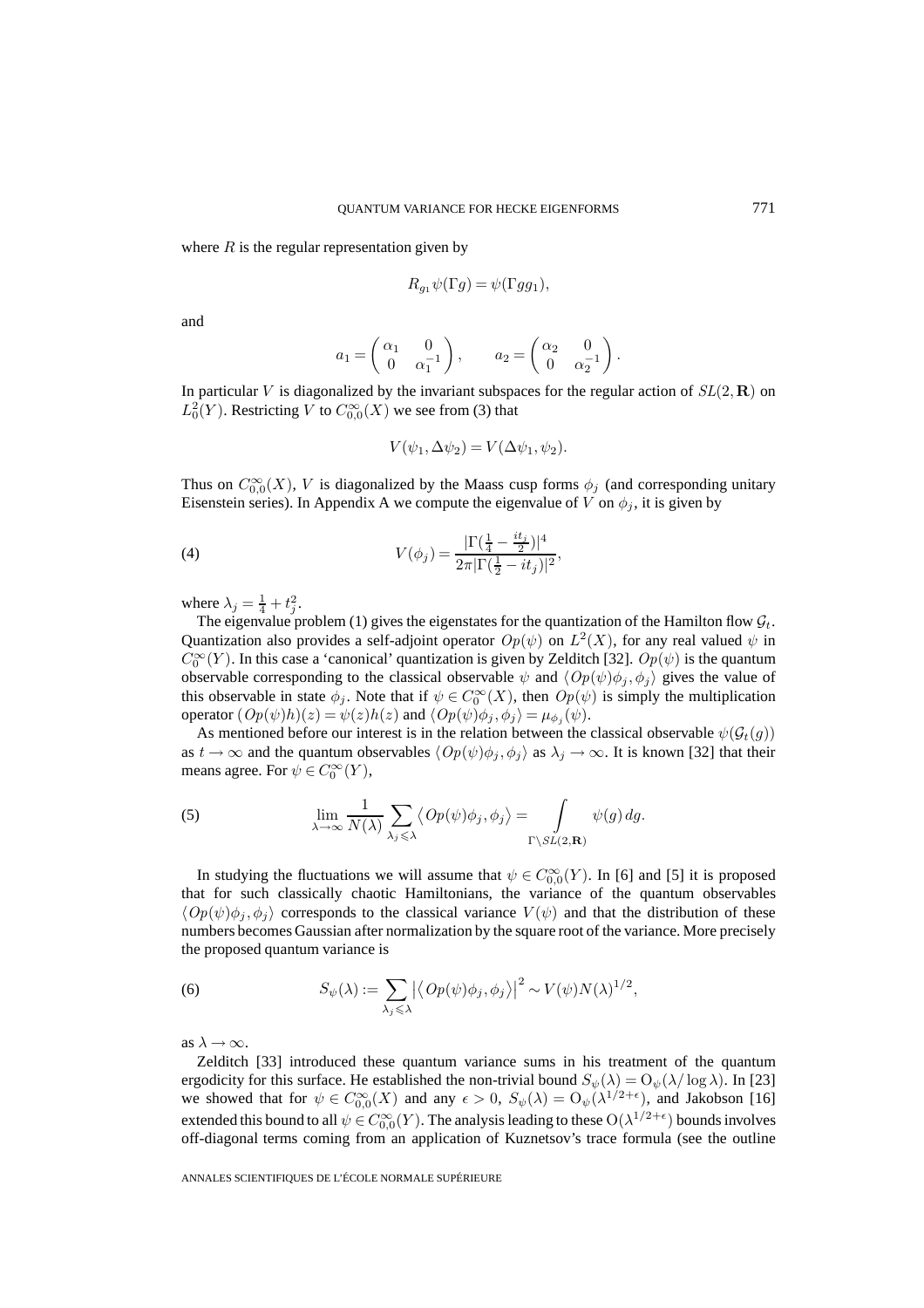below). These were handled using the large sieve inequalities of Deshouillers and Iwaniec [3]. In order to get rid of the  $\epsilon$  and obtain an asymptotic for  $S_\psi(\lambda)$ , one cannot afford to just estimate these off-diagonal terms. In fact as shown below, these terms contribute to the main term in the asymptotics.

As is clear from the later sections of this paper, the analysis of these quantum variance sums is rather delicate. We will follow our strategy in [24], to examine first the quantum variance for the very similar problem with  $\phi_j$  replaced by  $f \in H_k$ . That is, for  $\psi \in C_{0,0}^{\infty}(X)$ , set

(7) 
$$
\langle Op(\psi)f, f \rangle := \mu_f(\psi) = \int_X y^k |f(z)|^2 \psi(z) \frac{dx \, dy}{y^2}.
$$

The corresponding quantum variance sums are

$$
\sum_{k \leqslant K, 2|k} \sum_{f \in H_k} \big| \mu_f(\psi) \big|^2.
$$

Note that k plays the role of  $\sqrt{\lambda}$ . The only difference between our treatment of (7) and  $S_{\psi}(\lambda)$ of (6) is that for the holomorphic case one uses the Petersson formula (see [12]) in place of the Kuznetsov formula [21]. This simplifies the analysis especially as far as the special functions are involved. We leave the details of the analysis of the asymptotics of  $S_{\psi}(\lambda)$  to a later paper, though we will record below the leading term in that case for the purpose of comparison.

We can now state the main result of this paper. In view of the Petersson formula it is convenient to consider a weighted version of the quantum variance sums. The weights are mildly varying arithmetic weights given by special values at  $s = 1$  of L-functions. With a little more effort (see [13]) these weights can be removed, and they have no effect on the final asymptotics. For  $f \in H_k$  or  $\phi$  a Maass–Hecke cusp form, let  $L(s, f)$  and  $L(s, \phi)$  be the corresponding standard L-functions (finite part), see [14], for example, for a description of the L-functions that we need. The completed L-functions  $\Lambda(s, f)$  and  $\Lambda(s, \phi)$  are entire and satisfy functional equations. Let sym<sup>2</sup>(f) and sym<sup>2</sup>( $\phi$ ) be the symmetric square lifts of f and  $\phi$  respectively to cusp forms on  $GL_3(A<sub>Q</sub>)$  (see [7]). The corresponding L-functions, which are Euler products of degree 3, are denoted by  $L(s, sym^2(f))$  and  $L(s, sym^2(\phi))$ . Their completed L-functions  $\Lambda(s, sym^2(f))$  and  $\Lambda(s, \text{sym}^2(\phi))$  are entire and satisfy a functional equation relating the values at s and  $1 - s$ . We will also have the occasion to use the Rankin–Selberg L-functions  $L(s, sym^2(f) \otimes \phi)$  of degree 6 and their completion  $\Lambda(s, sym^2(f) \otimes \phi)$ . The weights in question are  $L(1, sym^2(f))$ . Being special values at  $s = 1$ , they satisfy the bounds (see [10])

$$
k^{-\epsilon} \ll_{\epsilon} L(1, \text{sym}^2(f)) \ll_{\epsilon} k^{\epsilon},
$$

for any  $\epsilon > 0$ .

THEOREM  $1. - Fix u \in C_0^{\infty}(0, \infty)$ .

(A) *There is a non-negative Hermitian form*  $B_\omega$  *defined on*  $C^\infty_{0,0}(X)$  *such that for*  $\psi\in C^\infty_{0,0}(X)$ *and*  $\epsilon > 0$ *,* 

(8)  
\n
$$
\sum_{2|k} u\left(\frac{k-1}{K}\right) \sum_{f \in H_k} L\left(1, \text{sym}^2(f)\right) \left|\mu_f(\psi)\right|^2
$$
\n
$$
= B_{\omega}(\psi) \left(\int_0^\infty u(t) \, dt\right) K + O_{\epsilon, \psi}(K^{1/2 + \epsilon}),
$$

0

$$
\mathcal{L}_{\omega(\gamma)}(x)
$$

*as*  $K \to \infty$ *.*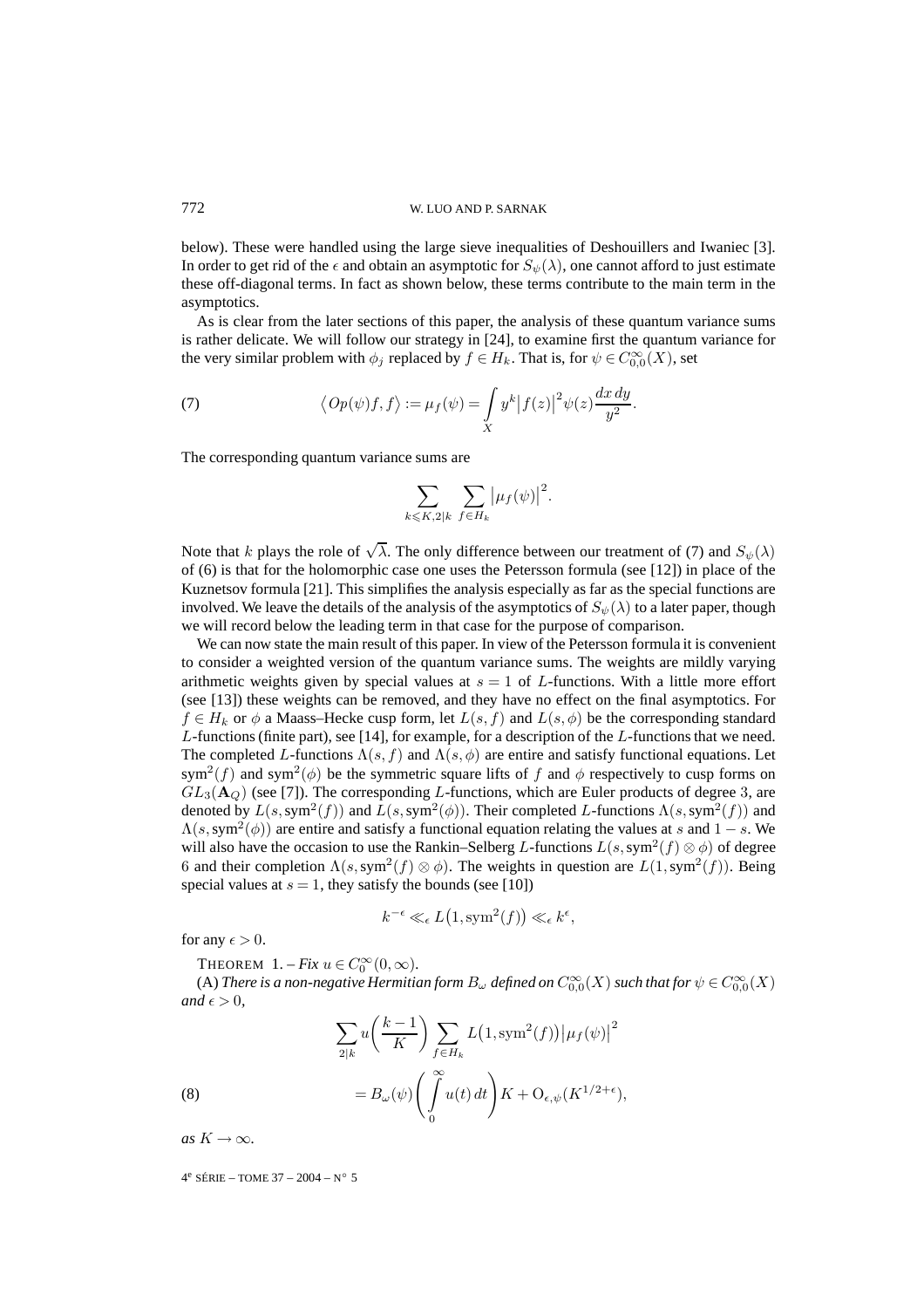(B) B<sup>ω</sup> *satisfies the symmetries*

$$
B_{\omega}(\Delta \psi_1, \psi_2) = B_{\omega}(\psi_1, \Delta \psi_2),
$$

*and for*  $n \ge 1$ *,* 

$$
B_{\omega}(T_n\psi_1,\psi_2) = B_{\omega}(\psi_1,T_n\psi_2).
$$

(C)  $\emph{Restricting } B_\omega$  to  $L^2_{cusp}(X)$ ,  $B_\omega$  is diagonalized by the orthonormal basis  $\{\phi_j\}$  of Maass– *Hecke cusp forms and the eigenvalues of*  $B_{\omega}$  *at*  $\phi_j$  *is*  $\frac{\pi}{2}L(1/2, \phi_j)$ *.* 

*Remarks*. –

(1) A simple approximation argument in  $(A)$  allows us to take u to be the characteristic function of an interval. Hence as  $K \to \infty$ ,

$$
\sum_{k \leq K, 2|k} \sum_{f \in H_k} L(1, \text{sym}^2(f)) |\mu_f(\psi)|^2 \sim B_{\omega}(\psi) K.
$$

Also

$$
\sum_{k \leq K, 2|k} \sum_{f \in H_k} L(1, \text{sym}^2(f)) \sim \frac{\zeta^2(2)}{48} K^2.
$$

Thus we obtain the analogue for the  $\mu_f$ 's of the asymptotics of  $S_\psi(\lambda)$ . As mentioned earlier the methods of the proof of Theorem 1 apply to  $S_{\psi}(\lambda)$  and yield

$$
S_{\psi}(\lambda) \sim B(\psi)\sqrt{\lambda}
$$

as  $\lambda \to \infty$ . The Hermitian form B on  $C_{0,0}^{\infty}(X)$  satisfies the same symmetry relation (B) of Theorem 1. The only difference is that the eigenvalue of B at  $\phi_j$  is given by  $B(\phi_j) =$  $\frac{1}{2}L(1/2,\phi_j)V(\phi_j)$ . Hence both the forms  $B$  and  $V$  are diagonalized by the  $\phi_j$ 's and the proposed quantum variance (6) is correct if one inserts the subtle arithmetic factor  $L(1/2, \phi_i)$  to the eigenvalues of V.

(2) The numbers  $L(1/2, \phi_j)$ , which are essentially the eigenvalues of the non-negative Hermitian form  $B_{\omega}$ , must satisfy  $L(1/2, \phi_i) \geq 0$ . This non-obvious fact is quite deep and useful (see [14]). It was first established in [17]. The present eigenvalue proof is interesting from various points of view. There is a lot of evidence that the zeros of an L-function are spectral in their nature (see [18]). Here we have the numbers  $L(1/2, \phi_i)$ , as  $\phi_i$  varies over the family of Maass–Hecke eigenforms, being the eigenvalues of a non-negative operator.

(3) It is known [15] that at least 50% of the even  $\phi_i$ 's, i.e. those satisfying  $\phi_i(-\bar{z}) = \phi_i(z)$ , have  $L(1/2, \phi_j) \neq 0$ . For the odd  $\phi_j$ ,  $L(1/2, \phi_j) = 0$  in view of the sign of the functional equation of  $\Lambda(1/2, \phi_i)$ , and also  $\mu_f(\phi_i) = 0$  since any f in  $H_k$  is real on  $y = 0$  and so  $\overline{f(-\overline{z})} = f(z)$ . One can show that (see [22])

$$
\sum_{k \leq K, 2|k} \sum_{f \in H_k} L^2(1, \text{sym}^2(f)) \sim \frac{\zeta(3)\zeta^5(2)}{48 \cdot \zeta(6)} K^2.
$$

Combining this with Theorem 1 and Cauchy's inequality, we see that for  $\phi$  with  $L(1/2, \phi) \neq 0$ ,

$$
\mu_f(\phi) = \Omega(k^{-1/2})
$$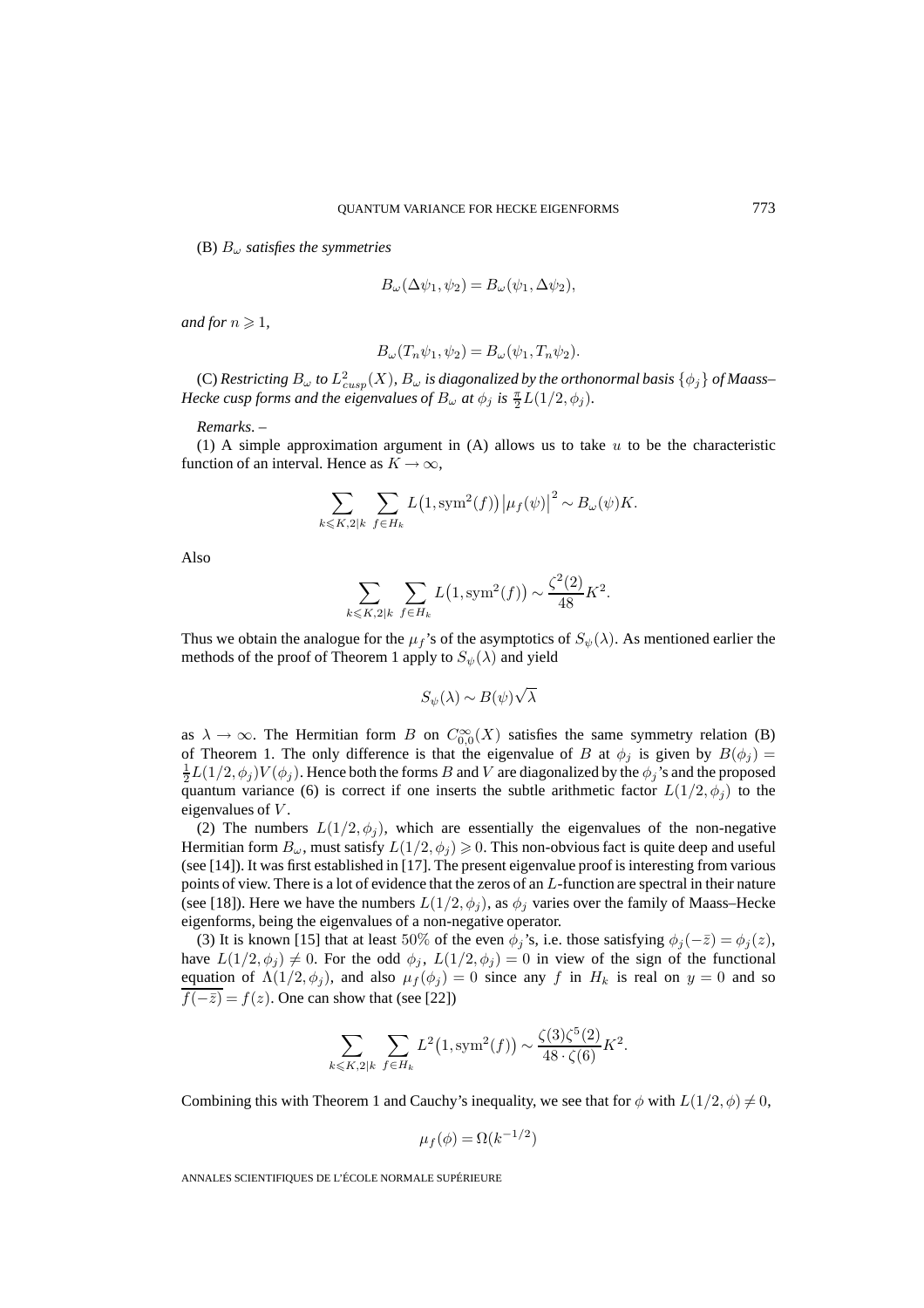as  $k \to \infty$ . This shows that the rate of equidistribution for the  $\mu_f(\psi)$ 's in the QUE problem, i.e. for any  $\epsilon > 0$ ,

$$
\mu_f(\psi) = O_{\epsilon, \psi}(k^{-1/2 + \epsilon}),
$$

as predicted by Watson's formula (see below) and the GRH, is essentially sharp.

We end the introduction with an outline of the paper. As in [23] and [24], we establish (A) using the Poincaré series  $P_{m,h}$  (see Section 2). These form a dense subspace of  $C_{0,0}^{\infty}(X)$ , and they allow us to analyze the quantity  $\mu_f(P_{m,h})$  in terms of sums over Fourier coefficients of  $f$ . This in turn allows us to exploit the multiplicativity of these coefficients, which comes from the fact that f is a Hecke eigenform (a crucial ingredient). We then average over  $H_k$ , using Petersson's formula (see Section 2). This introduces diagonal and non-diagonal terms. The off-diagonal terms involve standard Kloosterman sums. Next we execute the smooth sum over k using Poisson summation. An application of Lemmas 4.1 and 4.2 from [24] introduces an arithmetic twisting of the Kloosterman sums which become Salié sums. In this way the main term (as  $K \to \infty$ ) is identified and it contains an infinite series of exponential sums  $S_c(\gamma)$  discussed in Appendix B. These non-diagonal terms appear as part of the rather complicated main term that is given in Theorem 2 in Section 2. In this form the Hermitian form  $B_{\omega}$  is given in terms of its values at Poincaré series. In Section 3 we analyze  $B_{\omega}$ . Using the series expression as obtained in Theorem 2, we verify directly the symmetry properties (B) of Theorem 1 when  $\psi_1, \psi_2$  are Poincaré series. In Section 4 the symmetry is extended to  $C_{0,0}^{\infty}(X)$ . With this and the fact that  $\phi_j$  is uniquely determined by the eigenvalues  $\lambda_j$  and  $\lambda_j(n), n \geq 1$ , we infer easily that  $B_\omega$  is diagonalized by the  $\phi_j$ 's. In Section 5 we compute the eigenvalues of  $B_\omega$  at  $\phi_j$ . To do so we go back to the original asymptotics in Theorem 1 with  $\psi = \phi$ , an even Maass–Hecke eigenform. For such a  $\phi$  we use Watson's identity [29]

(9) 
$$
\left|\mu_f(\phi)\right|^2 = \left|\int_X y^k \left|f(z)\right|^2 \phi(z) \frac{dx \, dy}{y^2}\right|^2 = \frac{\Lambda(1/2, \text{sym}^2(f) \otimes \phi) \Lambda(1/2, \phi)}{\Lambda(1, \text{sym}^2(f))^2 \Lambda(1, \text{sym}^2(\phi))}.
$$

Thus the quantum variance sum over  $f$  boils down, after an analysis of the archimedean factors on the r.h.s. of (9), to averaging  $L(1/2, \text{sym}^2(f) \otimes \phi)$  over f. Using Rankin–Selberg theory for  $GL(3) \times GL(2)$ , we can express these values in a suitable series (see Section 5), after which the averaging over  $f \in H_k$  and over even k can be carried out. Unlike the case of the general  $\psi$ in Theorem 1, in this analysis for  $\phi$  only the diagonal terms contribute to the main term in the variance sum. This leads to the eigenvalue, i.e.  $B_{\omega}(\phi)$ , taking the simple form as stated in part (C) of Theorem 1.

To conclude the introduction we comment on the proposed Gaussian behavior of either  $\mu_f(\phi)$ as f varies, or  $\mu_{\phi_i}(\phi)$  as j varies, with  $\phi$  a fixed even Maass–Hecke form. According to (9) and an analysis of the archimedean factors in (9), this amounts to the distribution of the numbers  $L(1/2, \text{sym}^2(f) \otimes \phi)$  as f varies. This family of L-functions,  $L(s, \text{sym}^2(f) \otimes \phi)$  with  $f \in H_k$ ,  $k \to \infty$ , is an  $SO(\text{even})$  family according to [18]. This is shown in [4] which examines the distribution of the low-lying zeros for this family (note the signs of the functional equations for this self-dual family are all 1, yet the family has an orthogonal rather than symplectic symmetry). Hence according to the conjectures of Keating and Snaith [19, (77)] the moments of these special values should satisfy

$$
\frac{48}{K^2} \sum_{k \leq K, 2|k} \sum_{f \in H_k} L^m(1/2, \text{sym}^2(f) \otimes \phi) \sim (\log K^2)^{m(m-1)/2} a(m) f_{SO(even)}(m),
$$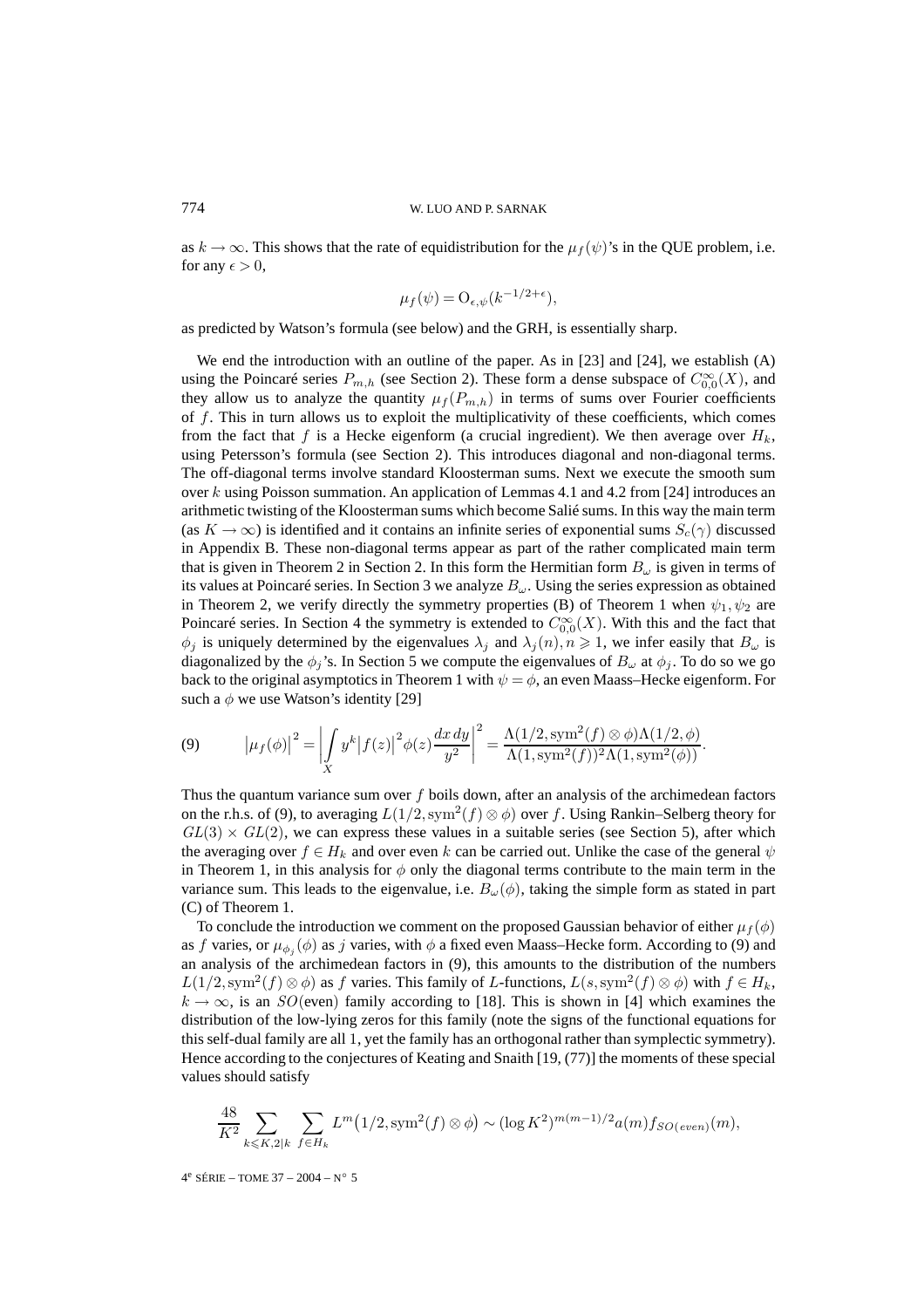where

$$
f_{SO(even)}(m) = \frac{2^m}{\prod_{j=1}^{m-1} (2j-1)!!},
$$

and  $a(m)$  is a product over primes specific to this family, which can be computed for any given m, but for which we don't have a simple closed formula.

Thus if these conjectures are true, then the distribution of the numbers  $L(1/2, \text{sym}^2(f) \otimes \phi)$ and hence  $|\mu_f(\phi)|^2$  is clearly not Gaussian, at least in the sense of convergence of moments.

To conclude we point the reader to the recent preprint [20] where a similar anomaly for the quantum variance is found for the cat map.

## **2. Poincaré series**

We use the same notations as in [24]. For  $h(x) \in C_0^{\infty}(0, \infty)$ , the incomplete Poincaré series  $(m \in \mathbf{Z}, m \neq 0)$  is defined as

$$
P_{h,m}(z) = \sum_{\gamma \in \Gamma_{\infty} \backslash \Gamma} h\big(y(\gamma z)\big) e\big(mx(\gamma z)\big),\,
$$

where

$$
\Gamma_{\infty} = \left\{ \begin{pmatrix} 1 & n \\ 0 & 1 \end{pmatrix}, n \in \mathbf{Z} \right\}.
$$

A cusp form  $f \in H_k$  has a Fourier expansion

$$
f(z) = \sum_{r \geq 1} a_f(r)e(rz),
$$

and we define

$$
\lambda_f(r) = \frac{a_f(r)r^{(-k+1)/2}}{a_f(1)}.
$$

Denote by  $L(s, sym^2(f))$  the symmetric square L-function associated to f:

$$
L(s, \text{sym}^2(f)) = \zeta(2s) \sum_{n=1}^{\infty} \frac{\lambda_f(n^2)}{n^s},
$$

and recall that, for any  $\epsilon > 0$ , the following bounds hold:

(10) 
$$
k^{-\epsilon} \ll L(1, \text{sym}^2(f)) \ll k^{\epsilon}.
$$

Since  $\langle f, f \rangle = 1$  we have the relation

(11) 
$$
\left| a_f(1) \right|^2 = \frac{(4\pi)^{k-1}}{\Gamma(k)} \frac{2\pi^2}{L(1,\text{sym}^2(f))}.
$$

Let  $m_1, m_2 \in \mathbb{Z}$ ,  $m_1 m_2 \neq 0$  and  $h_1, h_2 \in C_0^{\infty}(0, \infty)$ . Recall if  $m_i > 0$ , we have (see Proposition 2.1 in [24])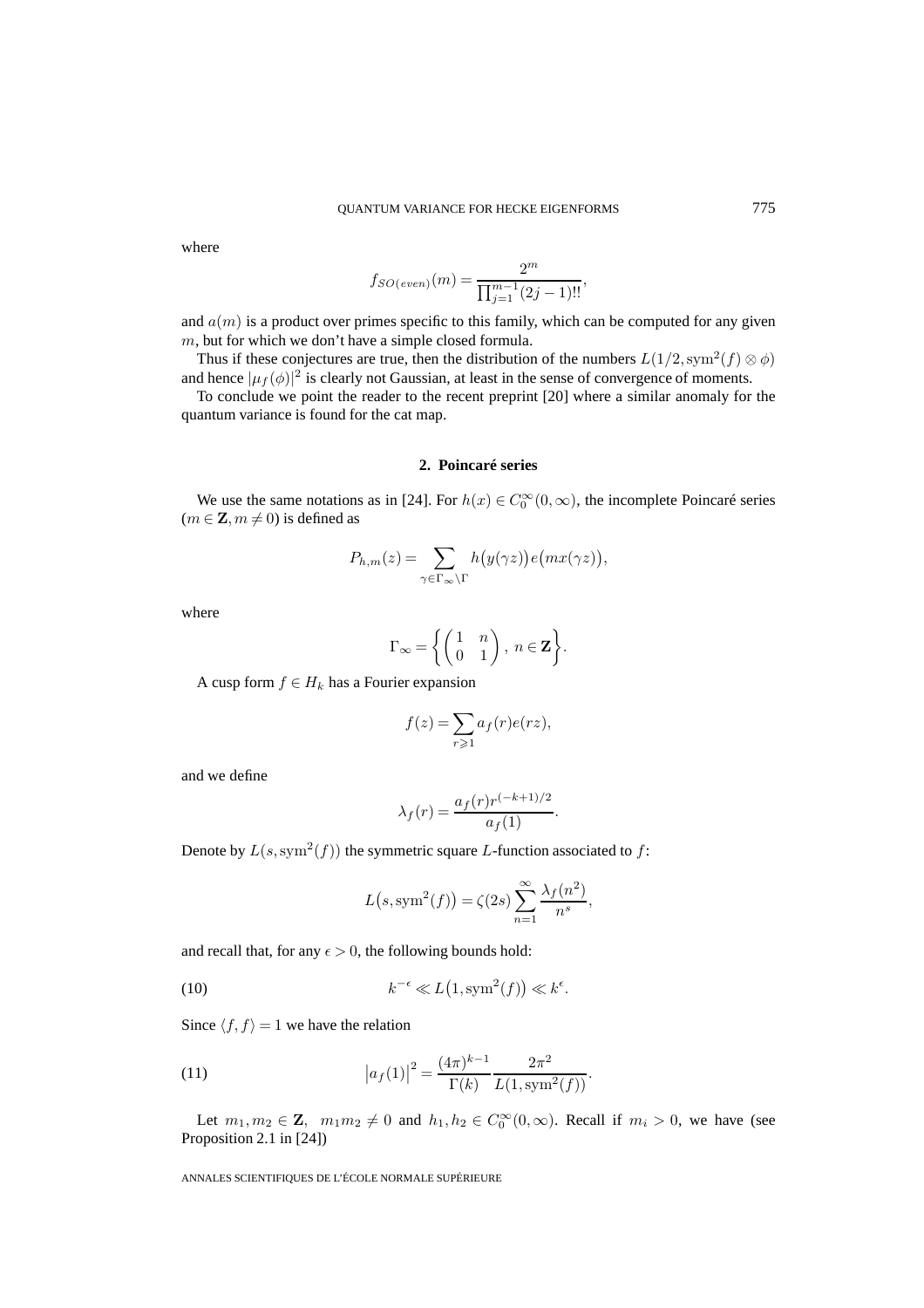$$
\langle \mu_f, P_{h_i, m_i}(z) \rangle = \frac{2\pi^2}{(k-1)L(1, \text{sym}^2(f))} \sum_{r \ge 1} \lambda_f(r) \lambda_f(r+m_i) h_i\left(\frac{k-1}{4\pi(r+m_i/2)}\right) + O(k^{-1+\epsilon}).
$$

Without loss of generality we may assume  $m_1 > 0, m_2 > 0$ , since  $\langle \mu_f, P_{h,m}(z) \rangle =$  $\langle \mu_f, P_{h,-m}(z) \rangle$ . Thus, by the above formula, (11) and the multiplicativity of Hecke eigenvalues,

$$
\langle \mu_f, P_{h_1, m_1}(z) \rangle \overline{\langle \mu_f, P_{h_2, m_2}(z) \rangle}
$$
\n
$$
= \frac{2\pi^2}{(k-1)L(1, \text{sym}^2(f))} \frac{\Gamma(k-1)}{(4\pi)^{k-1}}
$$
\n
$$
\times \sum_{d_1 | m_1, d_2 | m_2} \sum_{r_1, r_2} \frac{a_f(r_1(r_1 + m_1/d_1)) \overline{a_f(r_2(r_2 + m_2/d_2))}}{(r_1(r_1 + m_1/d_1))^{(k-1)/2} (r_2(r_2 + m_2/d_2))^{(k-1)/2}}
$$
\n
$$
\times h_1 \left( \frac{k-1}{4\pi d_1(r_1 + m_1/(2d_1))} \right) \overline{h_2} \left( \frac{k-1}{4\pi d_2(r_2 + m_2/(2d_2))} \right) + \mathcal{O}(k^{-1+\epsilon}).
$$

Fix  $u \in C_0^{\infty}(0, \infty)$ . From the above formula and by the Petersson formula (see [11]):

$$
\frac{2\pi^2}{k-1} \sum_{f \in H_k} \frac{\lambda_f(m)\lambda_f(n)}{L(1,\text{sym}^2(f))} = \delta_{m,n} + 2\pi (-1)^{k/2} \sum_{c \geqslant 1} \frac{S(m,n;c)}{c} J_{k-1}\left(\frac{4\pi\sqrt{mn}}{c}\right),
$$

we have

$$
\sum_{k\geqslant 1,2|k} u\left(\frac{k-1}{K}\right) \sum_{f\in H_k} L(1, \text{sym}^2(f)) \langle \mu_f, P_{h_1,m_1}(z) \rangle \overline{\langle \mu_f, P_{h_2,m_2}(z) \rangle}
$$
\n
$$
= \sum_{k\geqslant 1,2|k} \frac{2\pi^2}{k-1} u\left(\frac{k-1}{K}\right) \sum_{d_1|m_1,d_2|m_2} \sum_{r_1(r_1+m_1/d_1)=r_2(r_2+m_2/d_2)} \times h_1\left(\frac{k-1}{4\pi d_1(r_1+m_1/(2d_1))}\right) \overline{h_2}\left(\frac{k-1}{4\pi d_2(r_2+m_2/(2d_2))}\right)
$$
\n
$$
- \sum_{d_1|m_1,d_2|m_2} \sum_{r_1,r_2\geqslant 1} \sum_{c\geqslant 1} \frac{S(r_1(r_1+m_1/d_1), r_2(r_2+m_2/d_2); c)}{c} \times \sum_{k\geqslant 1,2|k} 2\pi (-1)^{k/2} u\left(\frac{k-1}{K}\right) \frac{2\pi^2}{k-1}
$$
\n
$$
\times h_1\left(\frac{k-1}{4\pi d_1(r_1+m_1/(2d_1))}\right) \overline{h_2}\left(\frac{k-1}{4\pi d_2(r_2+m_2/(2d_2))}\right)
$$
\n
$$
\times J_{k-1}\left(\frac{4\pi \sqrt{r_1 r_2(r_1+m_1/d_1)(r_2+m_2/d_2)}}{c}\right) + O(K^{1/2+\epsilon}).
$$

We evaluate the diagonal terms by means of the Poisson summation formula as

(12) 
$$
\frac{K\pi}{4} \int_{0}^{\infty} u(\xi) d\xi \sum_{d_1|m_1, d_2|m_2; m_1/d_1 = m_2/d_2} \frac{1}{d_1 d_2} \int_{0}^{\infty} h_1(d_2 \eta) \overline{h_2}(d_1 \eta) \frac{d\eta}{\eta^2} + O(1),
$$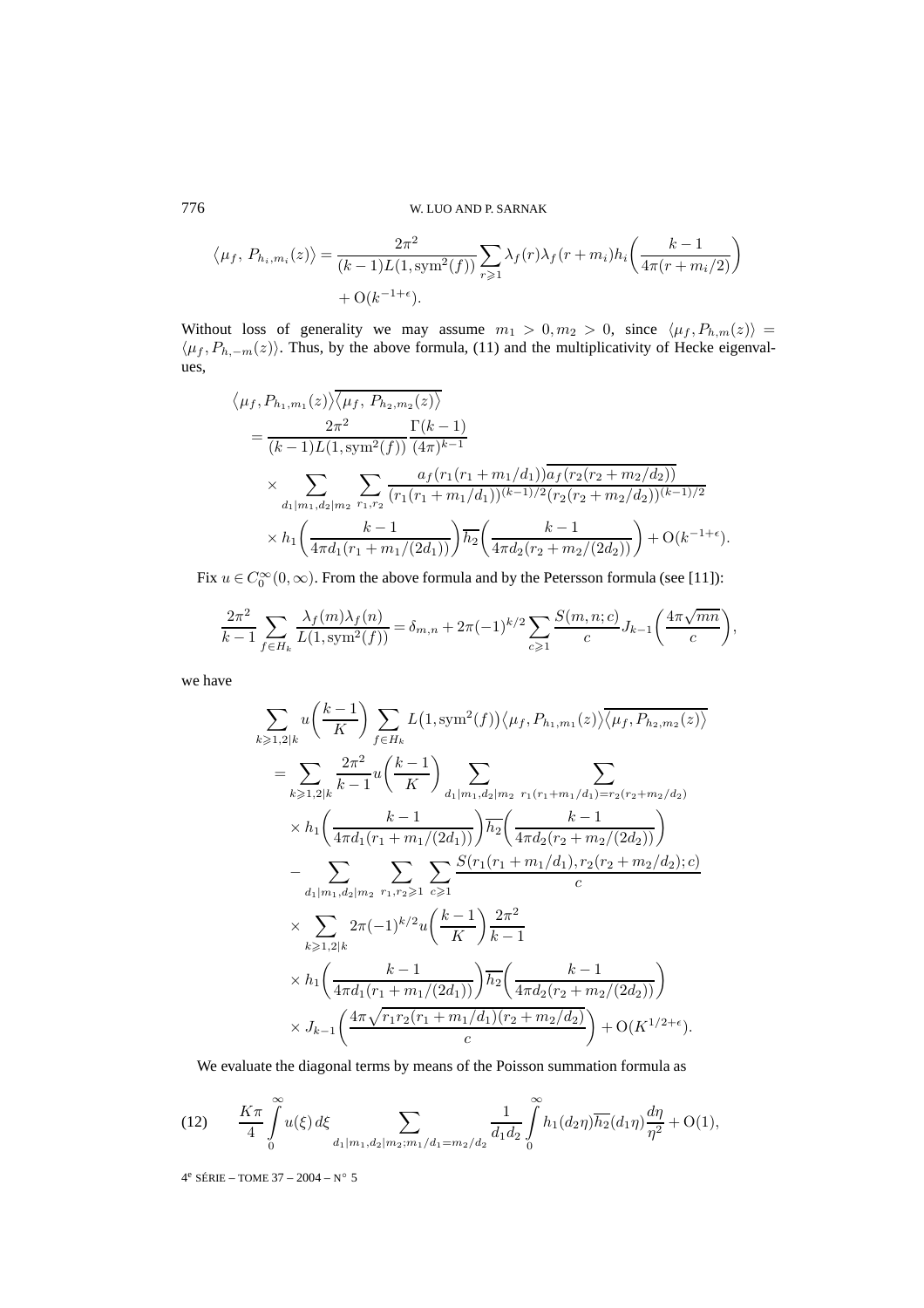since  $r_1(r_1+m_1/d_1) = r_2(r_2+m_2/d_2)$  has at most finitely many solutions if  $m_1/d_1 \neq m_2/d_2$ , while the integer solutions to  $r_1(r_1 + m_1/d_1) = r_2(r_2 + m_1/d_1)$  are only  $r_1 = r_2$ .

Applying Lemmas 4.1 and 4.2 from [24], we deduce that the non-diagonal terms are equal to

$$
\frac{-2\pi^{5/2}}{K} \sum_{d_1|m_1,d_2|m_2} \sum_{r_1,r_2 \geqslant 1} \sum_{c \geqslant 1} \frac{S(r_1(r_1+m_1/d_1),r_2(r_2+m_2/d_2);c)}{c}
$$
\n
$$
\times \int_0^\infty u\left(\frac{\sqrt{\Delta c^{-1}y}}{K}\right) \frac{K}{\sqrt{\Delta c^{-1}y}} h_1\left(\frac{\sqrt{\Delta c^{-1}y}}{4\pi d_1(r_1+m_1/(2d_1))}\right) \overline{h_2}\left(\frac{\sqrt{\Delta c^{-1}y}}{4\pi d_2(r_2+m_2/(2d_2))}\right)
$$
\n
$$
\times \sin(\Delta c^{-1}/2 + y - \pi/4) \frac{dy}{\sqrt{y}} + O(1)
$$
\n
$$
= \sum_{d_1|m_1,d_2|m_2} \sum_{r_1,r_2 \geqslant 1} \sum_{c \geqslant 1} \frac{S(r_1(r_1+m_1/d_1),r_2(r_2+m_2/d_2);c)}{c} J_{r_1,r_2,c} + O(1),
$$

say, where

$$
\Delta = 8\pi \sqrt{r_1 r_2 (r_1 + m_1/d_1)(r_2 + m_2/d_2)}.
$$

The terms with  $c \gg K^{\epsilon}$  contribute  $O(1)$ , by partial integration. Making the change of variable The terms w<br> $t = \frac{\sqrt{\Delta c^{-1}y}}{K}$  $\frac{Xc - y}{K}$ , we see  $J_{r_1, r_2, c}$  is

$$
-4\pi^{5/2} \frac{\sqrt{c}}{\sqrt{\Delta}} \int_{0}^{\infty} \frac{u(t)}{t} \sin(\Delta c^{-1}/2 + (tK)^{2} c/\Delta - \pi/4)
$$
  
 
$$
\times h_{1}\left(\frac{tK}{4\pi d_{1}(r_{1} + m_{1}/(2d_{1}))}\right) \overline{h_{2}}\left(\frac{tK}{4\pi d_{2}(r_{2} + m_{2}/(2d_{2}))}\right) dt.
$$

Note

$$
\frac{\Delta i}{2c} = \frac{4\pi i}{c} \sqrt{r_1 r_2 (r_1 + m_1/d_1)(r_2 + m_2/d_2)} \n= \frac{2\pi i}{c} \left( 2r_1 r_2 + \frac{m_2 r_1}{d_2} + \frac{m_1 r_2}{d_1} + \frac{1}{2} \frac{m_1}{d_1} \frac{m_2}{d_2} - \frac{1}{4} \left( \frac{m_1}{d_1} \right)^2 \frac{r_2}{r_1} - \frac{1}{4} \left( \frac{m_2}{d_2} \right)^2 \frac{r_1}{r_2} + \cdots \right).
$$

We first assume the test functions  $u, h_1, h_2$  are all real-valued and write for simplicity

$$
J_{r_1,r_2,c} = \Im\bigg\{e_c\bigg(2r_1r_2 + \frac{m_2r_1}{d_2} + \frac{m_1r_2}{d_1}\bigg)f_c(r_1,r_2)\bigg\},\,
$$

say, where  $e_c(x) = \exp(2\pi i x/c)$ .

Reducing the summation over  $r_1, r_2$  into congruence classes  $\text{mod } c$ , we have,

$$
\sum_{r_1, r_2 \geqslant 1} S(r_1(r_1 + m_1/d_1), r_2(r_2 + m_2/d_2); c) e_c \left(2r_1r_2 + \frac{m_2r_1}{d_2} + \frac{m_1r_2}{d_1}\right) f_c(r_1, r_2)
$$
\n
$$
= \sum_{a, b \text{ (mod } c)} S\left(a(a + m_1/d_1), b(b + m_2/d_2); c\right) e_c \left(2ab + \frac{m_2a}{d_2} + \frac{m_1b}{d_1}\right)
$$
\n
$$
\times \sum_{r_1 \equiv a \text{ (mod } c), r_2 \equiv b \text{ (mod } c)} f_c(r_1, r_2)
$$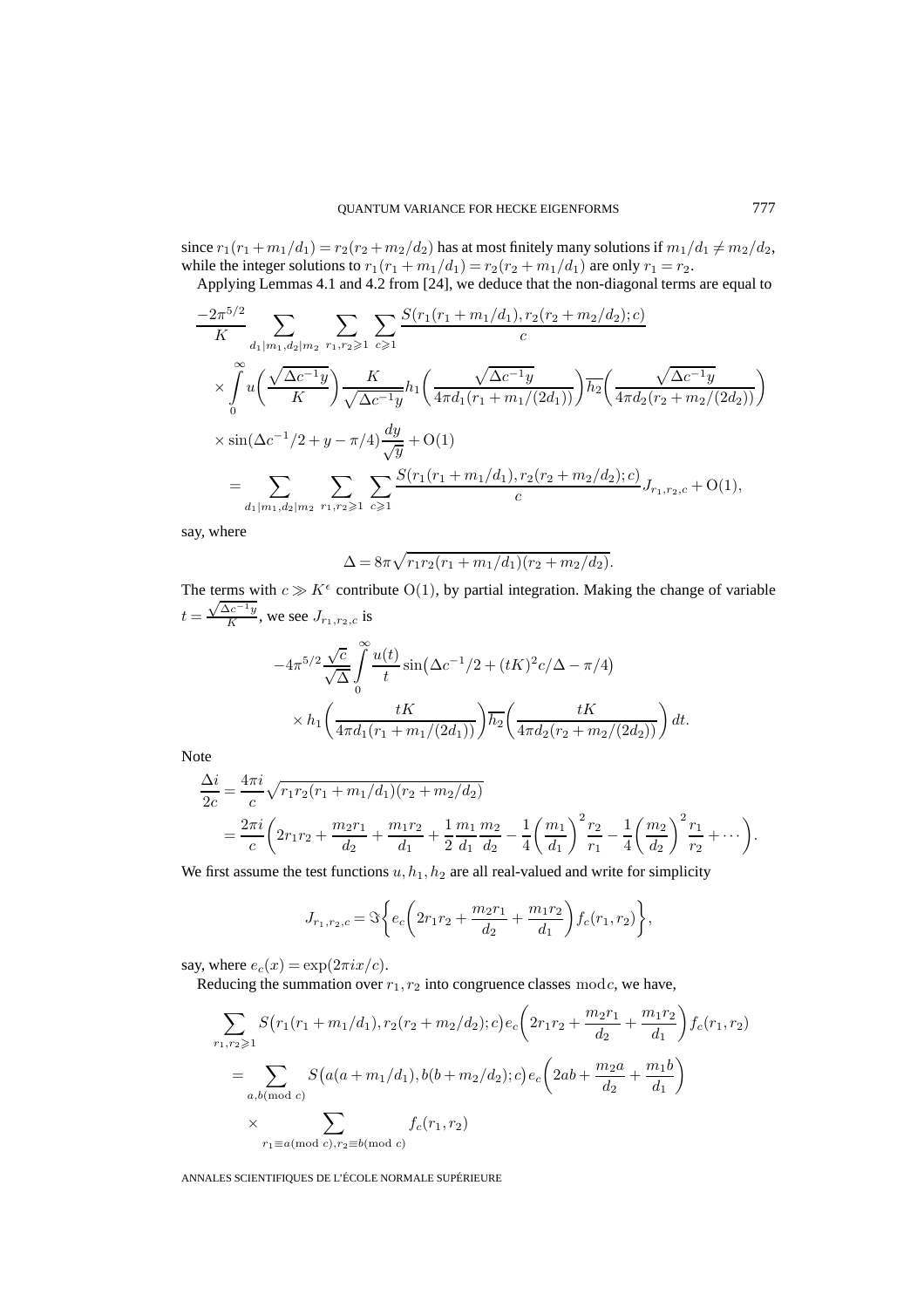$$
= \frac{1}{c^2} \sum_{u \text{ (mod } c)} \sum_{v \text{ (mod } c)} \left( \sum_{a, b \text{ (mod } c)} S(a(a + m_1/d_1), b(b + m_2/d_2); c) \times e_c \left( 2ab + \left( \frac{m_2}{d_2} + u \right) a + \left( \frac{m_1}{d_1} + v \right) b \right) \right) \left( \sum_{r_1, r_2} f_c(r_1, r_2) e_c(-ur_1 - vr_2) \right).
$$

Next we apply the Poisson summation formula for the sum in  $r_1, r_2$  and obtain

$$
\sum_{r_1,r_2} f_c(r_1,r_2)e_c(-ur_1-vr_2) = \sum_{l_1,l_2} B(l_1,l_2),
$$

where

$$
B(l_1, l_2) = \iint_{\mathbf{R}^2} f_c(r_1, r_2) e_c(-ur_1 - vr_2) e(l_1r_1 + l_2r_2) dr_1 dr_2
$$
  
= 
$$
\iint_{\mathbf{R}^2} f_c(r_1, r_2) e((l_1 - u/c)r_1 + (l_2 - v/c)r_2) dr_1 dr_2.
$$

We can assume  $|u| \leq c/2$ ,  $|v| \leq c/2$ , and by partial integration sufficiently many times, we see that

$$
\sum_{l_1,l_2} B(l_1,l_2) = B(0,0) + O(K^{-A}),
$$

for any  $A > 1$ . Thus,

$$
\sum_{r_1,r_2} f_c(r_1,r_2)e_c(-ur_1-vr_2) = \iint_{\mathbf{R}^2} f_c(r_1,r_2)e_c(-ur_1-vr_2) dr_1 dr_2 + O(K^{-A}).
$$

For  $(u, v) \neq (0, 0)$ , by partial integration sufficiently many times, we infer that (recall  $c \ll K^{\epsilon}$ )

$$
\iint\limits_{\mathbf{R}^2} f_c(r_1, r_2) e_c(-ur_1 - vr_2) \, dr_1 \, dr_2 \ll K^{-A},
$$

for any  $A > 0$ . Thus only  $(u, v) = (0, 0)$  contributes. Moreover we can allow  $c \gg K^{\epsilon}$  in the c-summation since

$$
\iint_{\mathbf{R}^2} f_c(r_1, r_2) \, dr_1 \, dr_2 \ll c^{-A} K^2,
$$

for any  $A > 0$ .

For fixed  $d_i, m_i(i = 1, 2)$  and integer  $\gamma$ , denote

$$
S_c(\gamma) = \sum_{a,b \text{ (mod } c)} S\big(a(\gamma a + m_1/d_1), b(\gamma b + m_2/d_2); c\big)e_c\bigg(2\gamma ab + \bigg(\frac{m_2}{d_2}\bigg)a + \bigg(\frac{m_1}{d_1}\bigg)b\bigg),
$$

and  $S_c = S_c(1)$ . We also write  $S_{c,m_1/d_1,m_2/d_2}$  for  $S_c$  if we need to indicate the dependence on other parameters. Obviously  $S_{c,m_1/d_1,m_2/d_2} = S_{c,m_2/d_2,m_1/d_1}$ .

Thus, the non-diagonal contribution is

4<sup>e</sup> SÉRIE – TOME 37 – 2004 – N° 5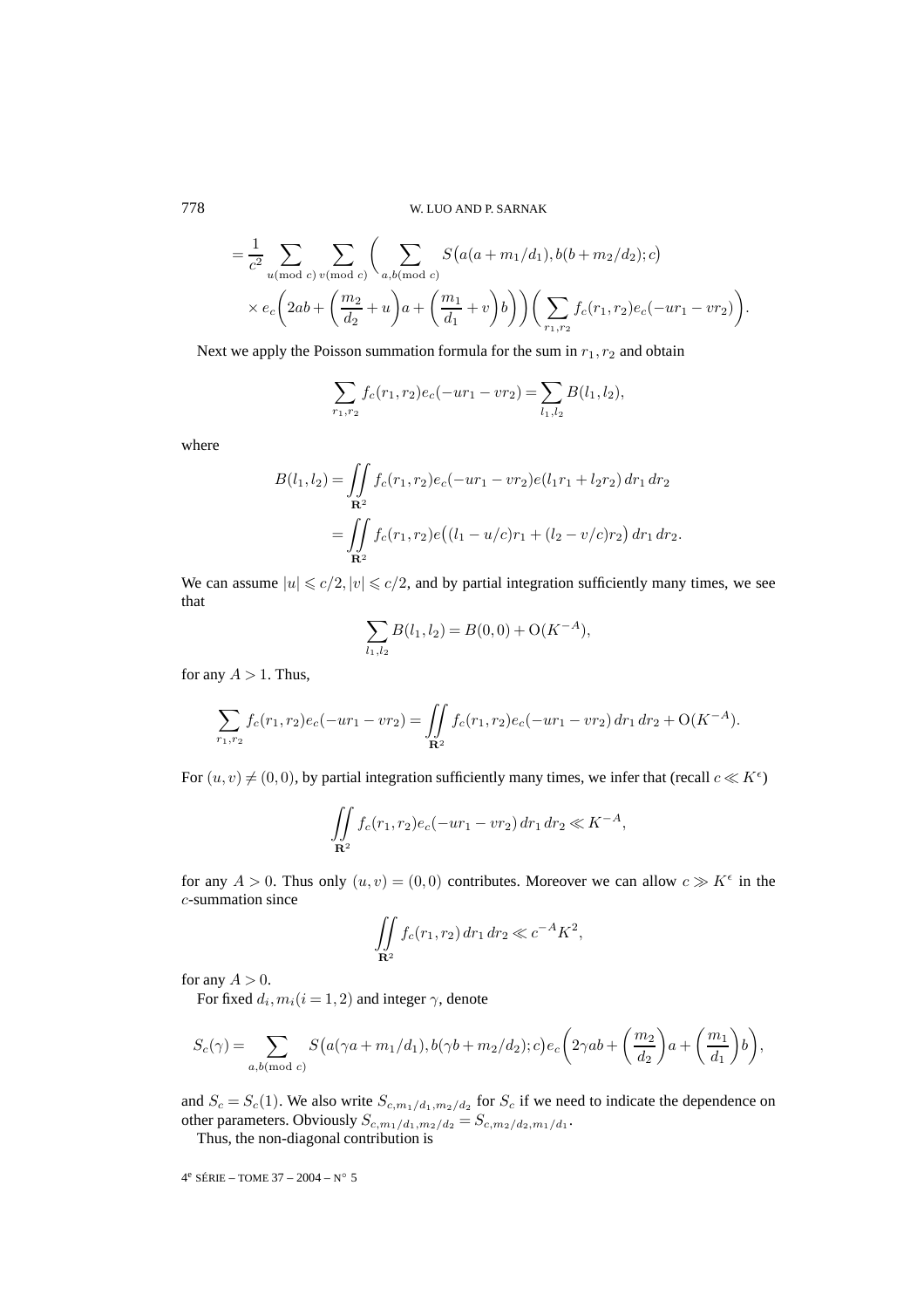$$
\sum_{d_1|m_1,d_2|m_2} \sum_{e\geq 1} \frac{S_e}{c^2} \iint_{\mathbf{R}^2} f_e(r_1,r_2) dr_1 dr_2 + O(1)
$$
\n
$$
= -4\pi^{5/2} \sum_{d_1|m_1,d_2|m_2} \sum_{e\geq 1} \Im \left\{ \frac{S_e}{c^{5/2}} \overline{\hat{S}}_8 \right\} \frac{u(t)}{t}
$$
\n
$$
\times \iint_{\mathbf{R}^2} \frac{1}{\sqrt{\Delta}} e_e \left( \frac{1}{2} \frac{m_1}{d_1} \frac{m_2}{d_2} - \frac{1}{4} \left( \frac{m_1}{d_1} \right)^2 \frac{r_2}{r_1} - \frac{1}{4} \left( \frac{m_2}{d_2} \right)^2 \frac{r_1}{r_2} \right) e^{i(tK)^2 c/\Delta}
$$
\n
$$
\times h_1 \left( \frac{tK}{4\pi d_1 (r_1 + m_1/(2d_1))} \right) h_2 \left( \frac{tK}{4\pi d_2 (r_2 + m_2/(2d_2))} \right) dr_1 dr_2 dt \right\} + O(1)
$$
\n
$$
= \frac{-2\pi^2}{\sqrt{2}} \sum_{d_1|m_1,d_2|m_2} \sum_{e\geq 1} \Im \left\{ \frac{S_e}{c^{5/2}} \overline{\hat{S}}_8 \right\} \frac{u(t)}{t}
$$
\n
$$
\times \iint_{\mathbf{R}^2} \frac{1}{\sqrt{r_1 r_2}} e_e \left( \frac{1}{2} \frac{m_1}{d_1} \frac{m_2}{d_2} - \frac{1}{4} \left( \frac{m_1}{d_1} \right)^2 \frac{r_2}{r_1} - \frac{1}{4} \left( \frac{m_2}{d_2} \right)^2 \frac{r_1}{r_2} \right) e^{i(tK)^2 c/\Delta}
$$
\n
$$
\times h_1 \left( \frac{tK}{4\pi d_1 r_1} \right) h_2 \left( \frac{tK}{4\pi d_2 r_2} \right) dr_1 dr_2 dt \right\} + O(1)
$$
\n
$$
= \frac{-K\pi}{2\sqrt{2}} \left
$$

By the multiplicativity of  $S_c(\gamma)$ :

$$
S_{c_1c_2,m_1/d_1,m_2/d_2}(\gamma) = S_{c_1,m_1/d_1,m_2/d_2}(\gamma c_2) S_{c_2,m_1/d_1,m_2/d_2}(\gamma c_1), \quad \text{for } (c_1,c_2) = 1,
$$

and using the fact  $2c_2/c_1 + \overline{c_1}/(2c_2) \equiv 1/(2c_1c_2) \pmod{1}$  for  $(c_1, 2c_2) = 1$  as well as the result in Appendix A, one can check that

$$
S_{c}e\left(\frac{1}{2c}\frac{m_1}{d_1}\frac{m_2}{d_2}\right) \in \mathbf{R},
$$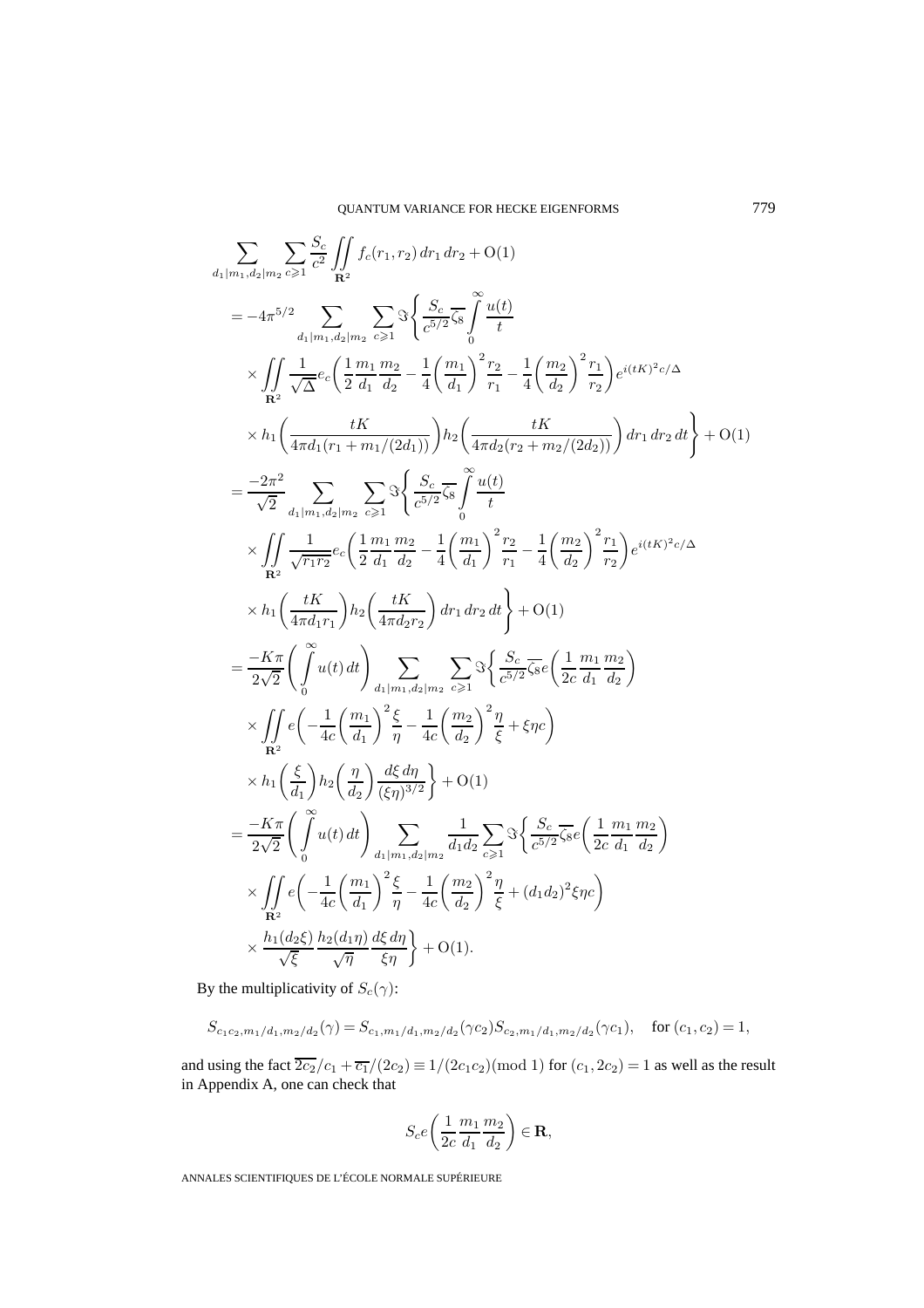and hence we obtain, under the assumption that the test functions  $u, h_1, h_2$  are all real-valued, the following theorem. Before stating it we need a little extra notation. For  $A$  a non-negative integer define  $\|\cdot\|_A$  on  $C_c^{\infty}(0,\infty)$  by

(13) 
$$
||h||_A = \max_{0 \le i \le A, |j| \le A, x \in (0,\infty)} \left| \frac{h^i(x)}{x^j} \right|.
$$

THEOREM 2. – *For*  $m_1, m_2 \in \mathbf{Z}, m_1 m_2 \neq 0, u, h_1, h_2 \in C_c^{\infty}(0, \infty)$  and  $\epsilon > 0$ , we have

(14) 
$$
\sum_{k \ge 1,2|k} u\left(\frac{k-1}{K}\right) \sum_{f \in H_k} L(1, \text{sym}^2(f)) \langle \mu_f, P_{h_1,m_1}(z) \rangle \overline{\langle \mu_f, P_{h_2,m_2}(z) \rangle}
$$

$$
= B_{\omega}(P_{h_1,m_1}, P_{h_2,m_2}) K\left(\int_0^{\infty} u(t) dt\right) + O(K^{1/2+\epsilon}),
$$

*where*

$$
B_{\omega}(P_{h_1,m_1}, P_{h_2,m_2}) = \frac{\pi}{4} \sum_{\substack{d_1|m_1, d_2|m_2; |m_1|/d_1 = |m_2|/d_2}} \frac{1}{d_1 d_2} \int_0^{\infty} h_1(d_2 \eta) \overline{h_2}(d_1 \eta) \frac{d\eta}{\eta^2}
$$
  

$$
- \frac{\pi}{2\sqrt{2}} \sum_{\substack{d_1|m_1, d_2|m_2}} \frac{1}{d_1 d_2} \sum_{c \ge 1} \frac{S_{c,|m_1|/d_1,|m_2|/d_2}}{c^{5/2}} e\left(\frac{1}{2c} \frac{|m_1|}{d_1} \frac{|m_2|}{d_2}\right)
$$
  

$$
\times \iint_{\mathbf{R}^2} \sin\left(-\frac{\pi}{4} - \frac{\pi}{2c} \left(\frac{m_1}{d_1}\right)^2 \frac{\xi}{\eta} - \frac{\pi}{2c} \left(\frac{m_2}{d_2}\right)^2 \frac{\eta}{\xi} + 2\pi (d_1 d_2)^2 \xi \eta c\right)
$$
  

$$
\times \frac{h_1(d_2 \xi)}{\sqrt{\xi}} \frac{\overline{h_2}(d_1 \eta)}{\sqrt{\eta}} \frac{d\xi}{\xi} \frac{d\eta}{\sqrt{\eta}}.
$$

*Moreover there is an absolute constant* A *and*  $C(= C(\epsilon))$  *such that the implicit constant in* (14) *is at most*

(16) 
$$
C((|m_1|+1)(|m_2|+1))^A ||h_1||_A \cdot ||h_2||_A,
$$

*and the series defining the* B<sup>ω</sup> *converges absolutely and satisfies*

(17) 
$$
\left|B_{\omega}(P_{h_1,m_1},P_{h_2,m_2})\right| \leqslant C((|m_1|+1)(|m_2|+1))^{A}||h_1||_A \cdot ||h_2||_A.
$$

(16) is proven by keeping track of the dependence on  $h_1$  and  $h_2$  in the derivation of (14). (17) follows from integrating by parts in the double integral in (15), and then directly estimating the terms.

A closer inspection of the proof actually shows that if any incomplete Poincaré series  $P_{h_i,m_i}$ in the Theorem 2 is replaced by incomplete Eisenstein series (i.e.  $m_i = 0$ ) with zero mean  $\int_X P_{h_i,m_i} \tilde{\nu} = 0$  (i.e.  $\int_0^\infty h_i(y)y^{-2} dy = 0$ ), then the Theorem 2 is still valid except for the case  $m_1 = m_2 = 0$ . For the case  $m_1 = m_2 = 0$ , (14) and (15) of the Theorem 2 continue to hold as long as the term

$$
\frac{\pi}{4} \sum_{d_1|m_1, d_2|m_2; m_1/d_1 = m_2/d_2} \frac{1}{d_1 d_2} \int_0^{\infty} h_1(d_2 \eta) \overline{h_2}(d_1 \eta) \frac{d\eta}{\eta^2}
$$

4<sup>e</sup> SÉRIE – TOME 37 – 2004 – N° 5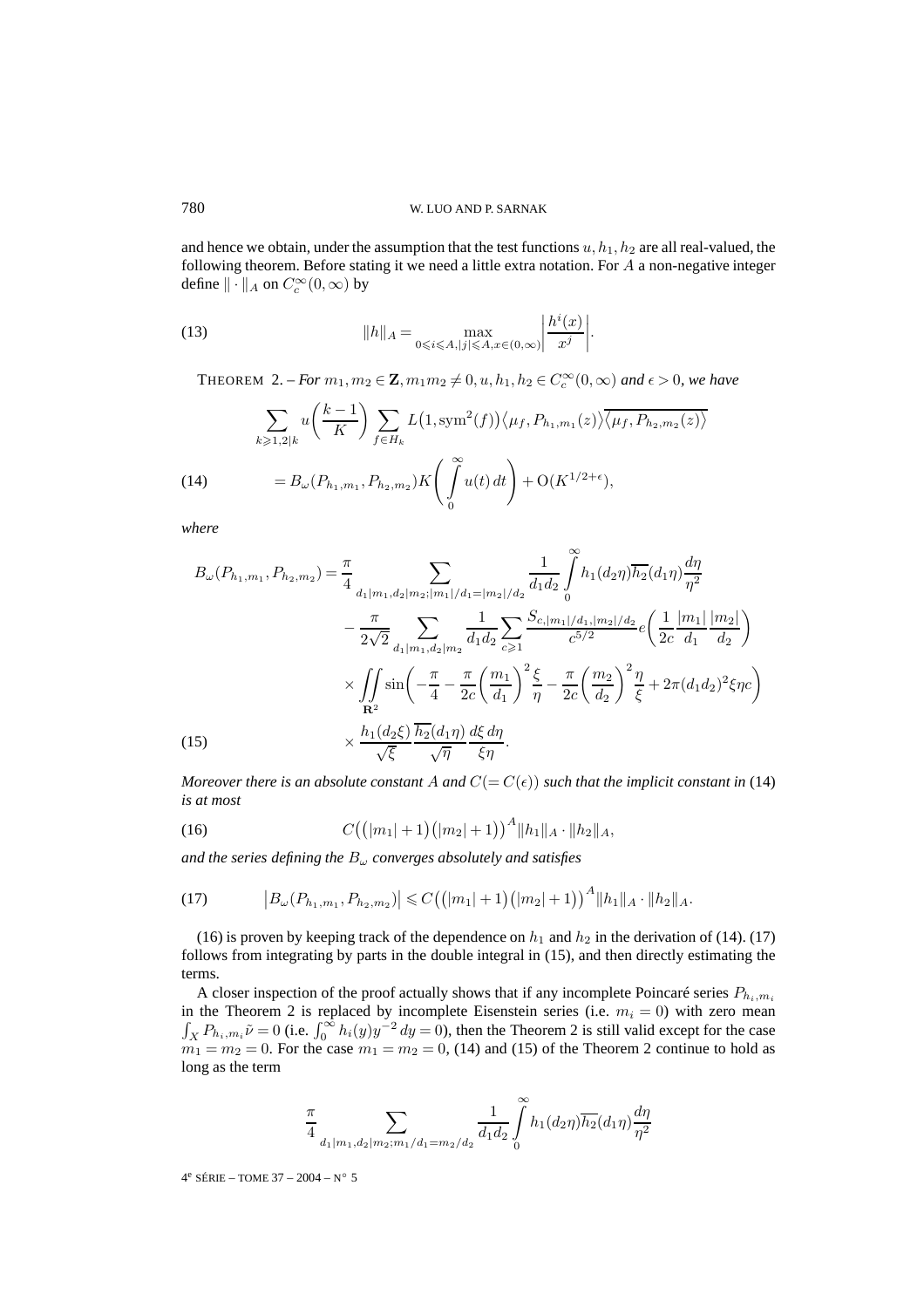is replaced by

$$
\frac{\pi}{4} \int_{1/A}^{\infty} \left( \int_{0}^{\infty} \int_{0}^{\infty} b_2(\xi) b_2(\eta) H_1\left(\frac{r}{\xi}\right) H_2\left(\frac{r}{\eta}\right) \frac{d\xi d\eta}{(\xi \eta)^2} \right) \frac{dr}{r^2},
$$

where  $H_i(\xi) = h''_i(\xi)\xi^2 + 2h'_i(\xi)\xi = (h'_i(\xi)\xi^2)'$ ;  $h_i(\xi) = 0$  for  $0 < \xi \le 1/A$ ,  $i = 1, 2$ ;  $2b_2(x) =$  $B_2(x - [x])$ , and  $B_2(x) = x^2 - x + 1/6$  is the Bernoulli polynomial of degree 2. This follows by Euler–MacLaurin summation formula from

$$
\sum_{d_i\geqslant 1}h_i\bigg(\frac{k-1}{4\pi d_i r}\bigg)=-\int\limits_0^\infty b_2(\xi)H_i\bigg(\frac{k-1}{4\pi \xi r}\bigg)\frac{d\xi}{\xi^2},\quad \text{for }r\geqslant 1,
$$

which vanishes if  $r \geqslant A \frac{k-1}{4\pi}$ .

It is in turn equal to

$$
\frac{\pi}{4} \int_{0}^{\infty} \left( \int_{0}^{\infty} \int_{0}^{\infty} b_2(\xi) b_2(\eta) H_1\left(\frac{r}{\xi}\right) H_2\left(\frac{r}{\eta}\right) \frac{d\xi d\eta}{(\xi \eta)^2} \right) \frac{dr}{r^2}
$$
\n
$$
= \frac{\pi}{4} \int_{0}^{\infty} \left( \int_{0}^{\infty} \int_{0}^{\infty} b_2(\xi) b_2(\eta) \frac{d^2}{d\xi^2} h_1\left(\frac{r}{\xi}\right) \frac{d^2}{d\eta^2} h_2\left(\frac{r}{\eta}\right) d\xi d\eta \right) \frac{dr}{r^2}.
$$

# **3. Symmetry properties of** B<sup>ω</sup>

Let  $L_m = L_m^x$  be the differential operator on  $C_0^{\infty}(0, \infty)$  given by

(18) 
$$
L_m h(x) = \left(x^2 \frac{d^2}{dx^2} - 4\pi^2 m^2 x^2\right) h(x).
$$

If we define the inner product on  $C_0^{\infty}(0, \infty)$  by

(19) 
$$
(h_1, h_2) = \int_{0}^{\infty} h_1(x) \overline{h_2(x)} \frac{dx}{x^2},
$$

then  $L_m$  is symmetric with respect to  $(,)$ , i.e.

$$
(L_m h_1, h_2) = (h_1, L_m h_2).
$$

We have

(20) 
$$
\Delta(h(y)e(mx)) = (L_m h)(y)e(mx),
$$

and hence

$$
\Delta P_{h,m} = P_{L_m h,m},
$$

where  $\Delta$  is the hyperbolic Laplacian. Moreover, we have (see the proof of Theorem 6.9 in [12])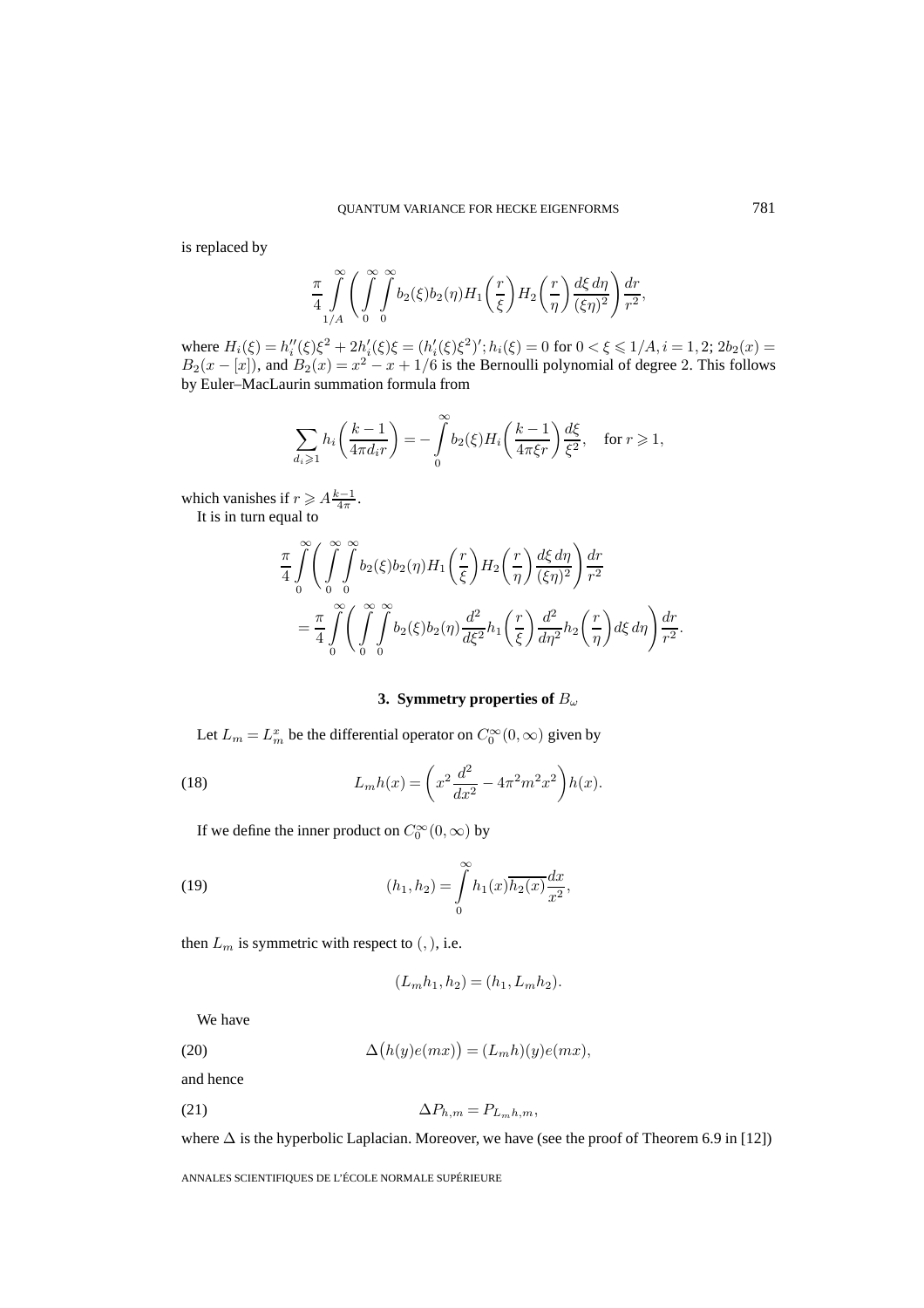782 W. LUO AND P. SARNAK

(22) 
$$
T_n P_{h,m}(z) = \sum_{d|(m,n)} \left(\frac{d^2}{n}\right)^{1/2} P_{h(\frac{ny}{d^2}),\frac{mn}{d^2}}(z),
$$

where  $T_n$  is the nth Hecke operator (see Section 8.5 in [12]). It turns out that the bilinear form  $B_{\omega}(\cdot,\cdot)$ , defined on the space P spanned by all  $P_{h,m}$ 's, is self-adjoint with respect to the Laplacian  $\Delta$  and the Hecke operators  $T_n, n \geq 1$ :

(23) 
$$
B_{\omega}(\Delta P_{h_1,m_1}, P_{h_2,m_2}) = B_{\omega}(P_{h_1,m_1}, \Delta P_{h_2,m_2}),
$$

(24) 
$$
B_{\omega}(T_n P_{h_1,m_1}, P_{h_2,m_2}) = B_{\omega}(P_{h_1,m_1}, T_n P_{h_2,m_2}).
$$

The verification of (23) is straightforward by (21), by change of variables (when  $m_1m_2 \neq 0$ , to symmetrize the integral kernel)

$$
\xi \to \frac{m_2}{d_2} \xi, \qquad \eta \to \frac{m_1}{d_1} \eta,
$$

and in view of the fact

$$
\left(\xi^2 \frac{d^2}{d\xi^2} - 4\pi^2 m_1^2 m_2^2 \xi^2\right) K_{m_1, m_2, d_1, d_2}(\xi, \eta) = \left(\eta^2 \frac{d^2}{d\eta^2} - 4\pi^2 m_1^2 m_2^2 \eta^2\right) K_{m_1, m_2, d_1, d_2}(\xi, \eta),
$$

i.e.

$$
\left(\xi^2 \frac{d^2}{d\xi^2} - 4\pi^2 m_1^2 m_2^2 \xi^2\right) K_{m_1, m_2, d_1, d_2}(\xi, \eta)
$$
 is a symmetric function in  $\xi, \eta$ ,

where

$$
K_{m_1,m_2,d_1,d_2}(\xi,\eta) = \sqrt{\xi\eta} \sin\left(-\frac{\pi}{4} - \frac{\pi}{2c} \frac{m_1m_2}{d_1d_2} \frac{\xi}{\eta} - \frac{\pi}{2c} \frac{m_1m_2}{d_1d_2} \frac{\eta}{\xi} + 2\pi (d_1d_2)^2 \frac{m_1m_2}{d_1d_2} \xi\eta c\right).
$$

If  $m_1m_2 = 0$ , we then desymmetrize the integral kernel and use the continuity argument.

In order to prove (24), it suffices to check it for each  $T_p(p)$  is a prime), which can be verified by a tedious computation, using (22) and the explicit evaluation of  $S_{c,m_1/d_1,m_2/d_2}(\gamma)$  in Appendix A. For the details, see Appendix A.3.

## **4. Extension of**  $B_{\omega}$  and diagonalization

Let  $P: \mathbf{H} \to X$  be the usual projection map, and let  $\{D_{0j}\}_{0 \leq i \leq 3} \bigcup \{D_{k1} \cup D_{k2}\}_{k \geq 1}$  be a system of open sets with compact closures in **H** whose projections to X form a locally finite open covering of X (see [9]), such that the restriction  $P|_{D_{kj}}$  is injective except for  $D_{00}$  or  $D_{01}$ ;  $D_{00}$  (resp.  $D_{01}$ ) is a neighborhood of i (resp.  $\rho = e^{2\pi i/3}$ ) and the restriction  $P|_{D_{00}}$  (resp.  $P|_{D_{01}}$ ) is two to one (resp. three to one) map except at i (resp. except at  $\rho$ ). We choose ( $k \ge 1$ )

$$
D_{02} = \{z, \ \Im(z) < 2, \ |\Re(z)| < 1/2, \ |z| > 1\},\
$$

$$
D_{03} = \{ z, \Im(z) < 2, \ -1/2 \leq \Re(z) < 0, \ |z| > 1 \}
$$
\n
$$
\cup \{ z, \ \Im(z) < 2, \ -1 < \Re(z) \leq -1/2, \ |z + 1| > 1 \},
$$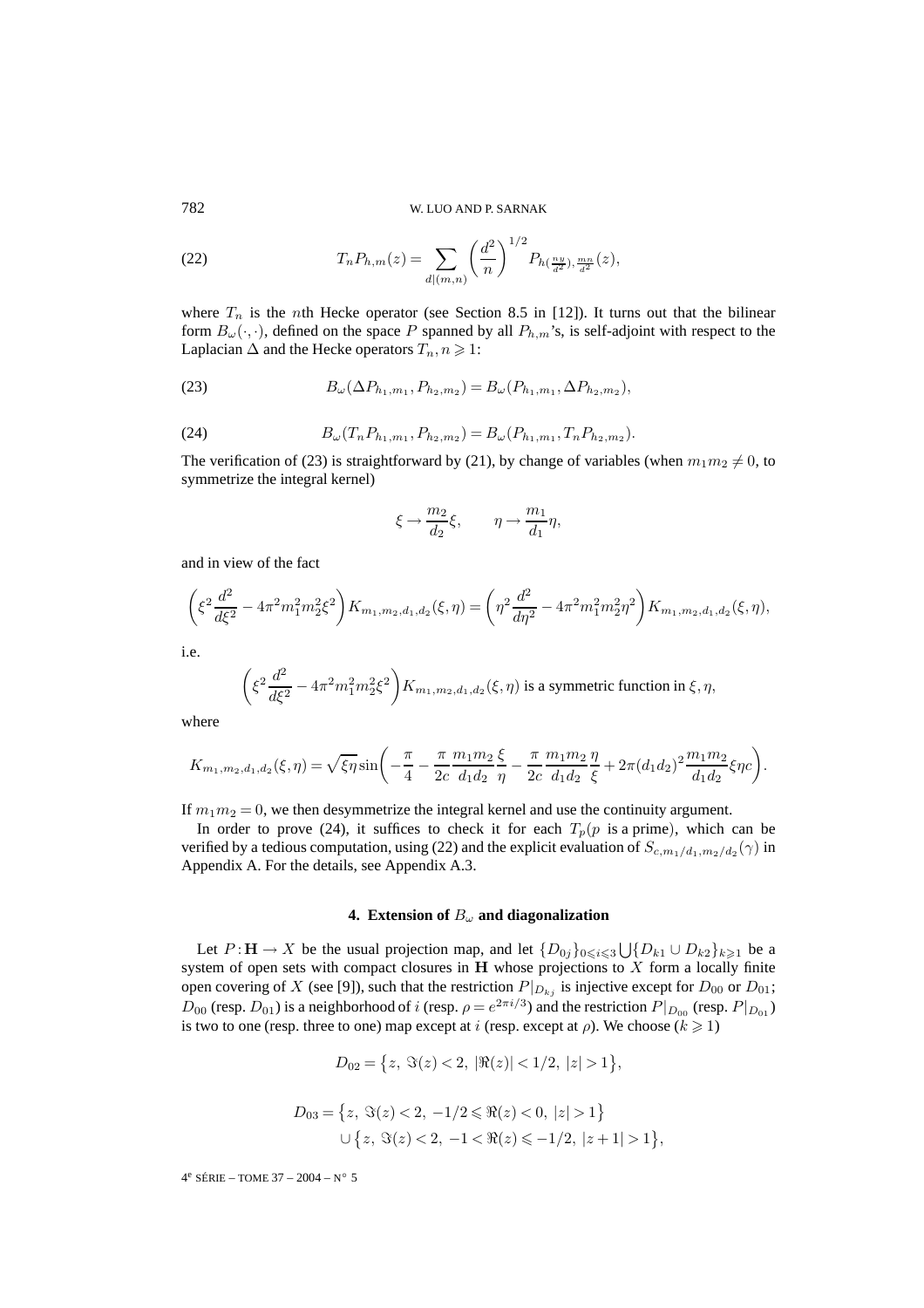$$
D_{k1} = \{z, 3^k/2 < \Im(z) < 2 \cdot 3^k, -1 < \Re(z) < 0\},
$$
  

$$
D_{k2} = \{z, 3^k/2 < \Im(z) < 2 \cdot 3^k, -1/2 < \Re(z) < 1/2\}.
$$

Let  $\{f_{kj}\}_{k\geq 0}$  be the partition of unity subordinate to the above covering of X (see [9]). Each  $f_{kj}$  can be regarded as an automorphic function with respect to Γ. The restriction  $f_{kj}|_{D_{kj}}$  has compact support in  $D_{kj}$  and we extend it to a smooth  $\Gamma_{\infty}$  periodic function  $\tilde{f}_{kj}$  on **H**. There exists  $y_0 > 0$  so that  $\tilde{f}_{kj}$  are all supported in the half-plane  $y \geq y_0$ , on which  $\tilde{f}_{kj}(z) = f_{kj}(z)$ , except when  $k = 0$  and  $j = 2$  or 3.

Let  $\psi$  be a fixed element in  $C^{\infty}_{0,0}(X)$ . We have

$$
\psi(z) = \sum_{k,j} f_{kj}(z)\psi(z),
$$

$$
f_{kj}(z)\psi(z) = \frac{1}{n_{kj}} \sum_{\gamma \in \Gamma_{\infty} \backslash \Gamma} \tilde{f}_{kj}(\gamma z)\psi(\gamma z),
$$

where

$$
n_{kj} = \begin{cases} 2, & \text{if } k = 0, j = 0; \\ 3, & \text{if } k = 0, j = 1; \\ 1, & \text{if otherwise.} \end{cases}
$$

Expanding  $\tilde{f}_{kj}(z)\psi(z)$  into its Fourier series in x gives

$$
\tilde{f}_{kj}(z)\psi(z) = \sum_{m \in \mathbf{Z}} h_{kjm}(y)e(mx).
$$

 $h_{kjm}(y)$  are smooth with compact support, and since  $\psi \in C^{\infty}_{0,0}(X)$  the h's satisfy

(25) 
$$
h_{kjm}(y) \ll_A y^{-A} (|m|+1)^{-A}
$$

for any  $A > 0$ . Hence

$$
\psi(z) = \sum_{k,j} \sum_{m \in \mathbf{Z}} \frac{1}{n_{kj}} P_{h_{kjm},m}(z)
$$
  
= 
$$
\sum_{k,j} \sum_{m \neq 0} \frac{1}{n_{kj}} P_{h_{kjm},m}(z) + \sum_{k,j} P_{h_{kj0},0}(z) - \frac{1}{2} P_{h_{000},0}(z) - \frac{2}{3} P_{h_{010},0}(z)
$$
  
= 
$$
\sum_{k,j} \sum_{m \neq 0} \frac{1}{n_{kj}} P_{h_{kjm},m}(z) + P_{H,0}(z) - \frac{1}{2} P_{h_{000},0}(z) - \frac{2}{3} P_{h_{010},0}(z),
$$

say, where  $H(y) \in C_c^{\infty}(0, \infty)$  (recall that for y large enough the zeroth coefficient of  $\psi$  is zero) is defined as

$$
H(y) = \sum_{k,j} h_{kj0}(y).
$$

This follows from the fact that  $\sum_{k,j} f_{kj}(z)=1$ , and  $\tilde{f}_{kj}$  are all supported in the half-plane  $y \geq y_0$ , on which we have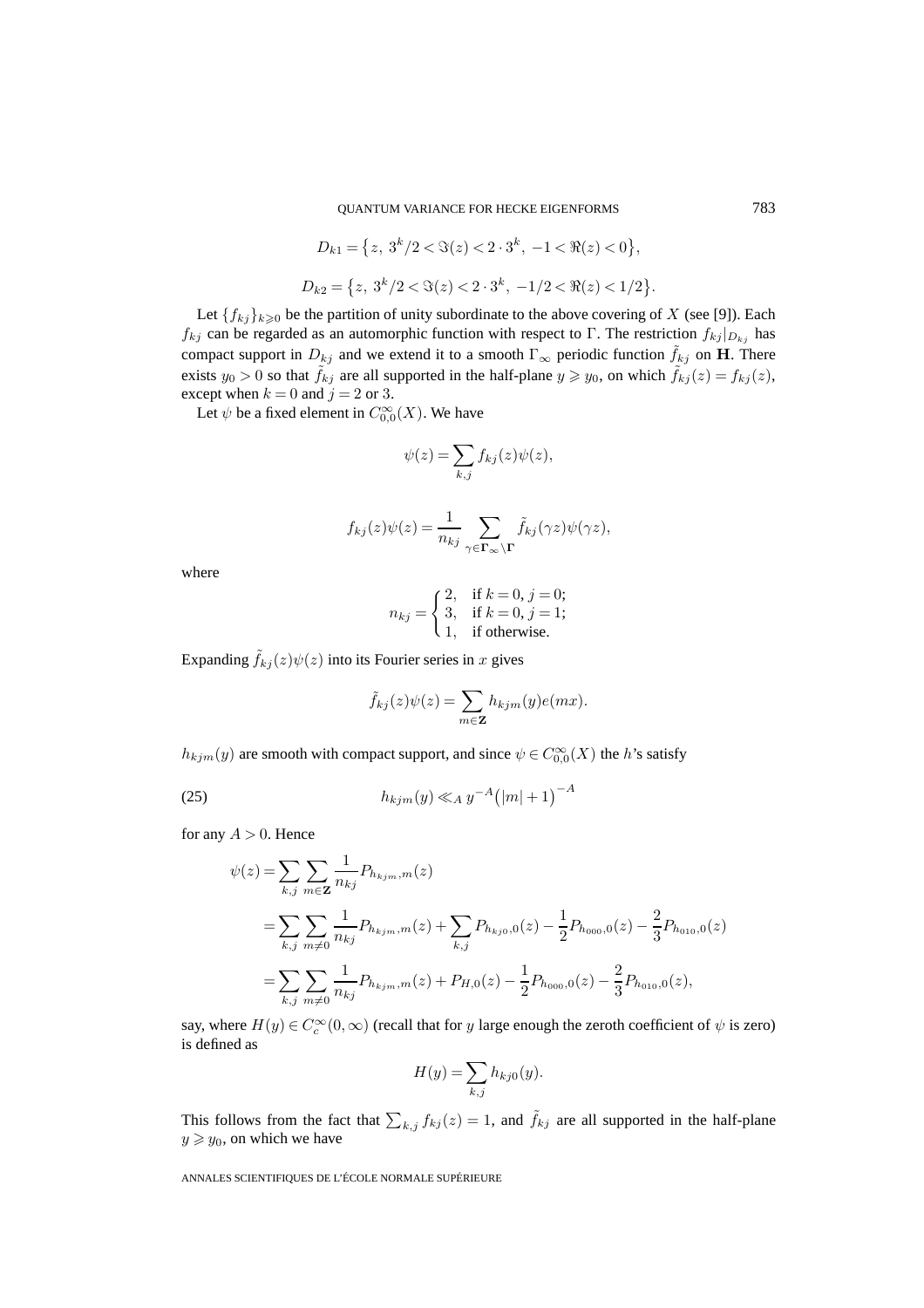$$
\sum_{k,j} h_{kj0}(y) = \int_0^1 \left( \sum_{k,j} \tilde{f}_{kj}(z) \right) \psi(z) dx
$$
  
= 
$$
\int_0^1 \left( \sum_{k,j} f_{kj}(z) + (\tilde{f}_{02}(z) - f_{02}(z)) + (\tilde{f}_{03}(z) - f_{03}(z)) \right) \psi(z) dx
$$
  
= 
$$
\int_0^1 ((\tilde{f}_{02}(z) - f_{02}(z)) + (\tilde{f}_{03}(z) - f_{03}(z))) \psi(z) dx.
$$

Moreover we have

$$
\int_{X} \left( P_{H,0}(z) - \frac{1}{2} P_{h_{000},0}(z) - \frac{2}{3} P_{h_{010},0}(z) \right) \tilde{\nu} = 0.
$$

Write

$$
P_{H,0}(z) - \frac{1}{2}P_{h_{000},0}(z) - \frac{2}{3}P_{h_{010},0}(z) = P_{h,0}(z),
$$

with

$$
h = H - \frac{1}{2}h_{000} - \frac{2}{3}h_{010}.
$$

We then have

(26) 
$$
\psi(z) = \sum_{k,j} \sum_{m \neq 0} \frac{1}{n_{kj}} P_{h_{kjm},m}(z) + P_{h,0}(z),
$$

with

$$
\int\limits_X P_{h,0}(z)\tilde{\nu}=0.
$$

It follows from Theorem 2 and the comments following it, together with (25) and (26), that for  $\psi$  and  $\phi$  in  $C_{0,0}^{\infty}(X)$  we have

(27)  

$$
\sum_{k \ge 1,2|k} u\left(\frac{k-1}{K}\right) \sum_{f \in H_k} L\left(1, \text{sym}^2(f)\right) \langle \mu_f, \psi \rangle \overline{\langle \mu_f, \phi \rangle}
$$

$$
= B_{\omega}(\psi, \phi) K\left(\int_0^{\infty} u(t) dt\right) + \mathcal{O}_{\psi, \phi, \epsilon}(K^{1/2 + \epsilon}),
$$

where

$$
B_{\omega}(\psi,\phi) = \sum_{k_1,j_1,n_1\neq 0; k_2,j_2,n_2\neq 0} \frac{1}{n_{k_1j_1}n_{k_2j_2}} B_{\omega}(P_{h_{k_1j_1m_1}^{(\psi)},m_1}, P_{h_{k_2j_2m_2}^{(\phi)},m_2})
$$
  
+ 
$$
\sum_{k_1,j_1,n_1\neq 0} \frac{1}{n_{k_1j_1}} B_{\omega}(P_{h_{k_1j_1m_1,m_1}^{(\psi)}, P_{h_{k_2j_2m_2}^{(\psi)},m_2})
$$
  
+ 
$$
\sum_{k_2,j_2,n_2\neq 0} \frac{1}{n_{k_2j_2}} B_{\omega}(P_{h_{k_2j_2m_2,m_2}})
$$
  
(28) + 
$$
B_{\omega}(P_{h_{k_2j_2m_2,m_2}}).
$$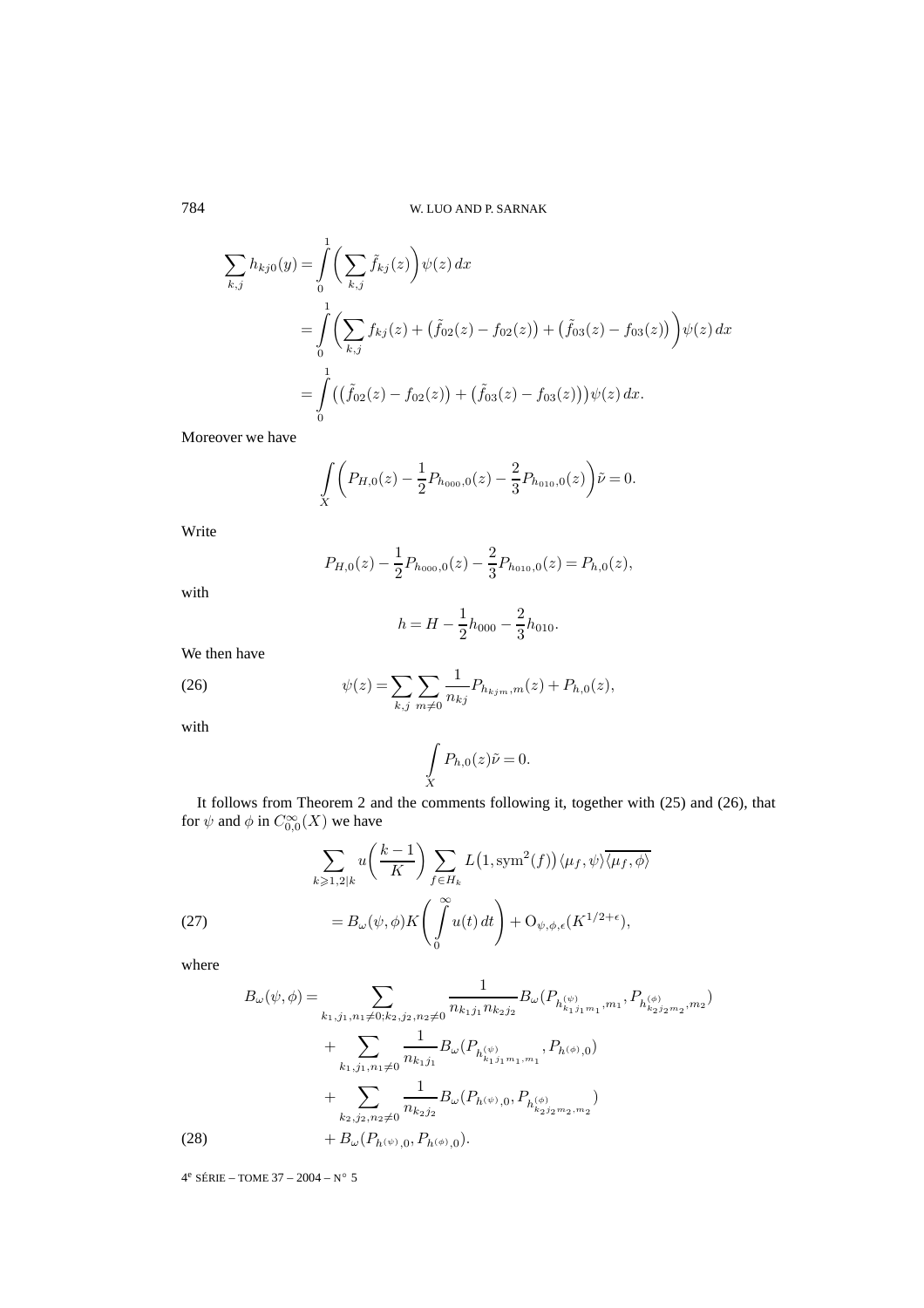In view of (25) for  $\phi$  and  $\psi$  respectively and (17), we see that the series (28) converges absolutely. From (23), (24), (26) and (28) it follows that the bilinear form  $B_{\omega}(\psi_1, \psi_2)$  now defined on  $C_{0,0}^{\infty}(X) \times C_{0,0}^{\infty}(X)$  satisfies

(29) 
$$
B_{\omega}(\Delta \psi_1, \psi_2) = B_{\omega}(\psi_1, \Delta \psi_2),
$$

and for  $n \geqslant 1$ ,

(30) 
$$
B_{\omega}(T_n \psi_1, \psi_2) = B_{\omega}(\psi_1, T_n \psi_2).
$$

This completes the proof of parts (A) and (B) of Theorem 1.

Now restrict  $B_{\omega}$  to the subspace

$$
C_{cusp}^{\infty}(X) = C_{0,0}^{\infty}(X) \cap L_{cusp}^2(X).
$$

If  $\phi_1, \phi_2$  are distinct Hecke–Maass eigenforms in  $C_{cusp}^{\infty}(X)$ , then for  $n \geq 1$ 

$$
B_{\omega}(T_n \phi_1, \phi_2) = B_{\omega}(\phi_1, T_n \phi_2)
$$

implies

$$
\lambda_n(\phi_1)B_{\omega}(\phi_1,\phi_2) = \lambda_n(\phi_2)B_{\omega}(\phi_1,\phi_2).
$$

According to the theory of Hecke operators and Fourier coefficients there is an  $n$  such that  $\lambda_n(\phi_1) \neq \lambda_n(\phi_2)$ . It follows that if  $\phi_1$  and  $\phi_2$  are distinct Hecke–Maass cusp forms then

$$
(31) \t\t B_{\omega}(\phi_1, \phi_2) = 0.
$$

Thus we have shown that  $B_{\omega}$  is diagonalized by the orthonormal basis of Hecke–Maass cusp forms in  $L^2_{cusp}(X)$ . In the next section we compute the value of  $B_{\omega}$  on such a  $\phi$ .

## **5. Eigenvalues of** B<sup>ω</sup>

Let  $\phi(z)$  be an even Maass–Hecke cuspidal eigenform for the modular group Γ, with the Laplacian eigenvalue  $\lambda_{\phi} = \frac{1}{4} + it_{\phi}$ , and let  $L(s, \phi)$  be the associated standard L-function, which is well known to admit analytic continuation to the whole complex plane and satisfies the functional equation:

$$
\Lambda_{\phi}(s) = \Lambda_{\phi}(1-s),
$$

where

$$
\Lambda_{\phi}(s) = \pi^{-s} \Gamma\left(\frac{s + it_{\phi}}{2}\right) \Gamma\left(\frac{s - it_{\phi}}{2}\right) L(s, \phi).
$$

We assume  $\phi(z)$  is normalized so that its first Fourier coefficient  $a_{\phi}(1) = 1$ . From the works of Watson [29], we have

$$
\begin{split} \left| \langle \mu_f, \phi \rangle \right|^2 &= \frac{\pi^2}{2 \cosh(\pi t_\phi)} \frac{\left| \Gamma(k - \frac{1}{2} + it_\phi) \right|^2}{(4\pi)^k \Gamma(k)} L^{-1} (1, \text{sym}^2(f)) \left| a_f(1) \right|^2 L(1/2, \phi \otimes f \otimes f) \\ &= \frac{\Gamma(k - 1)}{(4\pi)^k} \frac{\pi^2}{2 \cosh(\pi t_\phi)} L^{-1} (1, \text{sym}^2(f)) \left| a_f(1) \right|^2 L(1/2, \phi \otimes f \otimes f) \left( 1 + \text{O}(k^{-1}) \right), \end{split}
$$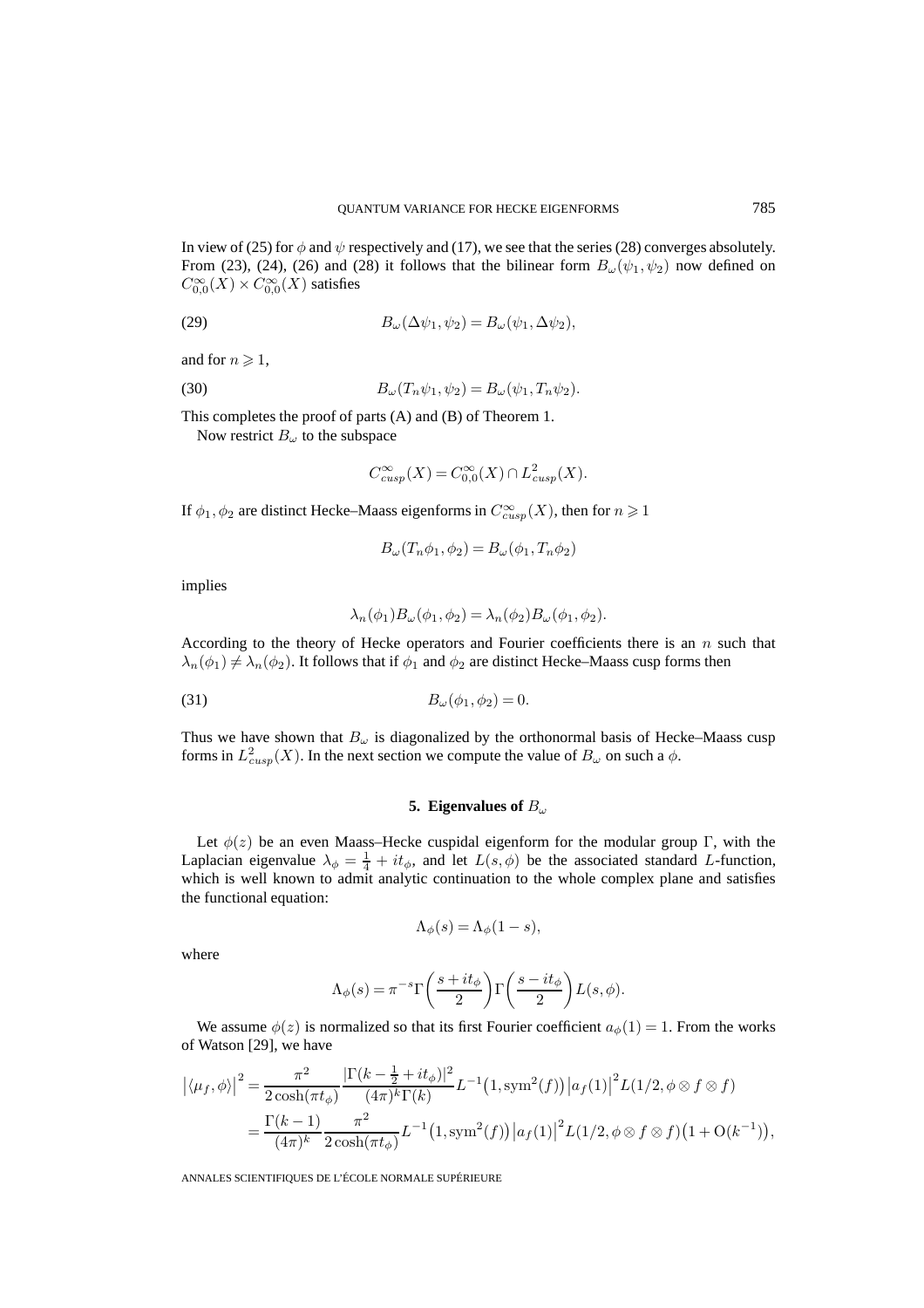in view of the fact that for any vertical strip  $0 < a \le \Re(s) \le b$ , we have that

(32) 
$$
\frac{\Gamma(s+k-1)}{\Gamma(k-1)} = (k-1)^s \left(1 + O_{a,b}\left(\left(|s|+1\right)^2 k^{-1}\right)\right),
$$

by Stirling's formula. Note that

$$
L(1/2, \phi \otimes f \otimes f) = L(1/2, \phi) L(1/2, \phi \otimes \text{sym}^2(f)).
$$

Thus,

(33)  

$$
\sum_{k \ge 1,2|k} u\left(\frac{k-1}{K}\right) \sum_{f \in H_k} L(1, \text{sym}^2(f)) |\langle \mu_f, \phi \rangle|^2
$$

$$
= \frac{\pi}{8} \left(1 + \mathcal{O}(k^{-1})\right) \frac{L(1/2, \phi)}{\cosh(\pi t_\phi)} \sum_{k \ge 1,2|k} u\left(\frac{k-1}{K}\right)
$$

$$
\times \frac{\Gamma(k-1)}{(4\pi)^{k-1}} \sum_{f \in H_k} |a_f(1)|^2 L(1/2, \phi \otimes \text{sym}^2(f)).
$$

Define

$$
\begin{split} \Lambda_{\phi,f}(s) &= \pi^{-3s} \Gamma\bigg(\frac{s+k-1+it_{\phi}}{2}\bigg) \Gamma\bigg(\frac{s+k-1-it_{\phi}}{2}\bigg) \Gamma\bigg(\frac{s+k+it_{\phi}}{2}\bigg) \Gamma\bigg(\frac{s+k-it_{\phi}}{2}\bigg) \\ &\quad \times \Gamma\bigg(\frac{s+1+it_{\phi}}{2}\bigg) \Gamma\bigg(\frac{s+1-it_{\phi}}{2}\bigg) L\big(s,\phi\otimes\mathrm{sym}^2(f)\big), \end{split}
$$

then  $\Lambda_{\phi,f}(s)$  admits analytic continuation to **C** as an entire function and satisfies the functional equation

$$
\Lambda_{\phi,f}(s) = \Lambda_{\phi,f}(1-s).
$$

Let  $F$  be the cuspidal automorphic form on  $GL(3)$  which is the Gelbart–Jacquet lift of the cusp form f, with the Fourier coefficients  $a_F(m_1,m_2)$ , where

$$
a_F(m_1, m_2) = \sum_{d | (m_1, m_2)} \lambda_F(m_1/d, 1) \lambda_F(m_2/d, 1) \mu(d),
$$

and

$$
\lambda_F(r,1) = \sum_{s^2t=r} \lambda_f(t^2).
$$

The Rankin–Selberg convolution  $L(s, \phi \otimes \text{sym}^2(f))$  is represented by the Dirichlet series (see [1,2]),

(34) 
$$
L(s, \phi \otimes \text{sym}^2(f)) = \sum_{m_1, m_2 \geqslant 1} \lambda_{\phi}(m_1) a_F(m_1, m_2) (m_1 m_2^2)^{-s},
$$

where  $\lambda_{\phi}(r)$  is the *r*th Hecke eigenvalue of  $\phi$ .

We have

$$
\Lambda_{\phi,f}(1/2) = \frac{2}{2\pi i} \int_{(2)} \Lambda_{\phi,f}(s+1/2) \frac{ds}{s}.
$$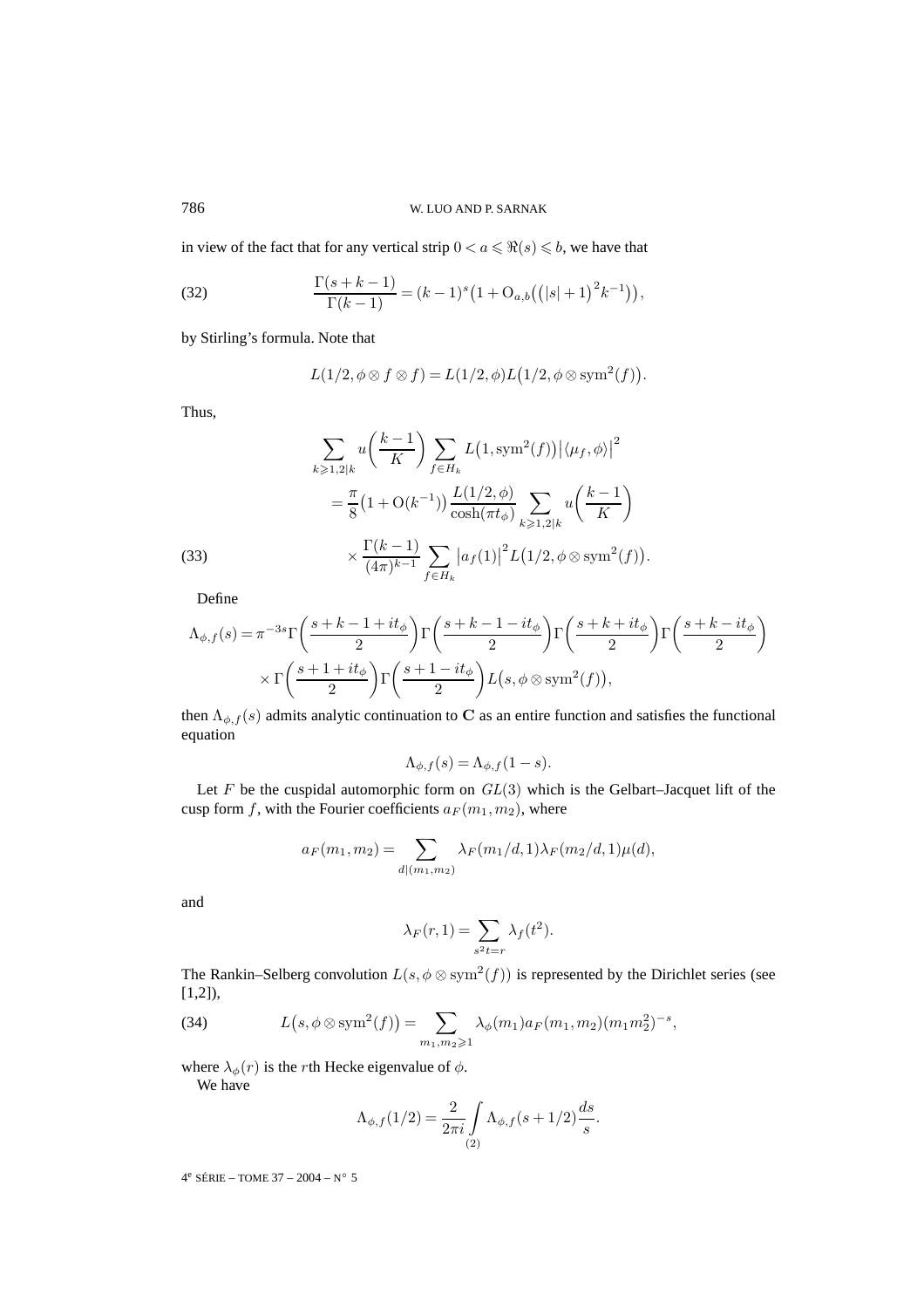Hence,

$$
(35)\ \ L\left(1/2,\phi\otimes\mathrm{sym}^2(f)\right)=2\sum_{m_1,m_2\geqslant 1}\lambda_{\phi}(m_1)a_F(m_1,m_2)(m_1m_2^2)^{-1/2}G_k(\pi^3m_1m_2^2),
$$

where

$$
G_k(\xi) = \frac{1}{2\pi i} \int \frac{\Gamma\left(\frac{(s+1/2)+k-1+it_{\phi}}{2}\right) \Gamma\left(\frac{(s+1/2)+k+it_{\phi}}{2}\right)}{\Gamma\left(\frac{1/2+k-1+it_{\phi}}{2}\right) \Gamma\left(\frac{1/2+k+it_{\phi}}{2}\right)} \frac{\Gamma\left(\frac{(s+1/2)+k-1-it_{\phi}}{2}\right) \Gamma\left(\frac{(s+1/2)+k-it_{\phi}}{2}\right)}{\Gamma\left(\frac{1/2+k-1+it_{\phi}}{2}\right) \Gamma\left(\frac{1/2+k-it_{\phi}}{2}\right)} \times \frac{\Gamma\left(\frac{(s+1/2)+1+it_{\phi}}{2}\right) \Gamma\left(\frac{(s+1/2)+1-it_{\phi}}{2}\right)}{\Gamma\left(\frac{1/2+1+it_{\phi}}{2}\right) \Gamma\left(\frac{1/2+1-it_{\phi}}{2}\right)} \xi^{-s} \frac{ds}{s}
$$

$$
= \frac{1}{2\pi i} \int \left(1+T_k(s)\right) \frac{\Gamma\left(\frac{(s+1/2)+1+it_{\phi}}{2}\right) \Gamma\left(\frac{(s+1/2)+1-it_{\phi}}{2}\right)}{\Gamma\left(\frac{1/2+1+it_{\phi}}{2}\right) \Gamma\left(\frac{1/2+1-it_{\phi}}{2}\right)} \left(\frac{4\xi}{(k-1)^2}\right)^{-s} \frac{ds}{s},
$$

where

$$
T_k(s) = \sum_{1 \le r \le 6} \frac{p_{r+1}(s)}{(k-1)^r} + \mathcal{O}\left(\frac{(|s|+1)^8}{(k-1)^7}\right)
$$

is an analytic function in  $\Re s \ge -2$ , in view of Stirling's formula. Here  $p_{r+1}(s)$  is a polynomial of degree at most  $r + 1$ . Denote

$$
U_k(s) = \left(1 + T_k(s)\right) \frac{\Gamma\left(\frac{(s+1/2)+1+it_{\phi}}{2}\right) \Gamma\left(\frac{(s+1/2)+1-it_{\phi}}{2}\right)}{\Gamma\left(\frac{1/2+1+it_{\phi}}{2}\right) \Gamma\left(\frac{1/2+1-it_{\phi}}{2}\right)}.
$$

We have

$$
\frac{\Gamma(k-1)}{(4\pi)^{k-1}} \sum_{f \in H_k} |a_f(1)|^2 L(1/2, \phi \otimes \text{sym}^2(f))
$$
\n
$$
= \frac{\Gamma(k-1)}{(4\pi)^{k-1}} \sum_{f \in H_k} |a_f(1)|^2
$$
\n
$$
\times 2 \sum_{m_1, m_2 \geqslant 1} \lambda_{\phi}(m_1) a_F(m_1, m_2) (m_1 m_2^2)^{-1/2} G_k(\pi^3 m_1 m_2^2)
$$
\n
$$
= 2 \sum_{d \geqslant 1} \frac{\mu(d)}{d^{3/2}} \sum_{n_1, n_2 \geqslant 1} \lambda_{\phi}(dn_1) G_k(\pi^3 d^3 n_1 n_2^2) (n_1 n_2^2)^{-1/2}
$$
\n
$$
\times \frac{\Gamma(k-1)}{(4\pi)^{k-1}} \sum_{f \in H_k} |a_f(1)|^2 \lambda_F(n_1, 1) \lambda_F(n_2, 1)
$$
\n
$$
= 2 \sum_{d \geqslant 1} \frac{\mu(d)}{d^{3/2}} \sum_{s_1, s_2, t_1, t_2 \geqslant 1} \lambda_{\phi}(ds_1^2 t_1) G_k(\pi^3 d^3 s_1^2 t_1 s_2^4 t_2^2) (s_1^2 t_1 s_2^4 t_2^2)^{-1/2}
$$
\n
$$
\times \frac{\Gamma(k-1)}{(4\pi)^{k-1}} \sum_{f \in H_k} |a_f(1)|^2 \lambda_f(t_1^2) \lambda_f(t_2^2).
$$

By the Petersson formula, we deduce that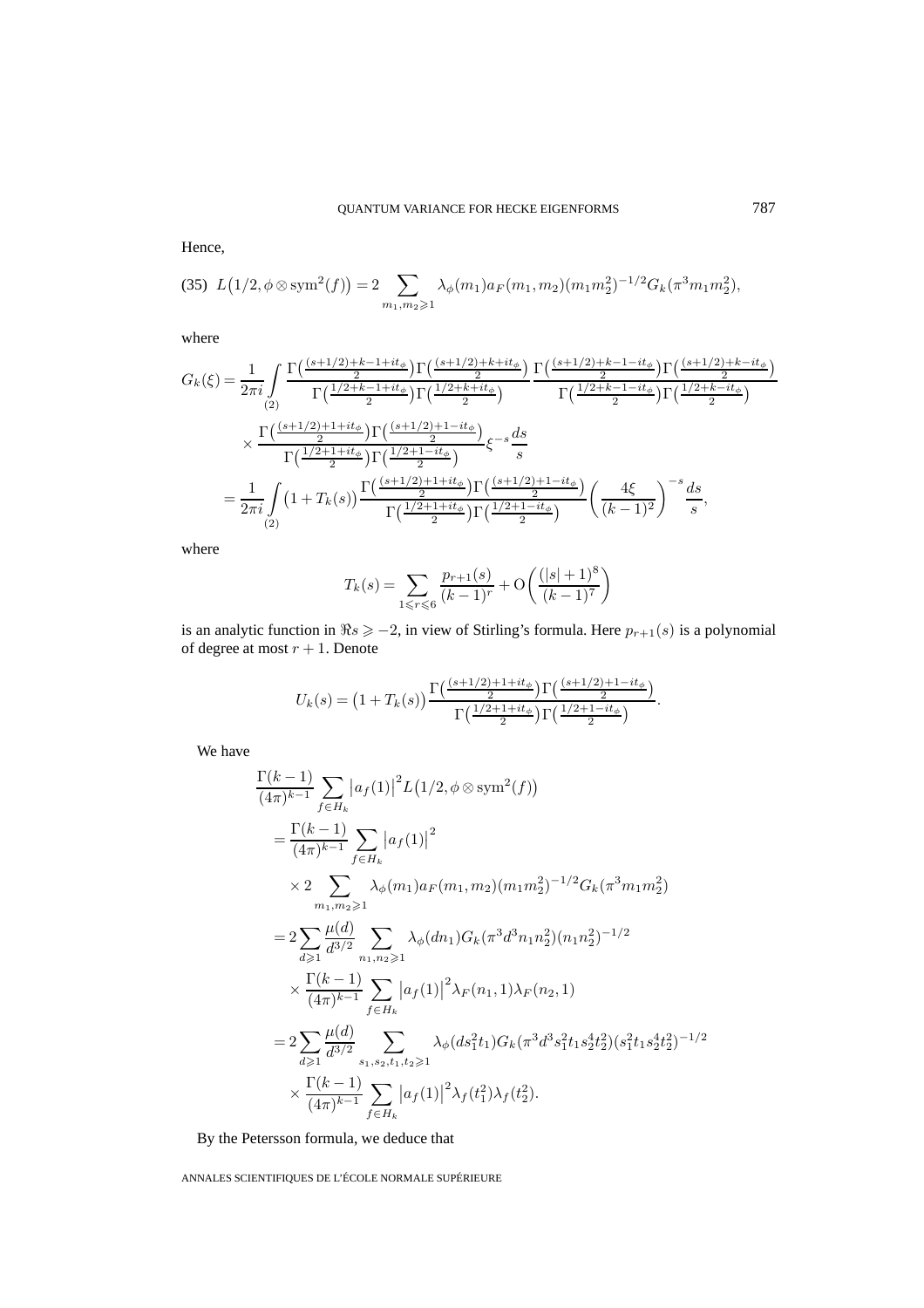$$
\sum_{k\geqslant 1,2|k} u\left(\frac{k-1}{K}\right) \frac{\Gamma(k-1)}{(4\pi)^{k-1}} \sum_{f\in H_k} \left|a_f(1)\right|^2 L\left(1/2, \phi \otimes \text{sym}^2(f)\right)
$$
\n
$$
= 2 \sum_{k\geqslant 1,2|k} u\left(\frac{k-1}{K}\right) \sum_{d\geqslant 1} \frac{\mu(d)}{d^{3/2}} \sum_{s_1,s_2,t_1\geqslant 1} \lambda_{\phi}(ds_1^2 t_1) G_k(\pi^3 d^3 s_1^2 s_2^4 t_1^3) (s_1^2 s_2^4 t_1^3)^{-1/2}
$$
\n
$$
+ 2 \sum_{d\geqslant 1} \frac{\mu(d)}{d^{3/2}} \sum_{s_1,s_2,t_1,t_2\geqslant 1} \lambda_{\phi}(ds_1^2 t_1) (s_1^2 t_1 s_2^4 t_2^2)^{-1/2} \sum_{c\geqslant 1} \frac{S(t_1^2, t_2^2; c)}{c}
$$
\n
$$
\times \sum_{k\geqslant 1,2|k} 2\pi (-1)^{k/2} u\left(\frac{k-1}{K}\right) G_k(\pi^3 d^3 s_1^2 t_1 s_2^4 t_2^2) J_{k-1}\left(\frac{4\pi t_1 t_2}{c}\right).
$$

The diagonal term is (writing  $r = dt_1$ )

$$
2\sum_{k\geqslant 1,2|k} u\left(\frac{k-1}{K}\right) \sum_{r\geqslant 1} r^{-3/2} \sum_{d|r} \mu(d) \sum_{s_2\geqslant 1} s_2^{-2} \sum_{s_1\geqslant 1} s_1^{-1} \lambda_{\phi}(rs_1^2) G_k(\pi^3 s_1^2 s_2^4 r^3)
$$
  
= 
$$
2\sum_{k\geqslant 1,2|k} u\left(\frac{k-1}{K}\right) \sum_{s_2\geqslant 1} s_2^{-2} \sum_{s_1\geqslant 1} s_1^{-1} \lambda_{\phi}(s_1^2) G_k(\pi^3 s_1^2 s_2^4).
$$

Now

$$
(36) \qquad \sum_{s_1 \geqslant 1} s_1^{-1} \lambda_{\phi}(s_1^2) G_k(\pi^3 s_1^2 s_2^4) = \frac{1}{2\pi i} \int_{(2)} \sum_{s_1 \geqslant 1} \frac{\lambda_{\phi}(s_1^2)}{s_1^{2s+1}} U_k(s) \left(\frac{4\pi^3 s_2^4}{(k-1)^2}\right)^{-s} \frac{ds}{s}.
$$

We have

$$
\sum_{s_1 \geqslant 1} \frac{\lambda_\phi(s_1^2)}{s_1^s} = \frac{1}{\zeta(2s)} L(s, \text{sym}^2(\phi)).
$$

Moving the line of integration in (18) to  $\Re(s) = -1/4 + \epsilon$ , we obtain

$$
\sum_{s_1 \geq 1} s_1^{-1} \lambda_{\phi}(s_1^2) G_k(\pi^3 s_1^2 s_2^4)
$$
  
= 
$$
\frac{1}{\zeta(2)} L(1, \text{sym}^2(\phi)) U_k(0)
$$
  
+ 
$$
\int_{(-1/4+\epsilon)} \frac{1}{\zeta(2+4s)} L(1+2s, \text{sym}^2(\phi)) U_k(s) \left(\frac{4\pi^3 s_2^4}{(k-1)^2}\right)^{-s} \frac{ds}{s}
$$
  
= 
$$
\frac{1}{\zeta(2)} L(1, \text{sym}^2(\phi)) U_k(0) + O(K^{-1/2+\epsilon}).
$$

Thus, the diagonal terms contribute

$$
\frac{2K}{\zeta(2)}L\big(1,\text{sym}^2(\phi)\big)\int\limits_{0}^{\infty}u(\xi)\,d\xi+\mathrm{O}(K^{1/2+\epsilon}).
$$

Since

$$
G_k(\xi) = \frac{1}{2\pi i} \int_{(2)} U_k(s) \left( \frac{4\xi}{(k-1)^2} \right)^{-s} \frac{ds}{s},
$$

4<sup>e</sup> SÉRIE – TOME 37 – 2004 – N° 5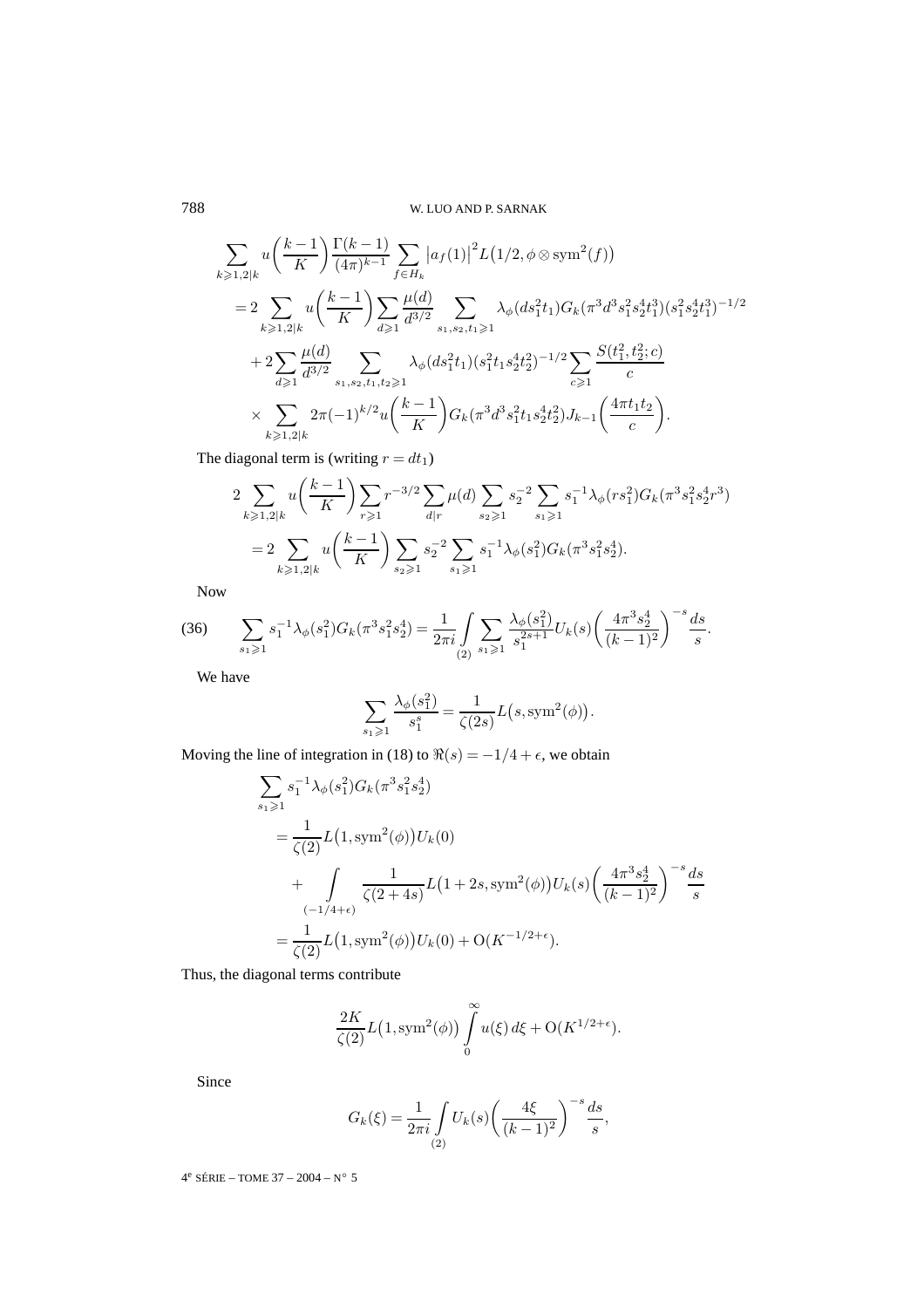we can write

$$
G_k(\xi) = H\left(\frac{4\xi}{(k-1)^2}\right) + \sum_{1 \leq r \leq 6} \frac{1}{(k-1)^r} H_r\left(\frac{4\xi}{(k-1)^2}\right) + \mathcal{O}\left(\frac{1}{(k-1)^7}\right).
$$

Applying Lemmas 4.1 and 4.2 from [24], we deduce that the non-diagonal terms are equal to

$$
-2\pi^{1/2} \sum_{d\geqslant 1} \frac{\mu(d)}{d^{3/2}} \sum_{s_1, s_2, t_1, t_2 \geqslant 1} \lambda_{\phi}(ds_1^2 t_1) (s_1^2 t_1 s_2^4 t_2^2)^{-1/2} \sum_{c\geqslant 1} \frac{S(t_1^2, t_2^2; c)}{c}
$$
  
\$\times \int\_{0}^{\infty} u\left(\frac{\sqrt{8\pi t\_1 t\_2 c^{-1} y}}{K}\right) H\left(\frac{4\pi^3 d^3 s\_1^2 t\_1 s\_2^4 t\_2^2}{8\pi t\_1 t\_2 c^{-1} y}\right) \times \sin(8\pi t\_1 t\_2 c^{-1} / 2 + y - \pi/4) \frac{dy}{\sqrt{y}} + O(1)\n  
\$= -2\pi^{1/2} \sum\_{d\geqslant 1} \frac{\mu(d)}{d^{3/2}} \sum\_{s\_1, s\_2, t\_1, t\_2 \geqslant 1} \lambda\_{\phi}(ds\_1^2 t\_1) (s\_1^2 t\_1 s\_2^4 t\_2^2)^{-1/2}\n  
\$\times \sum\_{c\geqslant 1} \frac{S(t\_1^2, t\_2^2; c)}{c} J\_{c,d,s\_1,s\_2,t\_1,t\_2} + O(1),

say.

We can assume  $d^3s_1^2t_1s_2^4t_2^2 \ll K^{2+\epsilon}$  since  $H(\xi)$  has exponential decay as  $\xi \to \infty$ . The terms with  $c \gg K^{2\epsilon}$  as well as the terms with  $t_1t_2 \ll K^{2-\epsilon}$  contribute  $O(1)$ , by partial integration. So we can assume  $c \ll K^{2\epsilon}$  and  $t_1t_2 \gg K^{2-\epsilon}$ . Moreover from  $t_1t_2 \ll K^{2+\epsilon}$  and  $t_1t_2 \gg K^{2-\epsilon}$  we we can assume  $c \ll K$  and  $t_1t_2 \gg K$ . Moreover non- $t_1t_2 \ll K$ <br>deduce that  $t_2 \ll K^{2\epsilon}$ . Making the change of variable  $t = \frac{\sqrt{8\pi t_1 t_2 c^{-1}y}}{K}$  $\frac{1}{K}$ , we see  $J_{c,d,s_1,s_2,t_1,t_2}$  is

$$
2K\frac{\sqrt{c}}{\sqrt{8\pi t_1 t_2}}\int\limits_{0}^{\infty}u(t)\sin\left(8\pi t_1t_2c^{-1}/2+(tK)^2c/(8\pi t_1t_2)-\pi/4\right)H\left(\frac{4\pi^3 d^3 s_1^2 t_1 s_2^4 t_2^2}{(tK)^2}\right)dt.
$$

From Hecke's bound [12, Theorem 8.1]

$$
\sum_{r \leq R} \lambda_{\phi}(r) e(r\alpha) r^{-1/2} \ll_{\epsilon} R^{\epsilon},
$$

where  $\alpha \in \mathbf{R}$ ; the Hecke relation

$$
\lambda_{\phi}(r_1r_2) = \sum_{d|(r_1,r_2)} \mu(d)\lambda_{\phi}(r_1/d)\lambda_{\phi}(r_2/d);
$$

and partial summation, we infer that the contribution from the non-diagonal terms is  $O(K^{4\epsilon})$ . We conclude that

(37)  

$$
\sum_{k\geqslant 1,2|k} u\left(\frac{k-1}{K}\right) \sum_{f\in H_k} L\left(1,\text{sym}^2(f)\right) \left|\langle \mu_f, \phi \rangle\right|^2
$$

$$
= \frac{\pi K}{4} \int_0^\infty u(\xi) \, d\xi \frac{L(1/2,\phi)}{\cosh(\pi t_\phi)} L\left(1,\text{sym}^2(\phi)\right) + \mathcal{O}(K^{1/2+\epsilon}).
$$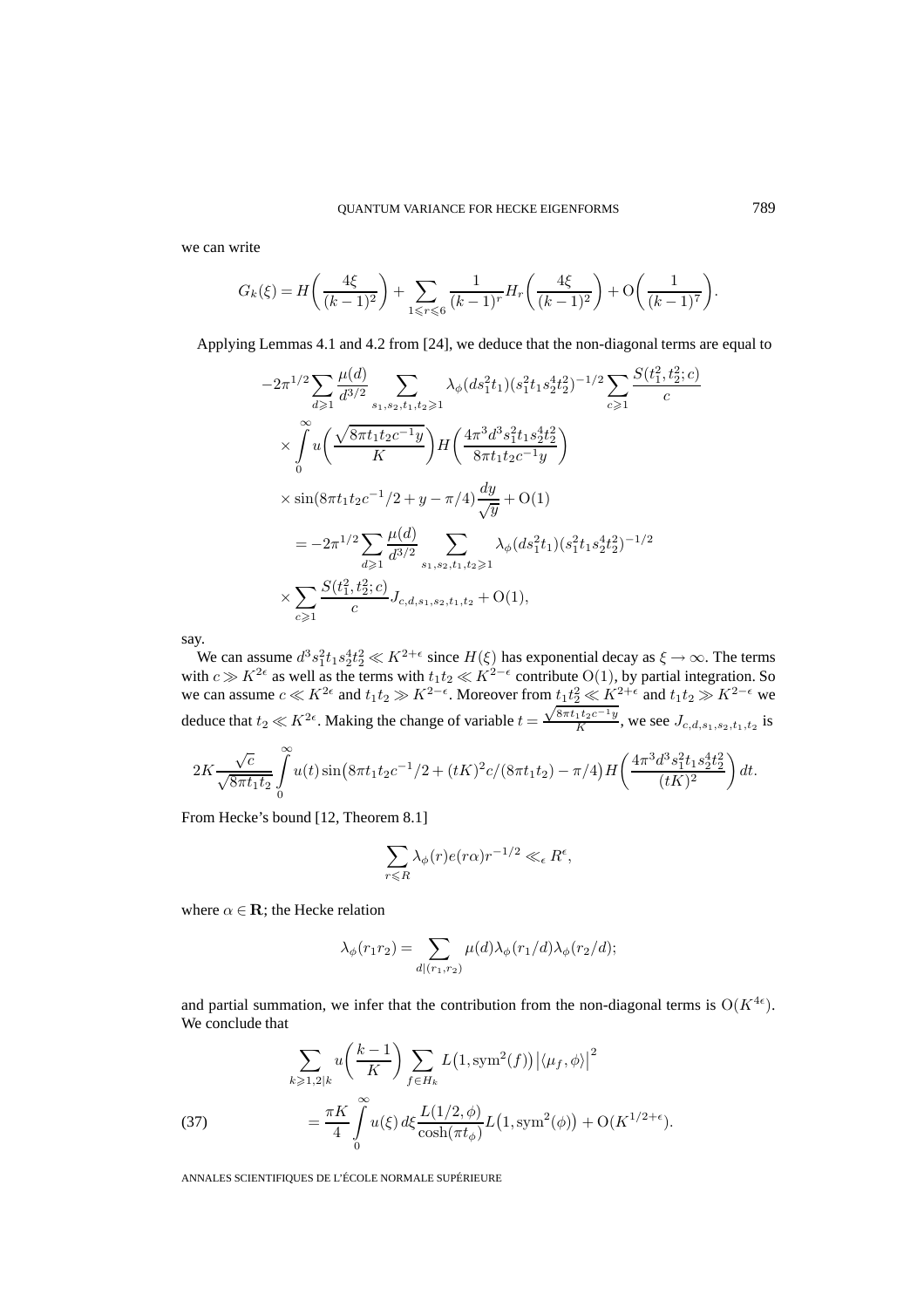This completes the proof of Theorem 1, in view of the fact

$$
L(1, \text{sym}^2(\phi)) = 2\langle \phi, \phi \rangle \cosh(\pi t_{\phi}).
$$

#### **Acknowledgements**

The authors would like to thank Zeev Rudnick for interesting discussions, and in particular for drawing their attention to Refs. [6] and [5]. They also wish to thank the referee for careful reading of the paper and for the useful suggestions.

#### **Appendix A**

### **Appendix A.1. Classical variance**

We evaluate the classical variance given by (4). This evaluation is general and applies to any  $Y = \Gamma \backslash SL(2,\mathbf{R})$ , where  $\Gamma$  is a lattice (not necessarily arithmetic). Assume that  $C_{0,0}(Y)$  consists of functions on Y of mean zero. The classical variance  $V$  is given by the symmetric bilinear form

(A.1) 
$$
V(\psi_1, \psi_2) = \int_{-\infty}^{\infty} \int_{Y} \psi_1(g) \psi_2\left(g\begin{pmatrix} e^{t/2} & 0\\ 0 & e^{-t/2} \end{pmatrix}\right) dg dt.
$$

From this it is clear that  $V$  is diagonalized by the irreducible subspaces in the decomposition of the right regular representation of  $SL(2,\mathbf{R})$  on  $L^2_{0,0}(Y)$ . If  $\psi(g)$  is an element in  $L^2_{0,0}(Y)$ which is  $SO(2)$  invariant on the right, then  $\psi$  is a Maass form on  $\mathbf{H} = SL(2,\mathbf{R})/SO(2)$  with eigenvalue  $\lambda = \frac{1}{4} + t^2 > 0$ . We evaluate the matrix coefficient

(A.2) 
$$
F(g) := \int_{\Gamma \backslash SL(2,\mathbf{R})} \psi(g_1) \psi(g_1 g) dg_1.
$$

As a function on  $SL(2,\mathbf{R})$ , F satisfies

- (i)  $F(k_1gk_2) = F(g)$ , for  $k_1, k_2 \in SO(2)$ ;
- (ii)  $\omega F = \lambda F$ ;

(iii)  $F(e) = 1$ . (We are normalizing  $\psi$  so that  $\int_Y |\psi(g)|^2 dg = 1$ .)

According to the theory of spherical functions these determine  $F$  uniquely. Specifically  $F$  is given explicitly (see [31, p. 143]) by

$$
F\left(\begin{pmatrix} e^{r/2} & 0\\ 0 & e^{-r/2} \end{pmatrix}\right) = P_{-\frac{1}{2}+it}(\cosh r),
$$

where  $P_s$  is the associated Legendre function. Hence

(A.3) 
$$
V(\psi, \psi) = \int_{-\infty}^{\infty} P_{-\frac{1}{2}+it}(\cosh r) dr.
$$

This integral may be computed [8, p. 810] and yields

$$
V(\psi, \psi) = \frac{\left|\Gamma\left(\frac{1}{4} + \frac{it}{2}\right)\right|^4}{2\pi \left|\Gamma\left(\frac{1}{2} + it\right)\right|^2}.
$$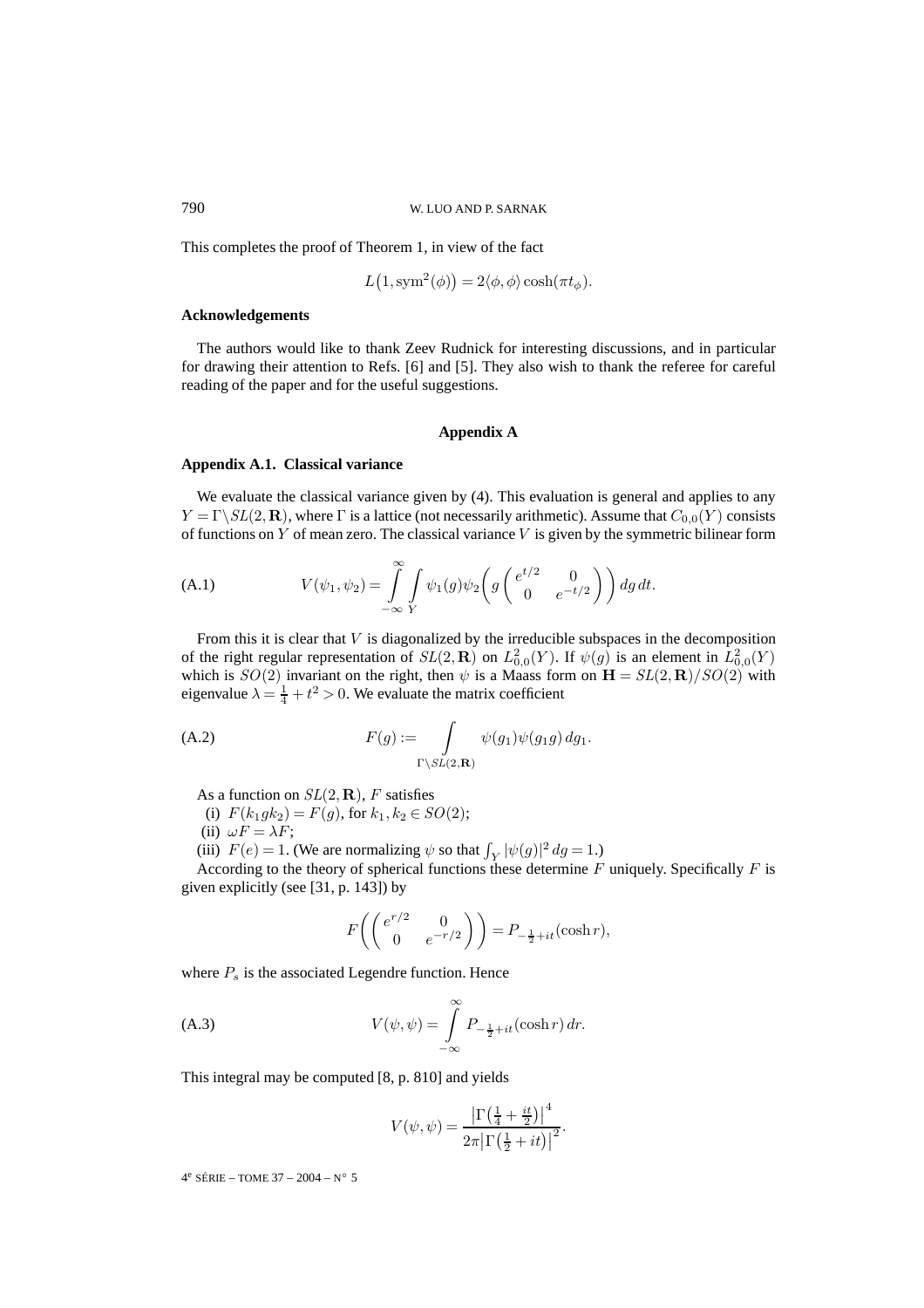# **Appendix A.2. Evaluation of the sum**  $S_c(\gamma)$

For  $2 \nmid c$ , we have

$$
S_c(\gamma) = \epsilon_c c^{3/2} \left(\frac{\gamma}{c}\right) T\left(-\overline{4\gamma} \left(\frac{m_1}{d_1}\right)^2, -\overline{4\gamma} \left(\frac{m_2}{d_2}\right)^2; c\right) e_c\left(-\overline{2\gamma} \frac{m_1 m_2}{d_1 d_2}\right),
$$

where

$$
\epsilon_c = \begin{cases} 1 & \text{if } c \equiv 1 \text{(mod 4)}; \\ i & \text{if } c \equiv -1 \text{(mod 4)}, \end{cases}
$$

is the sign of the Gauss sum, and

(A.4) 
$$
T(m, n; c) = \sum_{d \text{ (mod } c)} \left(\frac{d}{c}\right) e\left(\frac{m\overline{d} + nd}{c}\right)
$$

is the Salié sum [27].

If  $(c, 2n) = 1$ , we know (see [11, Lemma 4.9])

$$
T(m, n; c) = \left(\frac{n}{c}\right) \epsilon_c c^{1/2} \sum_{y^2 \equiv mn \pmod{c}} e\left(\frac{2y}{c}\right).
$$

Hence if  $(p, 2n) = 1, 2 \nmid c$ , then  $T (pm, n; p^2 c) = 0$ .

If  $c = p^k$  and  $k \ge 2t \ge 2$ , we write  $d = l + rp^{k-t}$ ,  $l(\text{mod } p^{k-t})$ ,  $(p, l) = 1$ ,  $r(\text{mod } p^t)$ , then  $\overline{d} \equiv \overline{l} - r \overline{l}^2 p^{k-t} (\text{mod } p^k)$ , and hence

$$
(A.5) \tT(m,n;p^k) = \sum_{l \pmod{p^{k-t}}} \left(\frac{l}{p^k}\right) e\left(\frac{m\overline{l}+nl}{p^k}\right) \sum_{r \pmod{p^t}} e\left(\frac{(n-m\overline{l}^2)r}{p^t}\right).
$$

For  $c = 2^l$  and  $m_1/d_1 \not\equiv m_2/d_2 \pmod{2}$ , we have

$$
S_c(\gamma) = \begin{cases} 0, & l \geqslant 2; \\ 4, & l = 1, \end{cases}
$$

since for  $2 \nmid AB$ ,

$$
\sum_{a \pmod{c}} e_c(Aa^2 + Ba) = \begin{cases} 0, & l \ge 2; \\ 2, & l = 1. \end{cases}
$$

On the other hand, for  $c = 2^l$  and  $m_1/d_1 \equiv m_2/d_2 \pmod{2}$ , we have

$$
S_c(\gamma) = \frac{1}{4} \sum_{x \text{ (mod } 4c), (2, x) = 1} cG(\gamma x, c)e_{4c}\left(-\overline{\gamma}\left(\left(\frac{m_1}{d_1}\right)^2 x + \left(\frac{m_2}{d_2}\right)^2 \overline{x}\right)\right)e_{2c}\left(-\overline{\gamma}\frac{m_1m_2}{d_1d_2}\right),
$$

where

$$
G(n, 2^{l}) = \sum_{t \text{ (mod } c)} e\left(\frac{nt^{2}}{2^{l}}\right) = \begin{cases} 0, & l = 1; \\ \frac{(1 + i^{n})2^{l/2}}{2^{(l+1)/2}e^{\pi i n/4}}, & 2|l; \\ 2^{(l+1)/2}e^{\pi i n/4}, & 2|l > 1. \end{cases}
$$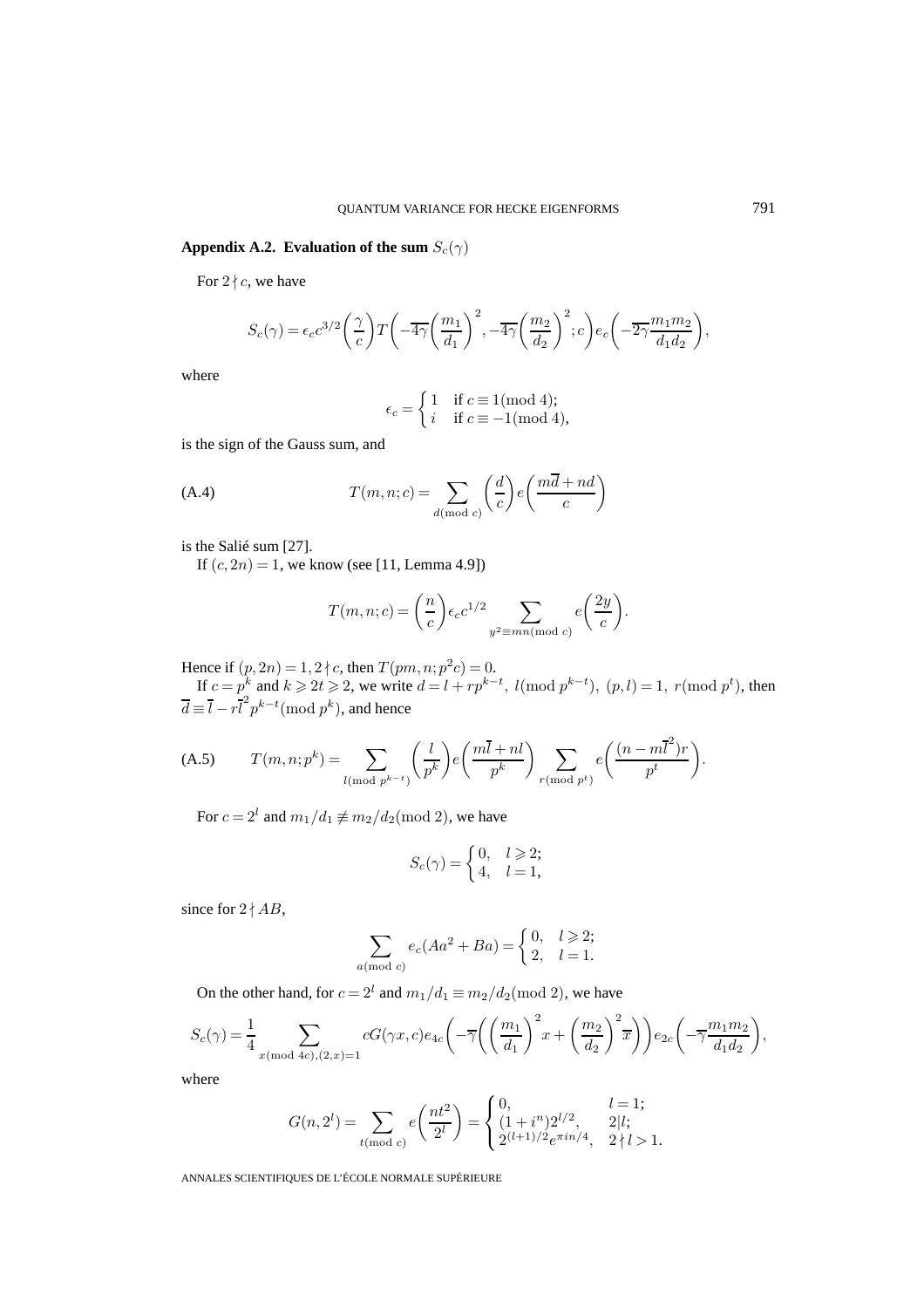Let

$$
2^s = \left( \left( \frac{m_1}{d_1} \right)^2, \left( \frac{m_2}{d_2} \right)^2, 4c \right)
$$

and we assume without loss of generality that  $2^s \leq c$ , and  $2^s ||(\frac{m_2}{d_2})^2$ . We distinguish two cases (note  $2^{-s}(m_2/d_2)^2 \equiv 1 \pmod{8}$ ):

 $(a)$  2|l.

$$
e_{2c} \left(\overline{\gamma} \frac{m_1 m_2}{d_1 d_2}\right) S_c(\gamma) = \frac{2^s c^{3/2}}{4} \left\{ S \left(\overline{\gamma}^2 \left(\frac{m_1 m_2}{d_1 d_2 2^s}\right)^2, 1; \frac{4c}{2^s} \right) + S \left(-\frac{c}{2^s} + \overline{\gamma}^2 \left(\frac{m_1 m_2}{d_1 d_2 2^s}\right)^2, 1; \frac{4c}{2^s} \right) \right\}.
$$

(b)  $2 \nmid l > 1$ .

$$
e_{2c}\bigg(\overline{\gamma}\frac{m_1m_2}{d_1d_2}\bigg)S_c(\gamma)=\frac{2^sc^{3/2}}{2\sqrt{2}}S\bigg(-\frac{c}{2^{s+1}}+\overline{\gamma}^2\bigg(\frac{m_1m_2}{d_1d_22^s}\bigg)^2,1;\frac{4c}{2^s}\bigg).
$$

Here  $S(m, n; c)$  is the usual Kloosterman sum.

# **Appendix A.3. Self-adjointness of Hecke operators for** B<sup>ω</sup>

We write

$$
B_{\omega}(P_{h_1,m_1}, P_{h_2,m_2}) = B_{\infty}(P_{h_1,m_1}, P_{h_2,m_2}) + B_f(P_{h_1,m_1}, P_{h_2,m_2}),
$$

where

$$
B_{\infty}(P_{h_1,m_1}, P_{h_2,m_2}) = \frac{\pi}{4} \sum_{d_1|m_1, d_2|m_2; |m_1|/d_1 = |m_2|/d_2} \frac{1}{d_1 d_2} \int_0^{\infty} h_1(d_2 \eta) \overline{h_2}(d_1 \eta) \frac{d\eta}{\eta^2};
$$

and

$$
B_f(P_{h_1,m_1}, P_{h_2,m_2}) = -\frac{\pi}{2\sqrt{2}} \sum_{d_1|m_1, d_2|m_2} \frac{1}{d_1d_2} \sum_{c \ge 1} \frac{S_{c,|m_1|/d_1,|m_2|/d_2}}{c^{5/2}} e\left(\frac{1}{2c} \frac{|m_1|}{d_1} \frac{|m_2|}{d_2}\right)
$$
  
 
$$
\times \iint_{\mathbf{R}^2} \sin\left(-\frac{\pi}{4} - \frac{\pi}{2c} \left(\frac{m_1}{d_1}\right)^2 \frac{\xi}{\eta} - \frac{\pi}{2c} \left(\frac{m_2}{d_2}\right)^2 \frac{\eta}{\xi} + 2\pi (d_1d_2)^2 \xi \eta c\right)
$$
  
 
$$
\times \frac{h_1(d_2\xi)}{\sqrt{\xi}} \frac{\overline{h_2}(d_1\eta)}{\sqrt{\eta}} \frac{d\xi d\eta}{\xi\eta}.
$$

We first consider the special case  $p \nmid m_1 m_2$  in details. The general cases, as we see later, can be treated similarly by induction. We have, by (22), that

$$
T_p P_{h,m}(z) = p^{-1/2} P_{h(p\cdot),pm}(z).
$$

Thus, since the conditions  $d_1|pm_1, d_2|m_2; |m_1|p/d_1 = |m_2|/d_2$  implies  $p|d_1$ , we infer that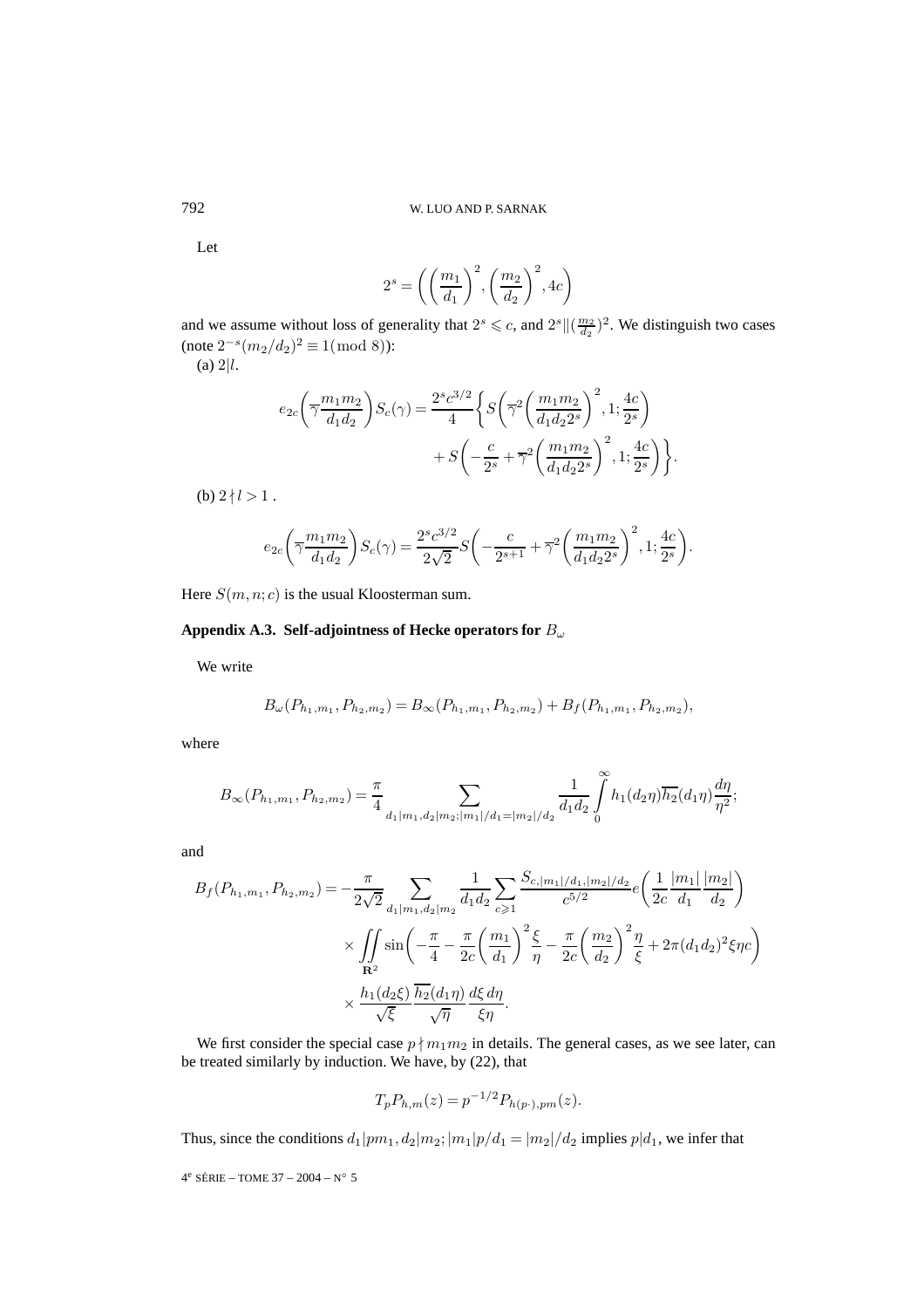$$
B_{\infty}(T_p P_{h_1,m_1}, P_{h_2,m_2}) = p^{-1/2} B_{\infty}(P_{h_1(p\cdot),pm_1}, P_{h_2,m_2})
$$
  
=  $\frac{\pi}{4} p^{-1/2}$   
 $d_1|m_1, d_2|m_2; |m_1|/d_1 = |m_2|/d_2} \int_0^{\infty} h_1(pd_2\eta) \overline{h_2}(pd_1\eta) \frac{d\eta}{\eta^2}$   
=  $p^{-1/2} B_{\infty}(P_{h_1,m_1}, P_{h_2(p\cdot),pm_2})$   
=  $B_{\infty}(P_{h_1,m_1}, T_p P_{h_2,m_2}).$ 

On the other hand,

$$
B_{f}(T_{p}P_{h_{1},m_{1}},P_{h_{2},m_{2}}) = p^{-1/2}B_{f}(P_{h_{1}(p\cdot),pm_{1}},P_{h_{2},m_{2}})
$$
\n
$$
= -\frac{\pi}{2\sqrt{2}}p^{-1/2} \sum_{d_{1}|pm_{1},d_{2}|m_{2}} \frac{1}{d_{1}d_{2}} \sum_{c \geq 1} \frac{S_{c,|m_{1}p|/d_{1},|m_{2}|/d_{2}}}{c^{5/2}} e\left(\frac{1}{2c}\frac{|m_{1}p|}{d_{1}}\frac{|m_{2}|}{d_{2}}\right)
$$
\n
$$
\times \iint_{\mathbf{R}^{2}} \sin\left(-\frac{\pi}{4} - \frac{\pi}{2c}\left(\frac{m_{1}p}{d_{1}}\right)^{2}\frac{\xi}{\eta} - \frac{\pi}{2c}\left(\frac{m_{2}}{d_{2}}\right)^{2}\frac{\eta}{\xi} + 2\pi(d_{1}d_{2})^{2}\xi\eta c\right)
$$
\n
$$
\times \frac{h_{1}(d_{2}p\xi)}{\sqrt{\xi}} \frac{\overline{h_{2}(d_{1}\eta)}}{\sqrt{\eta}} \frac{d\xi d\eta}{\xi\eta}
$$
\n
$$
= -\frac{\pi}{2\sqrt{2}}p^{-1/2} \sum_{d_{1}|m_{1},d_{2}|m_{2}} \frac{1}{d_{1}d_{2}} \sum_{c \geq 1} \frac{S_{c,|m_{1}p|/d_{1},|m_{2}|/d_{2}}}{c^{5/2}} e\left(\frac{1}{2c}\frac{|m_{1}p|}{d_{1}}\frac{|m_{2}|}{d_{2}}\right)
$$
\n
$$
\times \iint_{\mathbf{R}^{2}} \sin\left(-\frac{\pi}{4} - \frac{\pi}{2c}\left(\frac{m_{1}p}{d_{1}}\right)^{2}\frac{\xi}{\eta} - \frac{\pi}{2c}\left(\frac{m_{2}}{d_{2}}\right)^{2}\frac{\eta}{\xi} + 2\pi(d_{1}d_{2})^{2}\xi\eta c\right)
$$
\n
$$
\times \frac{h_{1}(d_{2}p\xi)}{\sqrt{\xi}} \frac{\overline{h_{2}(d_{1}\eta)}}{\sqrt{\eta}} \frac{d\xi d\eta}{\xi\eta}
$$
\n
$$
- \frac{\pi
$$

say, where  $\sum_1, \sum_2$  correspond to the conditions  $p \nmid d_1$  and  $p | d_1$  respectively in the initial sum. Making the change of variables  $\xi \rightarrow \xi/p, \eta \rightarrow p\eta$  in  $\sum_{1}$ , we see that

$$
\sum_{1} = -\frac{\pi}{2\sqrt{2}} p^{-1/2} \sum_{d_1|m_1, d_2|m_2} \frac{1}{d_1 d_2} \sum_{c \ge 1} \frac{S_{c, |m_1 p| / d_1, |m_2| / d_2}}{c^{5/2}} e\left(\frac{1}{2c} \frac{|m_1 p|}{d_1} \frac{|m_2|}{d_2}\right)
$$

$$
\times \iint_{\mathbf{R}^2} \sin\left(-\frac{\pi}{4} - \frac{\pi}{2c} \left(\frac{m_1}{d_1}\right)^2 \frac{\xi}{\eta} - \frac{\pi}{2c} \left(\frac{m_2 p}{d_2}\right)^2 \frac{\eta}{\xi} + 2\pi (d_1 d_2)^2 \xi \eta c\right)
$$

$$
\times \frac{h_1(d_2 \xi)}{\sqrt{\xi}} \frac{\overline{h_2}(d_1 p \eta)}{\sqrt{\eta}} \frac{d\xi d\eta}{\xi \eta}.
$$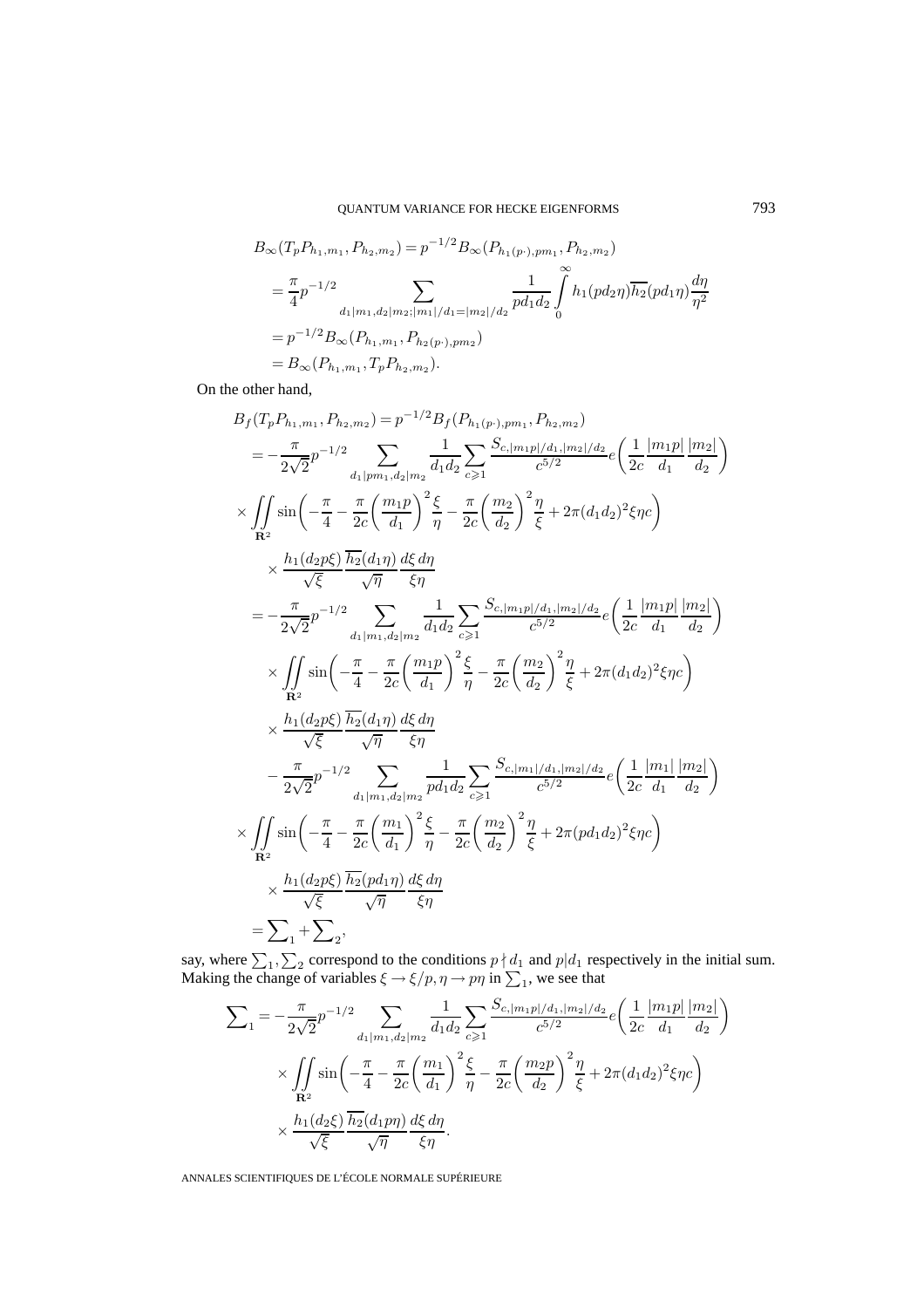Similarly,

$$
B_f(P_{h_1,m_1}, T_p P_{h_2,m_2}) = p^{-1/2} B_f(P_{h_1,m_1}, P_{h_2(p\cdot),pm_2}) = \sum_1' + \sum_2,
$$

where

$$
\sum'_{1} = -\frac{\pi}{2\sqrt{2}} p^{-1/2} \sum_{d_1|m_1, d_2|m_2} \frac{1}{d_1 d_2} \sum_{c \ge 1} \frac{S_{c, |m_1| / d_1, |m_2 p| / d_2}}{c^{5/2}} e\left(\frac{1}{2c} \frac{|m_1|}{d_1} \frac{|m_2 p|}{d_2}\right)
$$
  
\$\times \iint\_{\mathbf{R}^2} \sin\left(-\frac{\pi}{4} - \frac{\pi}{2c} \left(\frac{m\_1}{d\_1}\right)^2 \frac{\xi}{\eta} - \frac{\pi}{2c} \left(\frac{m\_2 p}{d\_2}\right)^2 \frac{\eta}{\xi} + 2\pi (d\_1 d\_2)^2 \xi \eta c\right)\$  
\$\times \frac{h\_1 (d\_2 \xi)}{\sqrt{\xi}} \frac{\overline{h\_2} (d\_1 p \eta)}{\sqrt{\eta}} \frac{d\xi d\eta}{\xi \eta}.

However, in view of Appendix A.2, we have

(A.6) 
$$
S_{c,|m_1p|/d_1,|m_2|/d_2} = S_{c,|m_1|/d_1,|m_2p|/d_2}.
$$

To see this, recall the multiplicativity of  $S_c(\gamma)$ :

$$
S_{c_1c_2,m_1/d_1,m_2/d_2}(\gamma) = S_{c_1,m_1/d_1,m_2/d_2}(\gamma c_2) \cdot S_{c_2,m_1/d_1,m_2/d_2}(\gamma c_1), \quad \text{for}(c_1,c_2) = 1.
$$

We write  $c = c_1c_2c_3$  if  $p > 2$ , where  $c_1|p^{\infty}, c_2|2^{\infty}$ , and  $(c_3, 2p) = 1$ ;  $c = c_1c_2$  if  $p = 2$ , where  $c_1|p^{\infty}, (c_2, 2) = 1$ . Then

$$
S_{c_1c_2c_3,|pm_1|/d_1,|m_2|/d_2} = S_{c_1,|pm_1|/d_1,|m_2|/d_2}(c_2c_3) \cdot S_{c_2,|pm_1|/d_1,|m_2|/d_2}(c_1c_3)
$$

$$
\cdot S_{c_3,|pm_1|/d_1,|m_2|/d_2}(c_1c_2),
$$

if  $p > 2$ ;

$$
S_{c_1c_2,pm_1/d_1,m_2/d_2} = S_{c_1,|pm_1|/d_1,|m_2|/d_2}(c_2) \cdot S_{c_2,|pm_1|/d_1,|m_2|/d_2}(c_1)
$$

if  $p = 2$ . We also decompose  $S_{c, |m_1|/d_1, |m_2|/d_2}$  in the same way. From the evaluation in Appendix A.2 (for  $S_{c_3,|pm_1|/d_1,|m_2|/d_2}(c_1c_2)$ , making the change of variable  $d \to p^2d$  inside the sum  $T(\cdot, \cdot; c_3)$ , formula (A.6) follows.

Thus we see that  $\sum_1 = \sum'_1$ , and consequently

$$
B_f(T_p P_{h_1,m_1}, P_{h_2,m_2}) = B_f(P_{h_1,m_1}, T_p P_{h_2,m_2}).
$$

Let us consider the general case by induction on a with  $p^a \|(m_1,m_2)$ . Since

$$
T_p P_{h,m}(z) = p^{-1/2} P_{h(p\cdot),pm}(z) + p^{1/2} P_{h(\cdot/p),m/p}(z),
$$

where if  $p \nmid m$ , we understand that  $P_{h(\cdot/p),m/p}(z)=0$ , we have

$$
B_f(T_p P_{h_1,m_1}, P_{h_2,m_2})
$$
  
=  $p^{-1/2} B_f(P_{h_1(p\cdot),pm_1}, P_{h_2,m_2}) + p^{1/2} B_f(P_{h_1(\cdot/p),m_1/p}, P_{h_2,m_2})$   
=  $-\frac{\pi}{2\sqrt{2}} p^{-1/2} \sum_{d_1|pm_1,d_2|m_2} \frac{1}{d_1d_2} \sum_{c \ge 1} \frac{S_{c,|m_1p|/d_1,|m_2|/d_2}}{c^{5/2}} e\left(\frac{1}{2c} \frac{|m_1p|}{d_1} \frac{|m_2|}{d_2}\right)$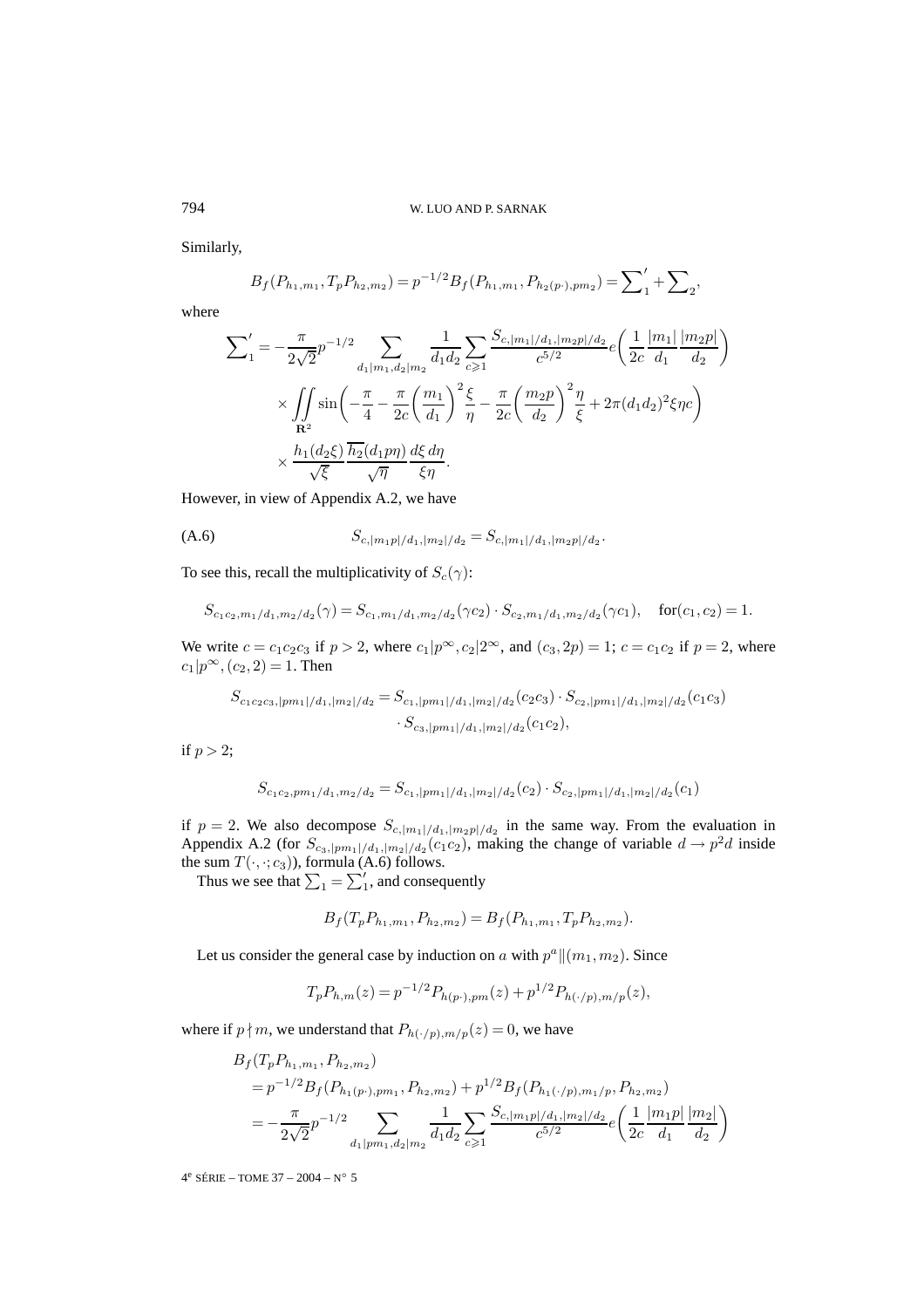# QUANTUM VARIANCE FOR HECKE EIGENFORMS 795

$$
\times \iint_{\mathbf{R}^2} \sin\left(-\frac{\pi}{4} - \frac{\pi}{2c}\left(\frac{m_1p}{d_1}\right)^2 \frac{\xi}{\eta} - \frac{\pi}{2c}\left(\frac{m_2}{d_2}\right)^2 \frac{\eta}{\xi} + 2\pi (d_1d_2)^2 \xi \eta c\right)
$$
  

$$
\times \frac{h_1(d_2p\xi)}{\sqrt{\xi}} \frac{\overline{h_2}(d_1\eta)}{\sqrt{\eta}} \frac{d\xi d\eta}{\xi \eta}
$$
  

$$
- \frac{\pi}{2\sqrt{2}} p^{1/2} \sum_{d_1|m_1/p, d_2|m_2} \frac{1}{d_1d_2} \sum_{c \geq 1} \frac{S_{c,|m_1|/pd_1,|m_2|/d_2}}{c^{5/2}} e\left(\frac{1}{2c} \frac{|m_1|}{pd_1} \frac{|m_2|}{d_2}\right)
$$
  

$$
\times \iint_{\mathbf{R}^2} \sin\left(-\frac{\pi}{4} - \frac{\pi}{2c}\left(\frac{m_1}{pd_1}\right)^2 \frac{\xi}{\eta} - \frac{\pi}{2c}\left(\frac{m_2}{d_2}\right)^2 \frac{\eta}{\xi} + 2\pi (d_1d_2)^2 \xi \eta c\right)
$$
  

$$
\times \frac{h_1(d_2\xi/p)}{\sqrt{\xi}} \frac{\overline{h_2}(d_1\eta)}{\sqrt{\eta}} \frac{d\xi d\eta}{\xi \eta}
$$
  
=  $I_A + I_B$ ,

say.

Similarly

$$
B_{f}(P_{h_{1},m_{1}},T_{p}P_{h_{2},m_{2}})
$$
\n
$$
= p^{-1/2}B_{f}(P_{h_{1},m_{1}},P_{h_{2}(p\cdot),pm_{2}})+p^{1/2}B_{f}(P_{h_{1},m_{1}},P_{h_{2}(\cdot/p),m_{2}/p})
$$
\n
$$
= -\frac{\pi}{2\sqrt{2}}p^{-1/2} \sum_{d_{1}|m_{1},d_{2}|pm_{2}} \frac{1}{d_{1}d_{2}} \sum_{c \geq 1} \frac{S_{c,|m_{1}|/d_{1},|m_{2}p|/d_{2}}}{c^{5/2}} e\left(\frac{1}{2c}\frac{|m_{1}|}{d_{1}}\frac{|m_{2}p|}{d_{2}}\right)
$$
\n
$$
\times \iint_{\mathbf{R}^{2}} \sin\left(-\frac{\pi}{4}-\frac{\pi}{2c}\left(\frac{m_{1}}{d_{1}}\right)^{2}\frac{\xi}{\eta}-\frac{\pi}{2c}\left(\frac{m_{2}p}{d_{2}}\right)^{2}\frac{\eta}{\xi}+2\pi(d_{1}d_{2})^{2}\xi\eta c\right)
$$
\n
$$
\times \frac{h_{1}(d_{2}\xi)}{\sqrt{\xi}} \frac{\overline{h_{2}}(d_{1}pp)}{\sqrt{\eta}} \frac{d\xi d\eta}{\xi\eta}
$$
\n
$$
-\frac{\pi}{2\sqrt{2}}p^{1/2} \sum_{d_{1}|m_{1},d_{2}|m_{2}/p} \frac{1}{d_{1}d_{2}} \sum_{c \geq 1} \frac{S_{c,|m_{1}|/d_{1},|m_{2}|/pd_{2}}}{c^{5/2}} e\left(\frac{1}{2c}\frac{|m_{1}|}{d_{1}}\frac{|m_{2}|}{pd_{2}}\right)
$$
\n
$$
\times \iint_{\mathbf{R}^{2}} \sin\left(-\frac{\pi}{4}-\frac{\pi}{2c}\left(\frac{m_{1}}{d_{1}}\right)^{2}\frac{\xi}{\eta}-\frac{\pi}{2c}\left(\frac{m_{2}}{pd_{2}}\right)^{2}\frac{\eta}{\xi}+2\pi(d_{1}d_{2})^{2}\xi\eta c\right)
$$
\n
$$
\times \frac{h_{1}(d_{2}\xi)}{\sqrt{\xi}} \frac{\overline{h_{2}}(d_{1}\eta/p)}
$$

say.

According to whether or not  $p|(c, *, *)$  in  $S_{c, *, *}$ , we further decompose the sums  $I_A, I_B, II_A,$  $\mathcal{H}_{B}$  into

$$
I_A = I_{A1} + I_{A2}
$$
,  $I_B = I_{B1} + I_{B2}$ ,  $II_A = II_{A1} + II_{A2}$ ,  $II_B = I_{B1} + I_{B2}$ .

Note if  $p|(c, *, *,), S_{c, *, *} = 0$  unless  $p^2|c$ . Write  $c = p^2c_1$ , we have

$$
S_{c,|m_1p|/d_1,|m_2|/d_2} = S_{c_1,|m_1|/d_1,|m_2|/pd_2} p^2 \left(1 - \frac{\delta(p,c_1)}{p}\right),
$$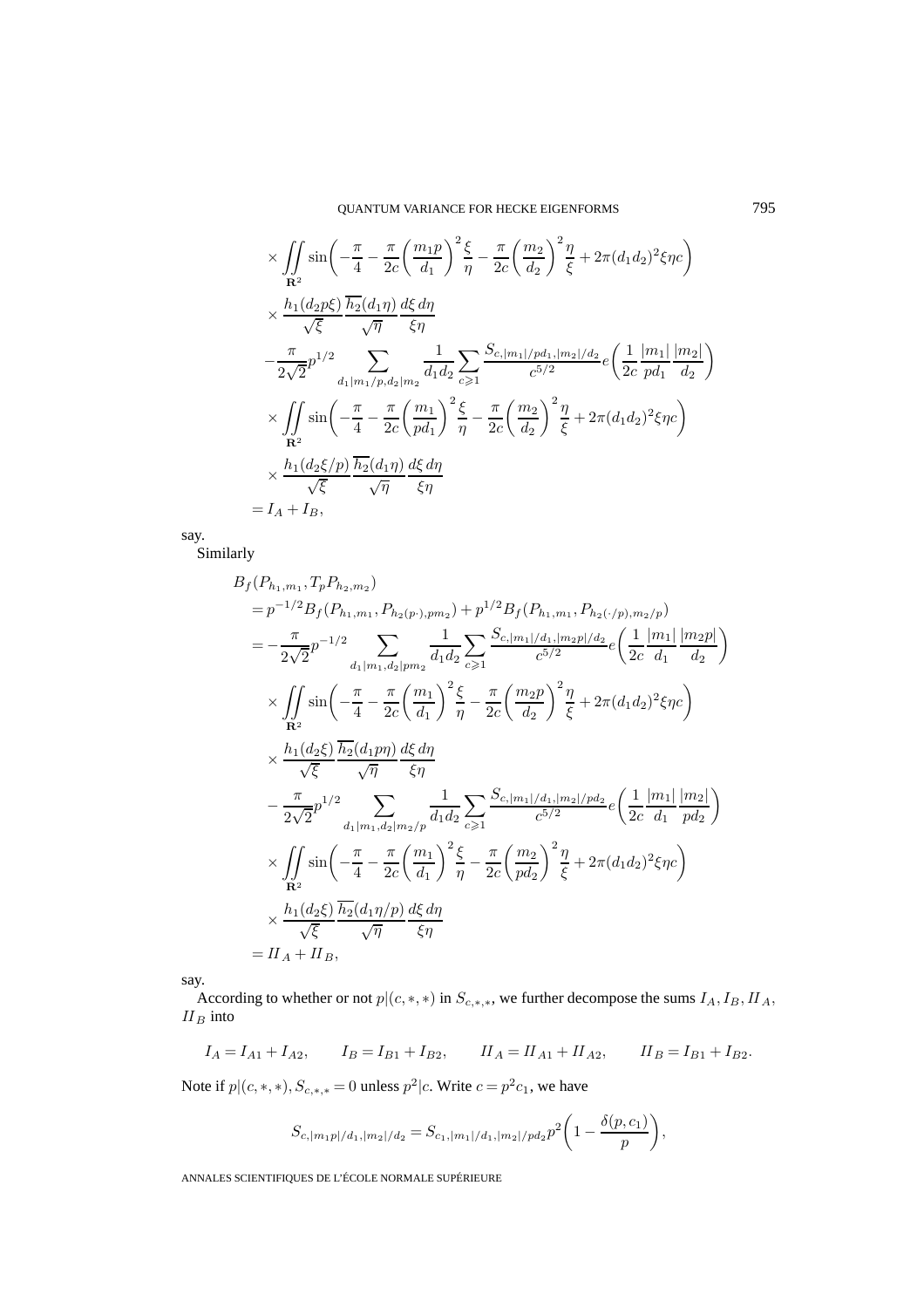where

$$
\delta(p, c_1) = \begin{cases} 0, & \text{if } p | c_1, \\ 1, & \text{if } p \nmid c_1, \end{cases}
$$

and write correspondingly  $I_{A1} = I'_{A1} - I''_{A1}$ ;

$$
S_{c,|m_1|/pd_1,|m_2|/d_2} = S_{c_1,|m_1|/p^2d_1,|m_2|/pd_2}p^2\bigg(1-\frac{\delta(p,c_1)}{p}\bigg),
$$

and  $I_{B1} = I'_{B1} - I''_{B1}$ ;

$$
S_{c,|m_1|/d_1,|m_2|/d_2} = S_{c_1,|m_1|/pd_1,|m_2|/d_2} p^2 \left(1 - \frac{\delta(p,c_1)}{p}\right),
$$

and  $II_{A1} = II'_{A1} - II''_{A1};$ 

$$
S_{c,|m_1|/d_1,|m_2|/pd_2} = S_{c_1,|m_1|/pd_1,|m_2|/p^2d_2}p^2\bigg(1-\frac{\delta(p,c_1)}{p}\bigg),
$$

and  $II_{A1} = II'_{B1} - II''_{B1}$ .

We see, by the induction hypothesis on  $(m_1/p, m_2/p)$ , that  $I'_{A1} + I'_{B1} = II'_{A1} + II'_{B1}$ .

Moreover note that if  $p \nmid bc$ , we have  $S_{cp,ap,b} = p^2 S_{c,a,b}$  and  $S_{tp^2,ap,b} = 0$ . Using this, together with the evaluation of  $S_{c,*,*}$  in Appendix A.2 one can readily verify that (where  $I_{A2}(p|d_1)$ , for example, denotes the partial sum of  $I_{A2}$  in which  $p|d_1$ )

$$
I_{A2}(p|d_1) = II_{A2}(p|d_2); \qquad I_{A2}(p \nmid d_1, p \nmid d_2, p \nmid c) = II_{A2}(p \nmid d_2, p \nmid d_1, p \nmid c);
$$
\n
$$
I_{A2}(p \nmid d_1, p||d_2, p \nmid c) = II_{A2}(p \nmid d_2, p||d_1, p \nmid c);
$$
\n
$$
I_{A2}(p \nmid d_1, p^2|d_2, p \nmid c) = I_{A1}''(p \nmid d_1, p^2 |m_2/d_2);
$$
\n
$$
I_{A2}(p \nmid d_1, p|c) = I_{A1}''(p \nmid d_1, p||m_2/d_2);
$$
\n
$$
II_{A1}''(p \nmid d_2, p^2 |m_1/d_1) = II_{A2}(p \nmid d_2, p^2 |d_1, p \nmid c);
$$
\n
$$
II_{A1}''(p \nmid d_2, p||m_1/d_1) = II_{A2}(p \nmid d_2, p \nmid c);
$$
\n
$$
I_{A1}''(p|d_1) = II_{A1}''(p|d_2); \qquad I_{B2}(p|d_2) = II_{B2}(p|d_1);
$$
\n
$$
I_{B2}(p \nmid d_2, p \nmid d_1, p \nmid c) = II_{B2}(p \nmid d_1, p \nmid d_2, p \nmid c);
$$
\n
$$
I_{B2}(p \nmid d_2, p ||d_1, p \nmid c) = II_{B2}(p \nmid d_1, p ||d_2, p \nmid c);
$$
\n
$$
I_{B2}(p \nmid d_2, p^2 |d_1, p \nmid c) = I_{B1}''(p \nmid d_2, p^3 |m_1/d_1);
$$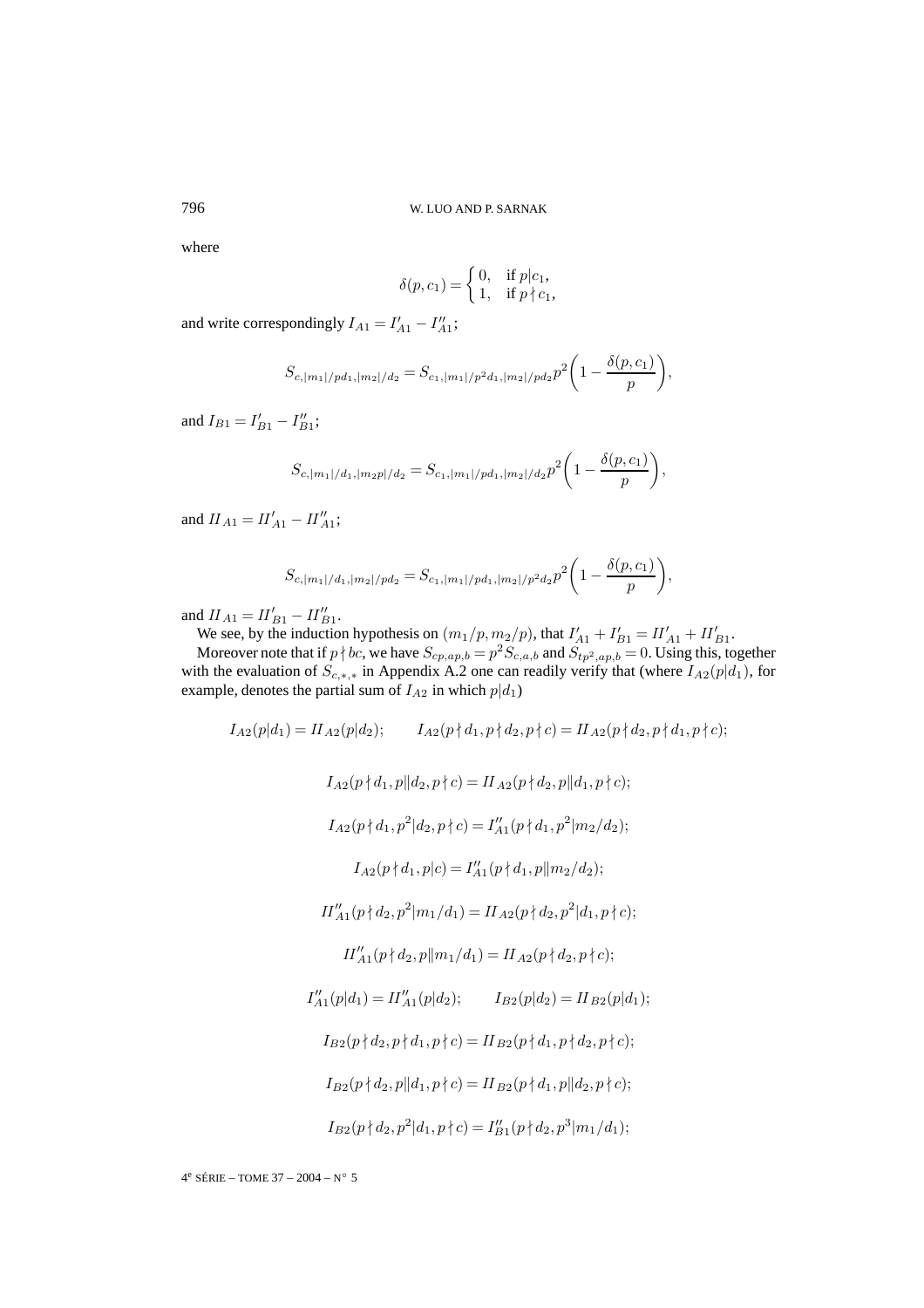$$
I_{B2}(p \nmid d_2, p|c) = I''_{B1}(p \nmid d_2, p^2 || m_1/d_1);
$$
  
\n
$$
II''_{B1}(p|d_1) = I''_{B1}(p|d_2);
$$
  
\n
$$
II_{B2}(p \nmid d_1, p^2 | d_2, p \nmid c) = II''_{B1}(p \nmid d_1, p^3 | m_2/d_2);
$$
  
\n
$$
II_{B2}(p \nmid d_1, p|c) = II''_{B1}(p \nmid d_1, p^2 || m_2/d_2).
$$

We deduce from the above that

$$
B_f(T_p P_{h_1,m_1}, P_{h_2,m_2}) = B_f(P_{h_1,m_1}, T_p P_{h_2,m_2}).
$$

On the other hand, we have

$$
B_{\infty}(T_{p}P_{h_{1},m_{1}},P_{h_{2},m_{2}})
$$
  
\n
$$
=p^{-1/2}B_{\infty}(P_{h_{1}(p\cdot),pm_{1}},P_{h_{2},m_{2}})+p^{1/2}B_{\infty}(P_{h_{1}(\cdot/p),m_{1}/p},P_{h_{2},m_{2}})
$$
  
\n
$$
=\frac{\pi}{4}p^{-1/2}\sum_{d_{1}|m_{1}p,d_{2}|m_{2};|m_{1}|p/d_{1}=|m_{2}|/d_{2}}\frac{1}{d_{1}d_{2}}\int_{0}^{\infty}h_{1}(pd_{2}\eta)\overline{h_{2}}(d_{1}\eta)\frac{d\eta}{\eta^{2}}
$$
  
\n
$$
+\frac{\pi}{4}p^{1/2}\sum_{d_{1}|m_{1}/p,d_{2}|m_{2};|m_{1}|/pd_{1}=|m_{2}|/d_{2}}\frac{1}{d_{1}d_{2}}\int_{0}^{\infty}h_{1}(d_{2}\eta/p)\overline{h_{2}}(d_{1}\eta)\frac{d\eta}{\eta^{2}}
$$
  
\n
$$
=A+B,
$$

say. Similarly

$$
B_{\infty}(P_{h_1,m_1}, T_p P_{h_2,m_2})
$$
  
=  $p^{-1/2} B_{\infty}(P_{h_1,m_1}, P_{h_2(p\cdot),pm_2}) + p^{1/2} B_{\infty}(P_{h_1,m_1}, P_{h_2(\cdot/p),m_2/p})$   
=  $\frac{\pi}{4} p^{-1/2}$   

$$
\sum_{d_1|m_1,d_2|m_2p; |m_1|/d_1=|m_2|p/d_2} \frac{1}{d_1d_2} \int_0^{\infty} h_1(d_2\eta) \overline{h_2}(p d_1\eta) \frac{d\eta}{\eta^2}
$$
  
+  $\frac{\pi}{4} p^{1/2}$   

$$
+ \frac{\pi}{4} p^{1/2} \sum_{d_1|m_1,d_2|m_2/p; |m_1|/d_1=|m_2|/pd_2} \frac{1}{d_1d_2} \int_0^{\infty} h_1(d_2\eta) \overline{h_2}(d_1\eta/p) \frac{d\eta}{\eta^2}
$$
  
=  $A' + B'$ ,

say. One can easily check that

$$
A(p|d_1) = A'(p|d_2); \qquad A(p \nmid d_1) = B'(p \nmid d_1);
$$
  
\n
$$
B(p \nmid d_2) = A'(p \nmid d_2); \qquad B(p|d_2) = B'(p|d_1).
$$

Thus,

$$
B_{\infty}(T_p P_{h_1,m_1}, P_{h_2,m_2}) = B_{\infty}(P_{h_1,m_1}, T_p P_{h_2,m_2}).
$$

This completes the proof that

$$
B_{\omega}(T_p P_{h_1,m_1}, P_{h_2,m_2}) = B_{\omega}(P_{h_1,m_1}, T_p P_{h_2,m_2}).
$$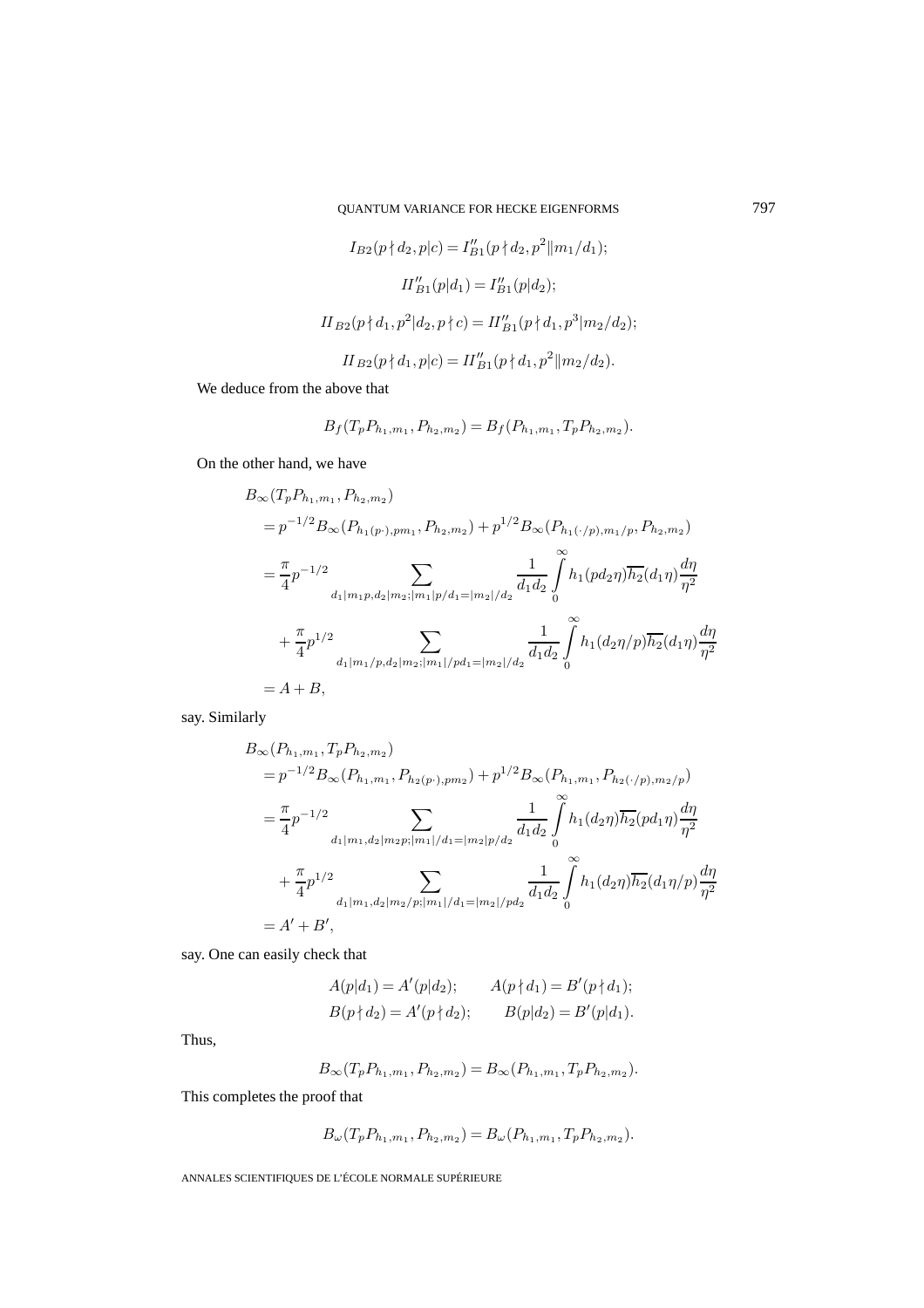## 798 W. LUO AND P. SARNAK

## **REFERENCES**

- [1] BUMP D., Automorphic Forms on GL(3, R), Lecture Notes in Mathematics, vol. **1083**, Springer-Verlag, Berlin, 1984.
- [2] BUMP D., The Rankin–Selberg method: a survey, in: *Number Theory, Trace Formulas and Discrete Groups (Oslo, 1987)*, Academic Press, Boston, MA, 1989, pp. 49–109.
- [3] DESHOUILLERS J.-M., IWANIEC H., Kloosterman sum and Fourier coefficients of cusp forms, *Invent. Math.* **70** (1982) 219–288.
- [4] MILLER, S., DUEÑEZ, E., The low-lying zeros of a GL(6) family of L-functions, preprint, 2004.
- [5] ECKHARDT B., FISHMAN S., KEATING J., AGAM O., MAIN J., MÜLLER K., Approach to ergodicity in quantum wave functions, *Phys. Rev. E* **52** (1995) 5893–5903.
- [6] FEINGOLD M., PERES A., Distribution of matrix elements of chaotic systems, *Phys. Rev. A (3)* **34** (1) (1986) 591–595.
- [7] GELBART S., JACQUET H., A relation between automorphic representations of  $GL(2)$  and  $GL(3)$ , *Ann. Sci. École Norm. Sup.* 4<sup>e</sup> *série* **11** (1978) 471–552.
- [8] GRADSHTEIN I.S, RYZHIK I.M., Tables of Integrals, Series and Products, Academic Press, New York, 1965.
- [9] HELGASON S., Differential Geometry and Symmetric Spaces, Pure and Applied Mathematics, vol. **XII**, Academic Press, New York, 1962.
- [10] HOFFSTEIN J., LOCKHART P., Coefficients of Maass forms and the Siegel zero, appendix by Goldfeld, D., Hoffstein, J., Lieman, D. An effective zero free region, *Annals of Math.* **140** (1994) 161–181.
- [11] IWANIEC H., Introduction to the Spectral Theory of Automorphic Forms, Revista Matematica Iberoamericana, Madrid, 1995.
- [12] IWANIEC H., Topics in Classical Automorphic Forms, Graduate Studies in Mathematics, vol. **17**, AMS, 1997.
- [13] IWANIEC H., LUO W., SARNAK P., Low lying zeros of families of L-functions, *Inst. Hautes Études Sci. Publ. Math.* **91** (2001) 55–131.
- [14] IWANIEC H., SARNAK P., Perspectives on the analytic theory of L-functions, *Geom. Funct. Anal.* (2000) 705–741, Special Volume, Part II.
- [15] IWANIEC H., SARNAK P., The nonvanishing of central values of automorphic L-functions and Siegel's zero, *Israel J. Math. A* **120** (2000) 155–177.
- [16] JAKOBSON D., Equidistribution of cusp forms on  $PSL_2(\mathbf{Z})\backslash PSL_2(\mathbf{R})$ , *Ann. Inst. Fourier (Grenoble)* **47** (3) (1997) 967–984.
- [17] KATOK S., SARNAK P., Heegner points, cycles and Maass forms, *Israel J. Math.* **84** (1993) 193–227.
- [18] KATZ N., SARNAK P., Random Matrices, Frobenius Eigenvalues and Monodromy, Colloquium Publications, vol. **45**, AMS, 1999.
- [19] KEATING J.P., SNAITH N.C., Random matrix theory and L-functions at s = 1/2, *Comm. Math. Phys.* **214** (1) (2000) 91–110.
- [20] KURLBERG, P., RUDNICK, Z., On the distribution of matrix elements for the quantum cat map, preprint, 2003.
- [21] KUZNETSOV N.V., Petersson's conjecture for cusp forms of weight zero and Linnik's conjecture, sums of Kloosterman sums, *Mat. Sb.* **111** (1980) 334–383.
- [22] LUO W., Values of symmetric square L-functions at 1, *J. Reine Angew. Math.* **506** (1999) 215–235.
- [23] LUO W., SARNAK P., Quantum ergodicity of eigenfunctions on PSL2(**Z**)\**H**, *Inst. Hautes Études Sci. Publ. Math.* **81** (1995) 207–237.
- [24] LUO W., SARNAK P., Mass equidistribution for Hecke eigenforms, *Comm. Pure Appl. Math.* **56** (7) (2003) 874–891.
- [25] RATNER M., The central limit theorem for geodesic flows on n-dimensional manifolds of negative curvature, *Israel J. Math.* **16** (1973) 181–197.
- [26] RATNER M., The rate of mixing for geodesic and horocycle flows, *Ergodic Theory Dynam. Systems* **7** (1987) 267–288.
- [27] SALIÉ H., Uber die Kloostermanschen Summen S(u, v; q), *Math. Z.* **34** (1931) 91–109.
- [28] SARNAK, P., Arithmetic quantum chaos, The R.A. Blyth Lecture, University of Toronto, 1993.